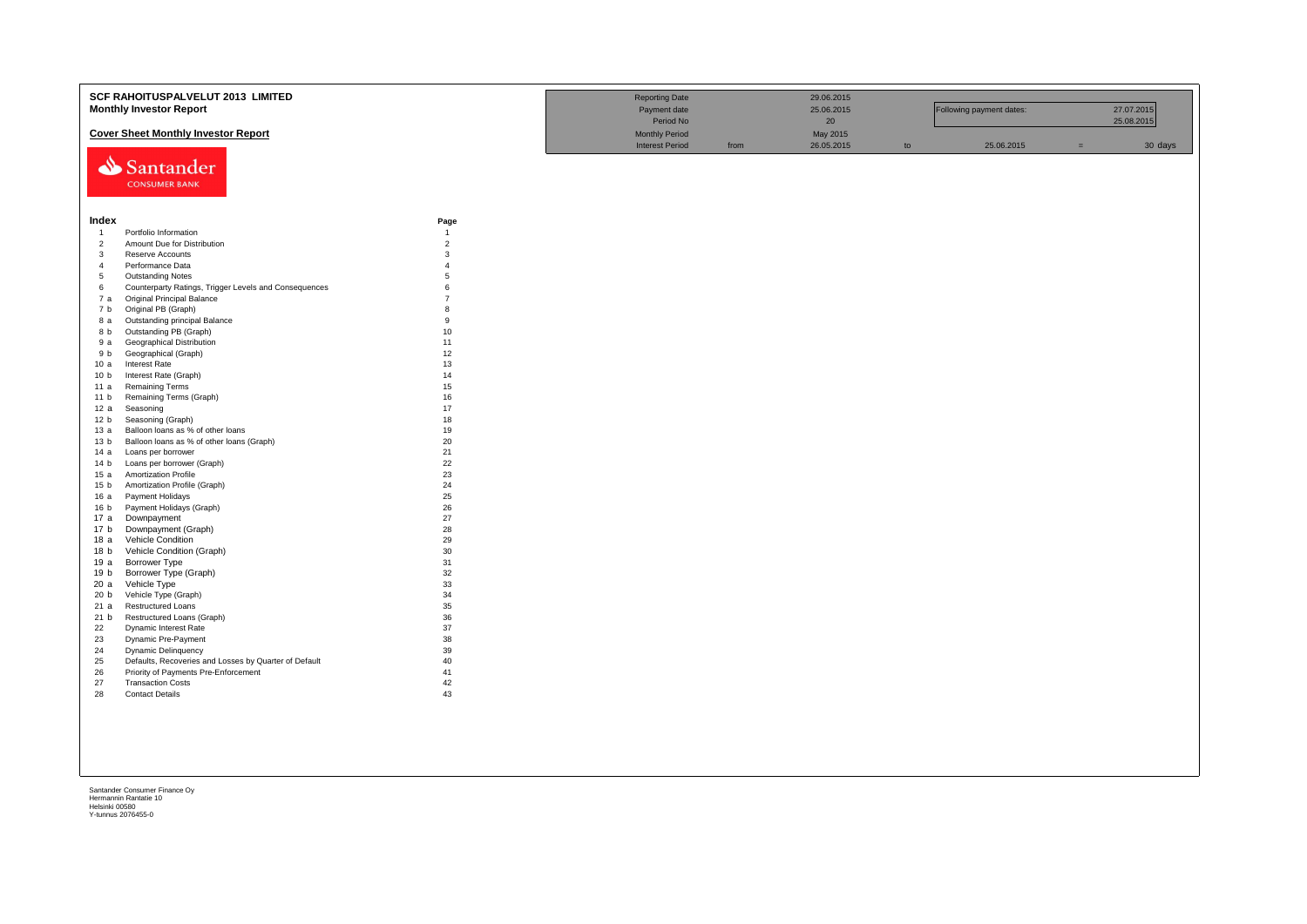| <b>SCF RAHOITUSPALVELUT 2013 LIMITED</b><br><b>Monthly Investor Report</b><br>1. Portfolio Information<br>Santander<br><b>CONSUMER BANK</b>          |                                                                                                | <b>Reporting Date</b><br>Payment date<br>Period No<br><b>Monthly Period</b><br><b>Interest Period</b><br>from | 29.06.2015<br>25.06.2015<br>20<br>May 2015<br>26.05.2015 | to $25.06.2015 =$ | 30 days |
|------------------------------------------------------------------------------------------------------------------------------------------------------|------------------------------------------------------------------------------------------------|---------------------------------------------------------------------------------------------------------------|----------------------------------------------------------|-------------------|---------|
|                                                                                                                                                      | <b>Current Period</b>                                                                          | <b>Previous Period</b>                                                                                        |                                                          |                   |         |
| <b>Outstanding receivables</b>                                                                                                                       | <b>Aggregated Outstanding</b><br><b>Principal Amount</b>                                       | <b>Aggregated Outstanding</b><br><b>Principal Amount</b>                                                      |                                                          |                   |         |
| <b>Opening balance</b>                                                                                                                               | 175 362 688,93 EUR                                                                             | 188 278 213,60 EUR                                                                                            |                                                          |                   |         |
| Scheduled Loan Principal Repayments<br>Prepayments<br>Deemed Collections - Other<br><b>Total Principal Payments Received</b>                         | 5 574 067,17 EUR<br>5 916 315,30 EUR<br><b>EUR</b><br>$\sim$<br>11 490 382,47 EUR              | 6 254 804,57 EUR<br>6 337 854,15 EUR<br>$-$ EUR<br>12 592 658,72 EUR                                          |                                                          |                   |         |
| New Defaulted Auto Loans in Period<br><b>Closing Balance</b>                                                                                         | 167 997,22 EUR<br>163 704 309,24 EUR                                                           | 322 865,95 EUR<br>175 362 688,93 EUR                                                                          |                                                          |                   |         |
| <b>Total revenue collections</b><br>Revenue and fees received on loan balances<br>Recoveries on loans in default<br>Total Revenue Received in Period | 902 177,55 EUR<br>235 754,62 EUR<br>1 137 932,17 EUR                                           | 1 000 648,00 EUR<br>98 870,62 EUR<br>1 099 518,62 EUR                                                         |                                                          |                   |         |
| # Loans<br>At beginning of period<br>Paid in Full<br>Repurchased (Deemed Collections)<br>New loans into default<br>At end of period                  | 20 067 Loans<br>961 Loans<br>Loans<br>$\mathcal{L}_{\mathrm{max}}$<br>18 Loans<br>19 088 Loans | 21 177 Loans<br>1 090 Loans<br>- Loans<br>20 Loans<br>20 067 Loans                                            |                                                          |                   |         |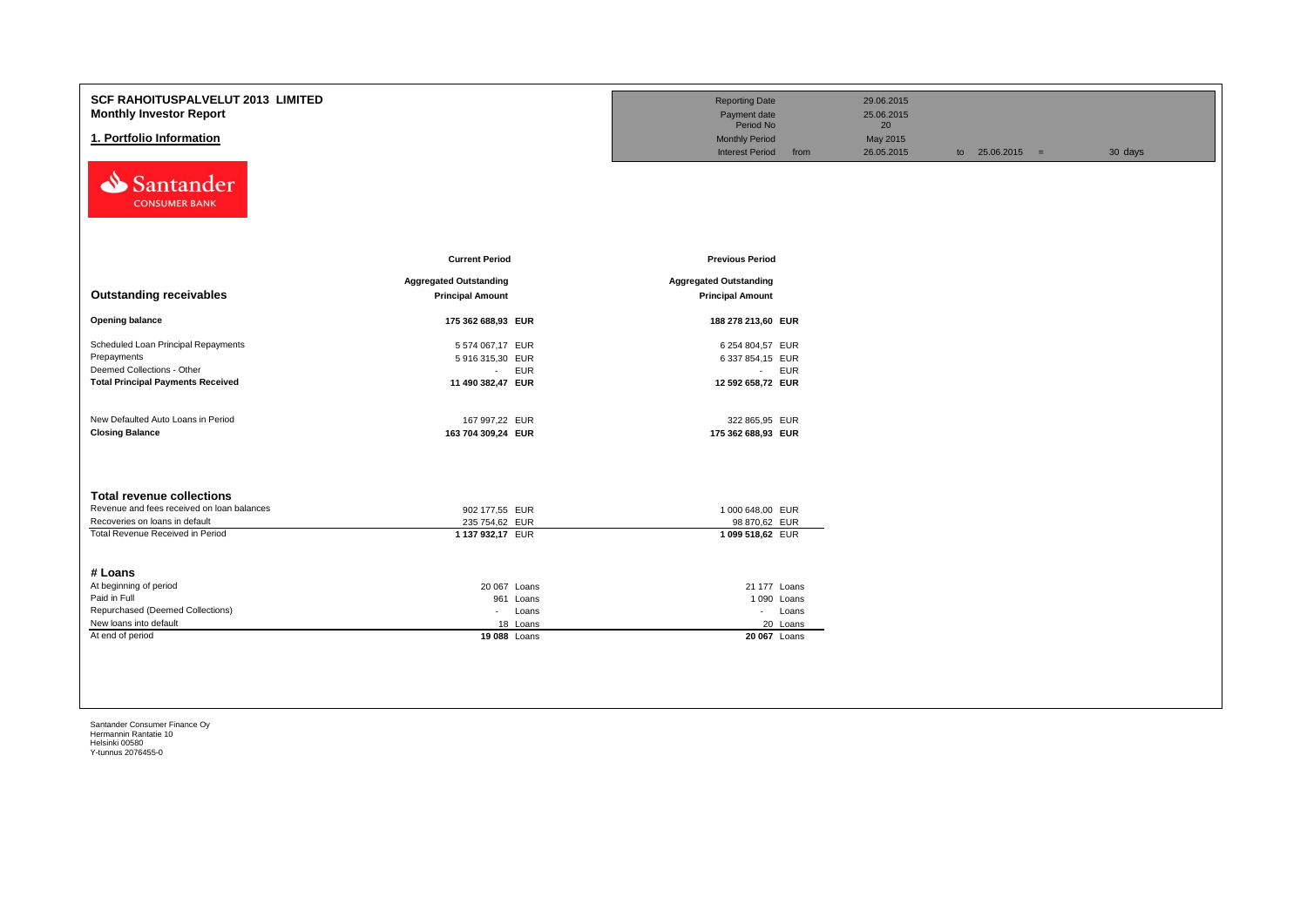| <b>SCF RAHOITUSPALVELUT 2013 LIMITED</b><br><b>Monthly Investor Report</b><br>2. Amount Due for Distribution<br>Santander<br><b>CONSUMER BANK</b>                                                                                                                                                                                                                                                                     |                                                                               | <b>Reporting Date</b><br>Payment date<br>Period No<br><b>Monthly Period</b><br>Interest Period from 26.05.2015 | 29.06.2015<br>25.06.2015<br>20<br>May 2015 | to                                                                            | 25.06.2015 | $\equiv$ | 30 days |
|-----------------------------------------------------------------------------------------------------------------------------------------------------------------------------------------------------------------------------------------------------------------------------------------------------------------------------------------------------------------------------------------------------------------------|-------------------------------------------------------------------------------|----------------------------------------------------------------------------------------------------------------|--------------------------------------------|-------------------------------------------------------------------------------|------------|----------|---------|
| <b>Purchaser Available Distribution Amount</b>                                                                                                                                                                                                                                                                                                                                                                        | <b>Current Period</b>                                                         |                                                                                                                |                                            | <b>Previous Period</b>                                                        |            |          |         |
| a. Collections (Principal, interest, and fee etc)<br>b. Stamp Duty, Taxes, Liabilities etc. Paid by the Seller to the Purchaser<br>c. Default, Interest, Indemnities etc Paid by the Seller to the Purchaser<br>d. Other amounts Paid by the Seller to the Purchaser<br>e. Interest Earned by the Purchaser<br>f. Other amounts received by the purchaser<br>Total Amount for Purchaser Available Distribution Amount | 12 628 315 EUR<br>0 EUR<br>0 EUR<br>0 EUR<br>0 EUR<br>0 EUR<br>12 628 315 EUR |                                                                                                                |                                            | 13 692 177 EUR<br>0 EUR<br>0 EUR<br>0 EUR<br>0 EUR<br>0 EUR<br>13 692 177 EUR |            |          |         |
| <b>Issuer Available Distribution Amount</b><br>a. Amounts due to Issuer from Purchaser under the Loan Agreement<br>b. Reserve Fund<br>c. Interest Earned by the Issuer                                                                                                                                                                                                                                                | 12 536 477 EUR<br>8768134 EUR<br>-64 EUR                                      |                                                                                                                |                                            | 13 595 827 EUR<br>9413911 EUR<br>-64 EUR                                      |            |          |         |
| d. Other amounts received by the issuer<br>Total Amount for Issuer Available Distribution Amount                                                                                                                                                                                                                                                                                                                      | 0 EUR<br>21 304 547 EUR                                                       |                                                                                                                |                                            | 0 EUR<br>23 009 673 EUR                                                       |            |          |         |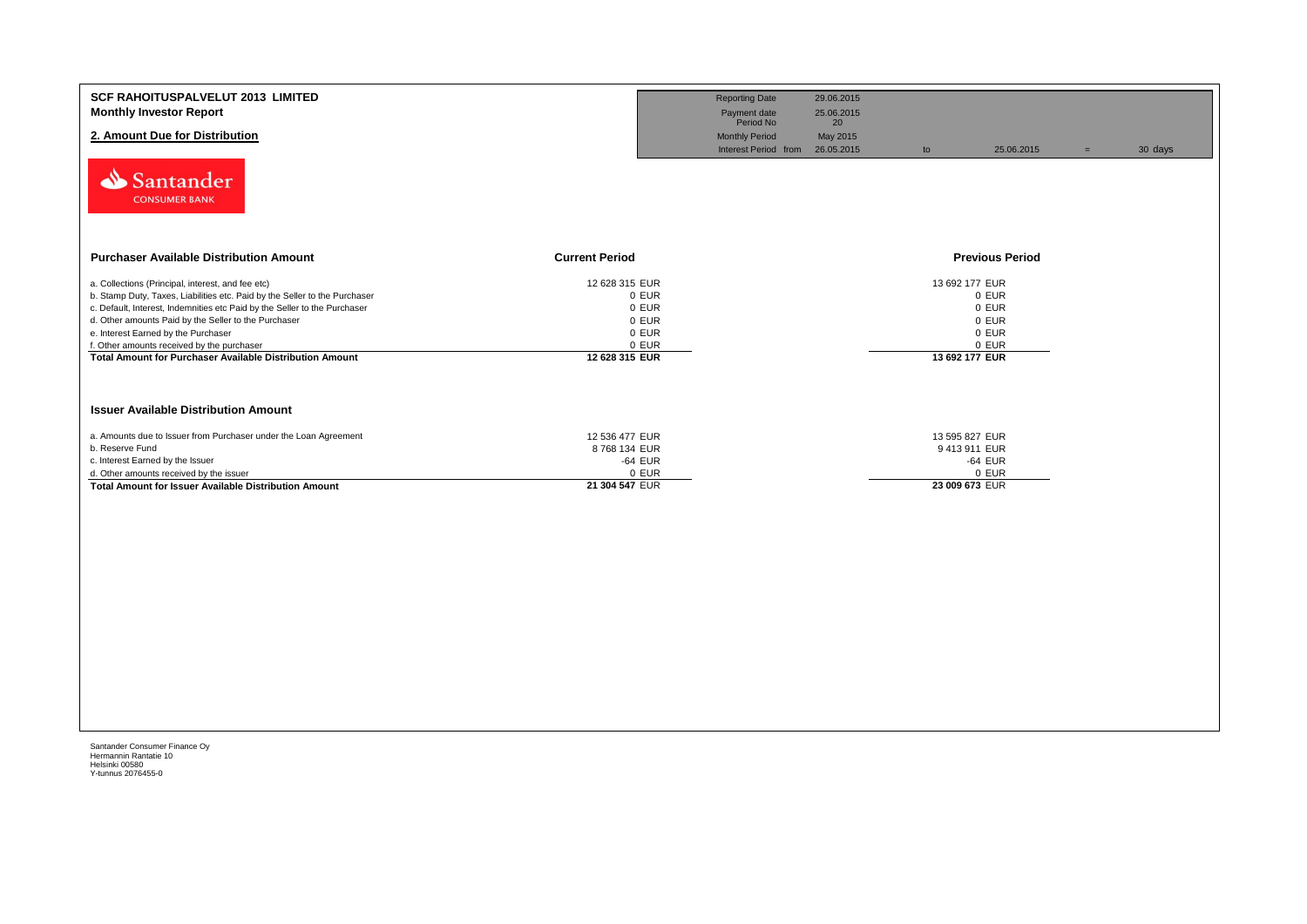| <b>SCF RAHOITUSPALVELUT 2013 LIMITED</b><br><b>Monthly Investor Report</b> |      | <b>Reporting Date</b><br>Payment date |      | 29.06.2015<br>25.06.2015 |    |            |     |         |
|----------------------------------------------------------------------------|------|---------------------------------------|------|--------------------------|----|------------|-----|---------|
|                                                                            |      | Period No                             |      | 20                       |    |            |     |         |
| 3. Reserve Accounts                                                        |      | <b>Monthly Period</b>                 |      | May 2015                 |    |            |     |         |
| ∾<br>Santander<br><b>CONSUMER BANK</b>                                     |      | <b>Interest Period</b>                | from | 26.05.2015               | to | 25.06.2015 | $=$ | 30 days |
| <b>Note Balance</b>                                                        |      |                                       |      |                          |    |            |     |         |
| Beginning of Period                                                        |      | 175 362 688,93 EUR                    |      |                          |    |            |     |         |
| End of Period                                                              |      | 163 704 309,24 EUR                    |      |                          |    |            |     |         |
|                                                                            |      |                                       |      |                          |    |            |     |         |
| <b>Reserve Fund</b>                                                        | in % |                                       |      |                          |    |            |     |         |
| <b>Beginning of Period</b>                                                 | 2,9% | 5 002 570,17 EUR                      |      |                          |    |            |     |         |
| Cash Outflow                                                               |      | 5 002 570,17 EUR                      |      |                          |    |            |     |         |
| Cash Inflow                                                                |      | 4 677 961,68 EUR                      |      |                          |    |            |     |         |
| End of Period                                                              | 2,7% | 4 677 961,68 EUR                      |      |                          |    |            |     |         |
| Required Reserve Amount                                                    | 2,7% | 4 677 961,68 EUR                      |      |                          |    |            |     |         |
| <b>Liquidity Balance</b>                                                   |      |                                       |      |                          |    |            |     |         |
| <b>Beginning of Period</b>                                                 | 2,1% | 3765 564,27 EUR                       |      |                          |    |            |     |         |
| Cash Outflow                                                               |      | 3765 564,27 EUR                       |      |                          |    |            |     |         |
| Cash Inflow                                                                |      | 3 507 253,78 EUR                      |      |                          |    |            |     |         |
| End of Period                                                              | 2,0% | 3 507 253,78 EUR                      |      |                          |    |            |     |         |
| <b>Required Reserve Amount</b>                                             | 2,0% | 3 507 253,78 EUR                      |      |                          |    |            |     |         |
| <b>Servicer Advance Reserve Fund</b>                                       |      |                                       |      |                          |    |            |     |         |
| <b>Beginning of Period</b>                                                 |      | 100 000,00 EUR                        |      |                          |    |            |     |         |
| Cash Outflow                                                               |      | <b>EUR</b><br>$\sim$                  |      |                          |    |            |     |         |
| Cash Inflow                                                                |      | <b>EUR</b><br>$\sim$                  |      |                          |    |            |     |         |
| End of Period                                                              |      | 100 000,00 EUR                        |      |                          |    |            |     |         |
| <b>Required Reserve Amount</b>                                             |      | 100 000,00 EUR                        |      |                          |    |            |     |         |
| <b>Set-off from Deposits</b>                                               |      |                                       |      |                          |    |            |     |         |

No borrowers whose loans were sold to SCF Rahoituspalvelut 2013 held deposits with Santander Consumer Finance OY. The risk of set-off from deposits is therefore zero.

*We hereby confirm that the Seller confirms its ongoing retention of a net economic interest of at least 5% in accordance with Article 405 of the CRR and Article 51 of the AIFMR*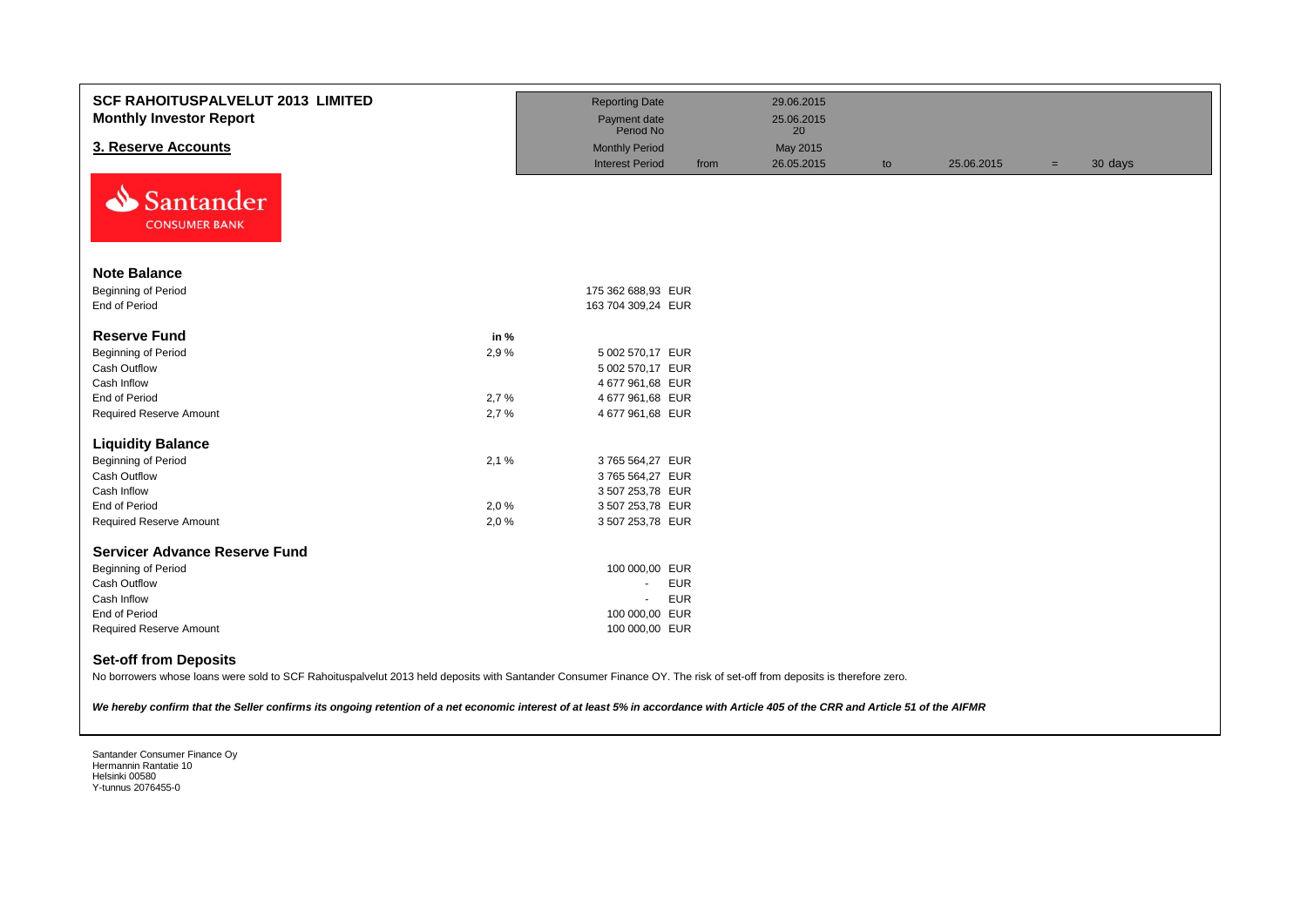| SCF RAHOITUSPALVELUT 2013 LIMITED<br><b>Monthly Investor Report</b><br>4. Performance Data<br>⇘<br>Santander<br><b>CONSUMER BANK</b> |                         |                    |                          | <b>Reporting Date</b><br>Payment date<br>Period No<br><b>Monthly Period</b><br><b>Interest Period</b> | from | 29.06.2015<br>25.06.2015<br>20<br>May 2015<br>26.05.2015 | to | 25.06.2015 | $=$ | 30 days |
|--------------------------------------------------------------------------------------------------------------------------------------|-------------------------|--------------------|--------------------------|-------------------------------------------------------------------------------------------------------|------|----------------------------------------------------------|----|------------|-----|---------|
| <b>Asset Balance</b>                                                                                                                 |                         |                    |                          |                                                                                                       |      |                                                          |    |            |     |         |
| Beginning of Period                                                                                                                  |                         | 175 362 688,93 EUR |                          |                                                                                                       |      |                                                          |    |            |     |         |
| End of Period                                                                                                                        |                         | 163 704 309,24 EUR |                          |                                                                                                       |      |                                                          |    |            |     |         |
| <b>Portfolio Performance:</b><br><b>Performing Receivables:</b>                                                                      | <b>EUR</b>              | $\%$               | # loans                  |                                                                                                       |      |                                                          |    |            |     |         |
| Current                                                                                                                              | 143 937 117,70          | 87,93%             | 16 985                   |                                                                                                       |      |                                                          |    |            |     |         |
| 1-29 days past due                                                                                                                   | 16 047 090,70           | 9,80%              | 1 707                    |                                                                                                       |      |                                                          |    |            |     |         |
|                                                                                                                                      |                         | 0,00%              |                          |                                                                                                       |      |                                                          |    |            |     |         |
| <b>Delinquent Receivables:</b>                                                                                                       |                         |                    |                          |                                                                                                       |      |                                                          |    |            |     |         |
| 30-59 days past due                                                                                                                  | 2 751 356,11            | 1,68%              | 275                      |                                                                                                       |      |                                                          |    |            |     |         |
| 60-89 days past due                                                                                                                  | 643 115,69              | 0,39 %             | 77                       |                                                                                                       |      |                                                          |    |            |     |         |
| 90-119 days past due                                                                                                                 | 186 570,43              | 0,11%              | 26                       |                                                                                                       |      |                                                          |    |            |     |         |
| 120-149 days past due                                                                                                                | 114 258,10<br>24 800,51 | 0,07%<br>0,02%     | 14                       |                                                                                                       |      |                                                          |    |            |     |         |
| 150-179 days past due<br><b>Total Performing and Delinquent</b>                                                                      | 163 704 309             | 100,00%            | $\overline{4}$<br>19 088 |                                                                                                       |      |                                                          |    |            |     |         |
|                                                                                                                                      |                         |                    |                          |                                                                                                       |      |                                                          |    |            |     |         |
| <b>Current Period Defaults</b>                                                                                                       | 167 997,22              |                    | 18                       |                                                                                                       |      |                                                          |    |            |     |         |
| <b>Cumulative Defaults</b>                                                                                                           | 3752977,95              |                    | 358                      |                                                                                                       |      |                                                          |    |            |     |         |
| <b>Current Period Recoveries</b>                                                                                                     | 235 754,62              |                    |                          |                                                                                                       |      |                                                          |    |            |     |         |
| <b>Cumulative Recoveries</b>                                                                                                         | 2 553 046,18            |                    |                          |                                                                                                       |      |                                                          |    |            |     |         |
|                                                                                                                                      |                         |                    |                          |                                                                                                       |      |                                                          |    |            |     |         |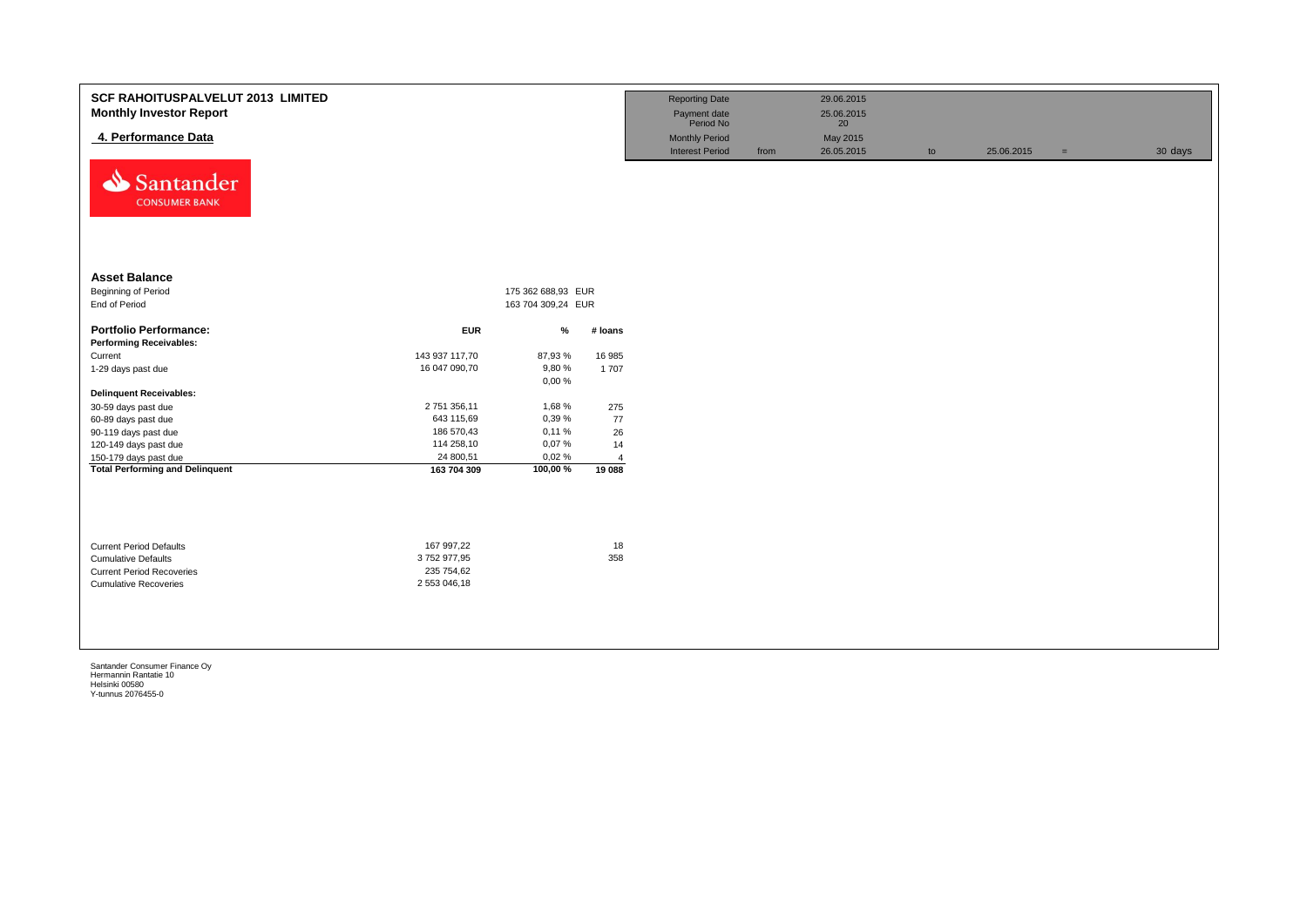

| 1. Note Balance                                       | <b>All Notes</b>   | <b>Class A</b>     | <b>Class B</b>               | Class C                  | <b>Class C</b> |
|-------------------------------------------------------|--------------------|--------------------|------------------------------|--------------------------|----------------|
| <b>General Note Information</b>                       |                    |                    |                              |                          |                |
| <b>ISIN Code</b>                                      |                    | XS0973934192       | XS0973934358                 | N/A                      | N/A            |
| Currency                                              |                    | <b>EUR</b>         | <b>EUR</b>                   | <b>EUR</b>               | <b>EUR</b>     |
| <b>Initial Tranching</b>                              | 100 %              | 85,5%              | 9.5%                         | 5,0%                     | 0.0%           |
| Legal Final Maturity Date                             |                    | 31.08.2018         | 31.08.2018                   | 31.08.2018               | 31.08.2018     |
| Rating (Fitch/Moody's)                                |                    | AAA / AAA          | $A+ / A2$                    | Not rated                | Not rated      |
| Initial Notes Aggregate Principal Outstanding Balance | 513 300 000.00 EUR | 439 000 000,00 EUR | 48 800 000,00 EUR            | 25 500 000,00 EUR        | 55 000,00 EUR  |
| Initial Nominal per Note                              |                    | 100 000,00 EUR     | 100 000,00<br>EUR            | 100 000,00<br><b>EUR</b> | 1 000,00 EUR   |
| Initial Number of Notes per Class                     | 5133               | 4390               | 488                          | 255                      | 55             |
| <b>Current Note Information</b>                       |                    |                    |                              |                          |                |
| Class Principal Outstanding Opening Balance           | 175 307 688.93 EUR | 101 007 688.93 EUR | 48 800 000,00 EUR            | 25 500 000.00 EUR        | 55 000.00      |
| <b>Available Distribution Amount</b>                  | 21 304 547,33 EUR  |                    |                              |                          |                |
| Amortisation                                          | 11 658 379,69 EUR  |                    |                              |                          |                |
| Redemption per Class                                  | 11 658 379,69 EUR  | 11 658 379.69 EUR  | <b>EUR</b>                   | <b>EUR</b>               | <b>EUR</b>     |
| Redemption per Note                                   |                    | 2 655,67 EUR       | <b>EUR</b>                   | <b>EUR</b>               | <b>EUR</b>     |
| Class Principal Outstanding Closing Balance           | 163 649 309,24 EUR | 89 349 309,24 EUR  | 48 800 000,00 EUR            | 25 500 000,00 EUR        | 55 000,00      |
| <b>Current Tranching</b>                              |                    | 54,60%             | 29,82%                       | 15,58 %                  | 0,03%          |
| <b>Current Pool Factor</b>                            |                    | 0,20               | 1,00                         | 1,00                     | 1,00           |
|                                                       |                    |                    |                              |                          |                |
| 2. Payments to Investors per Note                     | <b>All Notes</b>   | <b>Class A</b>     | <b>Class B</b>               | <b>Class C</b>           | <b>Class C</b> |
| Interest rate Basis: 1-M EURIBOR / Spread             |                    |                    |                              |                          |                |
| Day Count Convention                                  |                    | (30/360)           | (30/360)                     | (30/360)                 | (30/360)       |
| <b>Interest Days</b>                                  | 30                 |                    |                              |                          |                |
| Principal Outstanding per Note Beginning of Period    |                    | 23 008,59 EUR      | 100 000,00 EUR               | 100 000.00 EUR           | 1 000.00 EUR   |
| >Principal Repayment per note                         |                    | 2 655,67 EUR       | <b>EUR</b><br>$\blacksquare$ | <b>EUR</b>               | <b>EUR</b>     |
| Principal Outstanding per Note End of Period          |                    | 20 352,92 EUR      | 100 000,00 EUR               | 100 000,00 EUR           | 1 000,00 EUR   |
| >Interest accrued for the period                      |                    | 15,38 EUR          | 75,17 EUR                    | 83,50 EUR                | 0,835 EUR      |
| <b>Interest Payment</b>                               | 125 480.64         | 67 506,81 EUR      | 36 681,33 EUR                | 21 292,50 EUR            | 45,93 EUR      |
| Interest Payment per Note                             |                    | 15,38 EUR          | 75,17 EUR                    | 83,50 EUR                | 0.84 EUR       |
| 3. Credit Enhancements                                |                    |                    |                              |                          |                |
| Initial total CE (Subordination, Reserve)             |                    | 16,98%             | 7.48%                        | 2.50 %                   |                |
| Current CE (incl. Excess Spread)                      |                    | 55,40 %            | 25,62%                       | 10,00 %                  |                |
|                                                       |                    |                    |                              | 5.00%                    |                |

**SCF RAHOITUSPALVELUT 2013 LIMITED** 29.06.2015 **Monthly Investor Report** 25.06.2015<br> **Monthly Investor Report** 25.06.2015<br>
Period No Payment date<br>Period No **5. Outstanding Notes** May 2015<br>Monthly Period May 2015<br>Interest Period from 26.05.2015 Interest Period from 26.05.2015 to 25.06.2015 = 30 days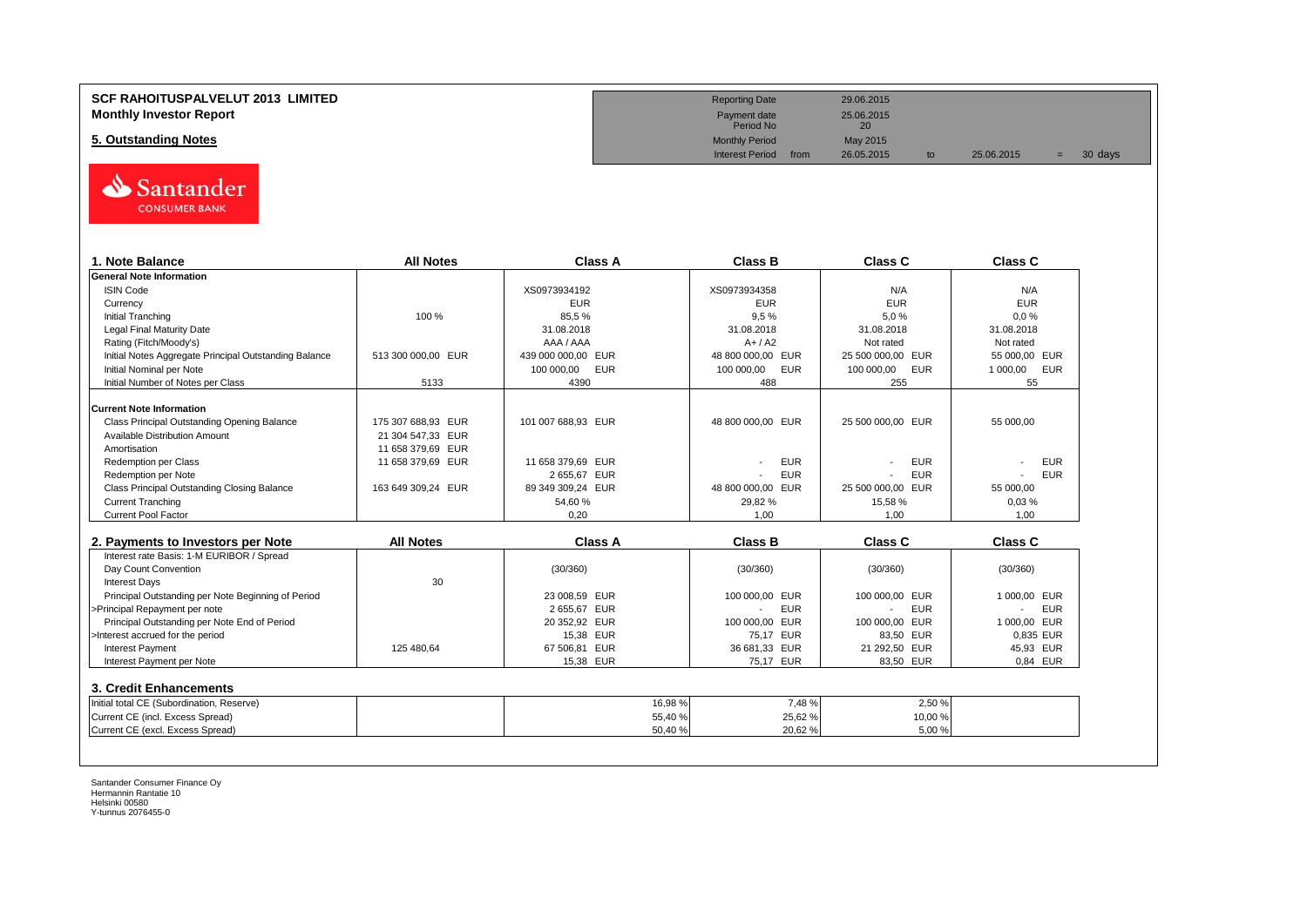# **SCF RAHOITUSPALVELUT 2013 LIMITED**<br>**Monthly Investor Report** Payment date 25.06.2015

**6. Counterparty Ratings, Trigger Levels and Consequences** 

Reporting Date 29.06.2015<br>Payment date 25.06.2015<br>Period No 20<br>Monthly Period May 2015

Interest Period:  $26.05.2015$  to  $25.06.2015$  = 30 days

Santander CONSUMER BANK

|                                   |                                           | <b>Rating Triggers</b>                |                |          |           |                |                        |          |                |                   |                                                                                                                                                                                                                                                                                                                                                                                                                                                                                                                                                                                                        |
|-----------------------------------|-------------------------------------------|---------------------------------------|----------------|----------|-----------|----------------|------------------------|----------|----------------|-------------------|--------------------------------------------------------------------------------------------------------------------------------------------------------------------------------------------------------------------------------------------------------------------------------------------------------------------------------------------------------------------------------------------------------------------------------------------------------------------------------------------------------------------------------------------------------------------------------------------------------|
|                                   |                                           | <b>Short Term</b><br><b>Long Term</b> |                |          |           |                |                        |          |                |                   |                                                                                                                                                                                                                                                                                                                                                                                                                                                                                                                                                                                                        |
|                                   |                                           |                                       | Fitch          |          | Moody's   |                | Fitch                  |          | Moody's        |                   |                                                                                                                                                                                                                                                                                                                                                                                                                                                                                                                                                                                                        |
| <b>Transaction Role</b>           | Counterparty                              | Criteria                              | Current        | Criteria | Current   | Criteria       | Current                | Criteria | Current        | Trigger breached? | Summary of Contractual Requirements if Rating Trigger Breach                                                                                                                                                                                                                                                                                                                                                                                                                                                                                                                                           |
| Issuer                            | Rahoituspalvelut 2013 Limited             |                                       | No rating      |          | No rating |                | No rating              |          | No rating      | N/A               |                                                                                                                                                                                                                                                                                                                                                                                                                                                                                                                                                                                                        |
| Seller                            | Santander Consumer Finance Oy             |                                       | No rating      |          | No rating |                | No rating              |          | No rating      | N/A               |                                                                                                                                                                                                                                                                                                                                                                                                                                                                                                                                                                                                        |
| Servicer                          | Santander Consumer Finance Oy             |                                       | No rating      |          | No rating |                | No rating              |          | No rating      | N/A               |                                                                                                                                                                                                                                                                                                                                                                                                                                                                                                                                                                                                        |
| Servicer's Owner                  | Santander Consumer Finance                | N/A                                   | F <sub>2</sub> | N/A      | $P-2$     | BBB-           | $A-$<br>Outlook stable | Baa3     | A3             | No                | Banco Santander S.A. undertakes in the Servicing Agreement to act as Back-Up Servicer Facilitator,<br>which will require it to (i) select a bank or financial institution having the requirements set out in the<br>Servicing Agreement and willing to assume the duties of a successor servicer in the event that a<br>Servicer Termination Notice is delivered, (ii) review the information provided to it by the Servicer<br>under the Servicing Agreement, (iii) enter into appropriate data confidentiality provisions and (iv)<br>notify the Servicer if it requires further assistance.         |
| <b>Transaction Account Bank</b>   | Deutsche Bank AG                          | F1                                    | F1             | $P-1$    | $P - 2$   | $\mathsf{A}$   | $\mathsf{A}$           | A2       | A3             | Yes               | The Issuer and the Purchaser shall (with the prior written consent of the Note Trustee) arrange for<br>the transfer (within 30 calendar days) of:<br>(i) in relation to the Issuer, the Issuer Secured Accounts and the Expenses Loan Payment Account and<br>all of the funds standing to the credit of the Issuer Secured Accounts and the Expenses Loan Payment<br>Account; and<br>(ii) in relation to the Purchaser, the Purchaser Transaction Account and all funds standing to the<br>credit of the Purchaser Transaction Account,<br>to another bank that meets the applicable Required Ratings. |
| Paying Agent and related roles    | Deutsche Bank AG                          |                                       | F1             |          | $P-2$     |                | $\mathsf{A}$           |          | A <sub>3</sub> |                   |                                                                                                                                                                                                                                                                                                                                                                                                                                                                                                                                                                                                        |
| Corporate Service Provider        | Deutsche International Corporate Services |                                       | F1             |          | $P-2$     |                | $\overline{A}$         |          | A3             |                   |                                                                                                                                                                                                                                                                                                                                                                                                                                                                                                                                                                                                        |
| Note Trustee and Security Trustee | Deutsche Trustee Company Limited          |                                       | F1             |          | $P-2$     |                | A                      |          | A3             |                   |                                                                                                                                                                                                                                                                                                                                                                                                                                                                                                                                                                                                        |
| <b>Collections Account Bank</b>   | Skandinaviska Enskilda Banken             | F1                                    | F1             | $P-1$    | $P-1$     | $\overline{A}$ | $A+$                   | A2       | Aa3            | No                | The Servicer shall (with the prior written consent of the Note Trustee) use reasonable endeavours to<br>arrange for the transfer (within 30 calendar days) of the Issuer Collections Account and all of the<br>funds standing to the credit of the Issuer Collections Account to another bank which meets the<br><b>Required Ratings.</b>                                                                                                                                                                                                                                                              |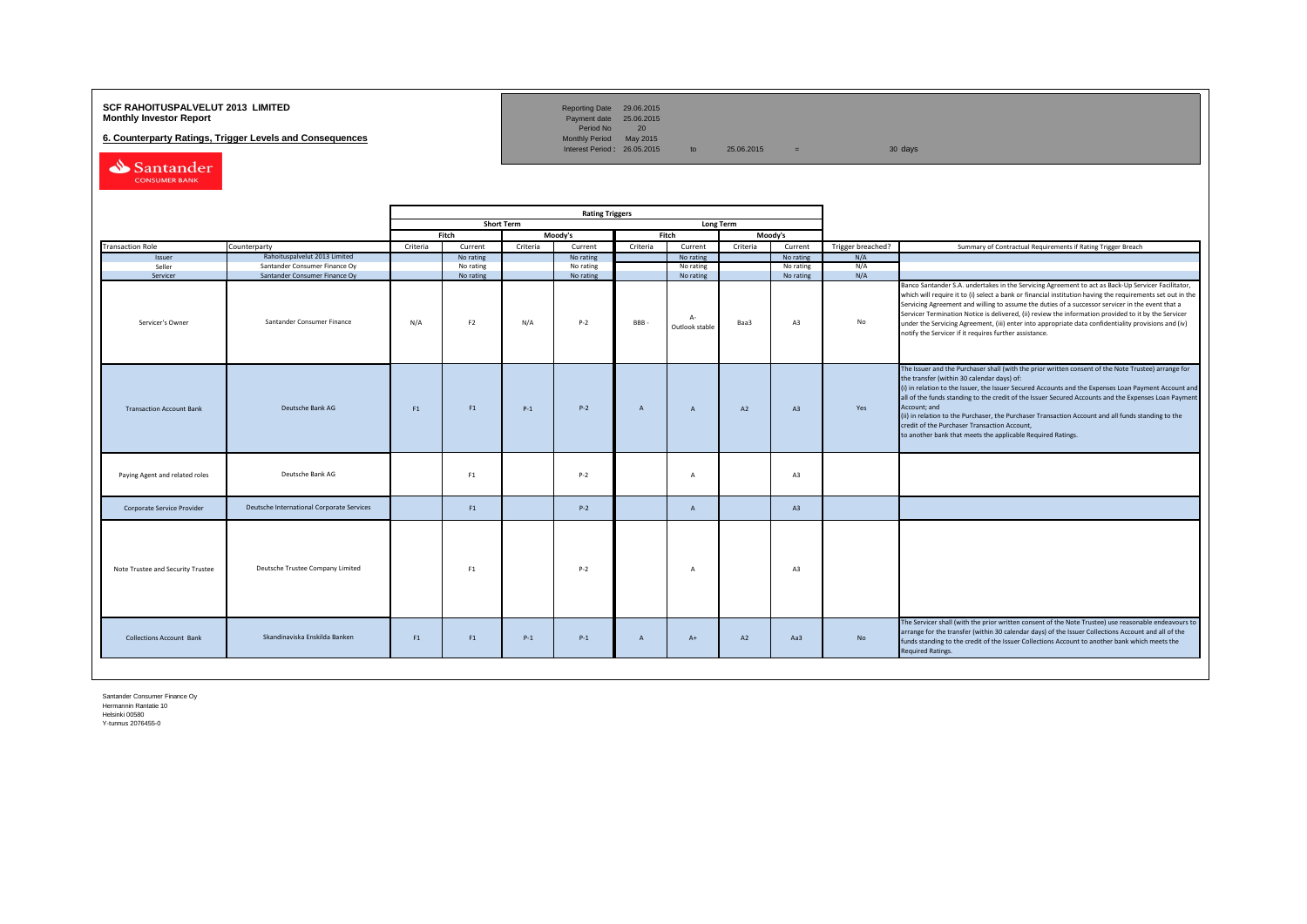# **SCF RAHOITUSPALVELUT 2013 LIMITED** Reporting Date 29.06.2015 **Monthly Investor Report Payment date** Payment date 25.06.2015

| <b>7.a Original Portfolio Principal Balance</b> | <b>Monthly Period</b> |      |            |  |
|-------------------------------------------------|-----------------------|------|------------|--|
|                                                 | Interest Period       | from | 26.05.2015 |  |



| Average amount - all: | 12 666 |  |
|-----------------------|--------|--|

Interest Period from 26.05.2015 to 25.06.2015 = 30 days

Payment date<br>Period No

|                  |            |               |           |                         | <b>TOTAL</b> |                               |                     |
|------------------|------------|---------------|-----------|-------------------------|--------------|-------------------------------|---------------------|
|                  | <b>Min</b> | <b>Max</b>    | <b>No</b> | <b>Original balance</b> | %            | <b>WA mounths to maturity</b> | <b>WA seasoning</b> |
|                  |            | 0 5 0 0 0     | 7722      | 25 239 514              | 4,9%         | 19,0                          | 13,7                |
|                  |            | 5 000 10 000  | 12 105    | 90 402 977              | 17,6%        | 33,1                          | 12,1                |
|                  |            | 10 000 15 000 | 8965      | 110 601 458             | 21,5%        | 40,4                          | 10,9                |
|                  |            | 15 000 20 000 | 5 1 8 0   | 89 340 707              | 17,4 %       | 43,5                          | 10,1                |
|                  |            | 20 000 25 000 | 2882      | 64 224 790              | 12,5 %       | 44,9                          | 9,8                 |
| Original balance |            | 25 000 30 000 | 1476      | 40 132 379              | 7,8%         | 45,1                          | 9,3                 |
|                  |            | 30 000 35 000 | 797       | 25 750 357              | 5,0%         | 44,8                          | 9,8                 |
|                  |            | 35 000 40 000 | 473       | 17 609 997              | 3,4%         | 44,3                          | 9,9                 |
|                  |            | 40 000 45 000 | 294       | 12 468 941              | 2,4 %        | 44,6                          | 9,7                 |
|                  |            | 45 000 50 000 | 238       | 11 245 953              | 2,2%         | 45,3                          | 10,0                |
|                  |            | 50 000 55 000 | 119       | 6 227 331               | 1,2%         | 46,6                          | 9,0                 |
|                  |            | 55 000 60 000 | 78        | 4 470 912               | 0,9%         | 47,1                          | 8,8                 |
|                  | $60000 +$  |               | 201       | 15 640 043              | 3,0%         | 44,3                          | 8,3                 |
|                  |            |               |           |                         |              |                               |                     |
|                  | Total      |               | 40 530    | 513 355 357             | 100 %        |                               |                     |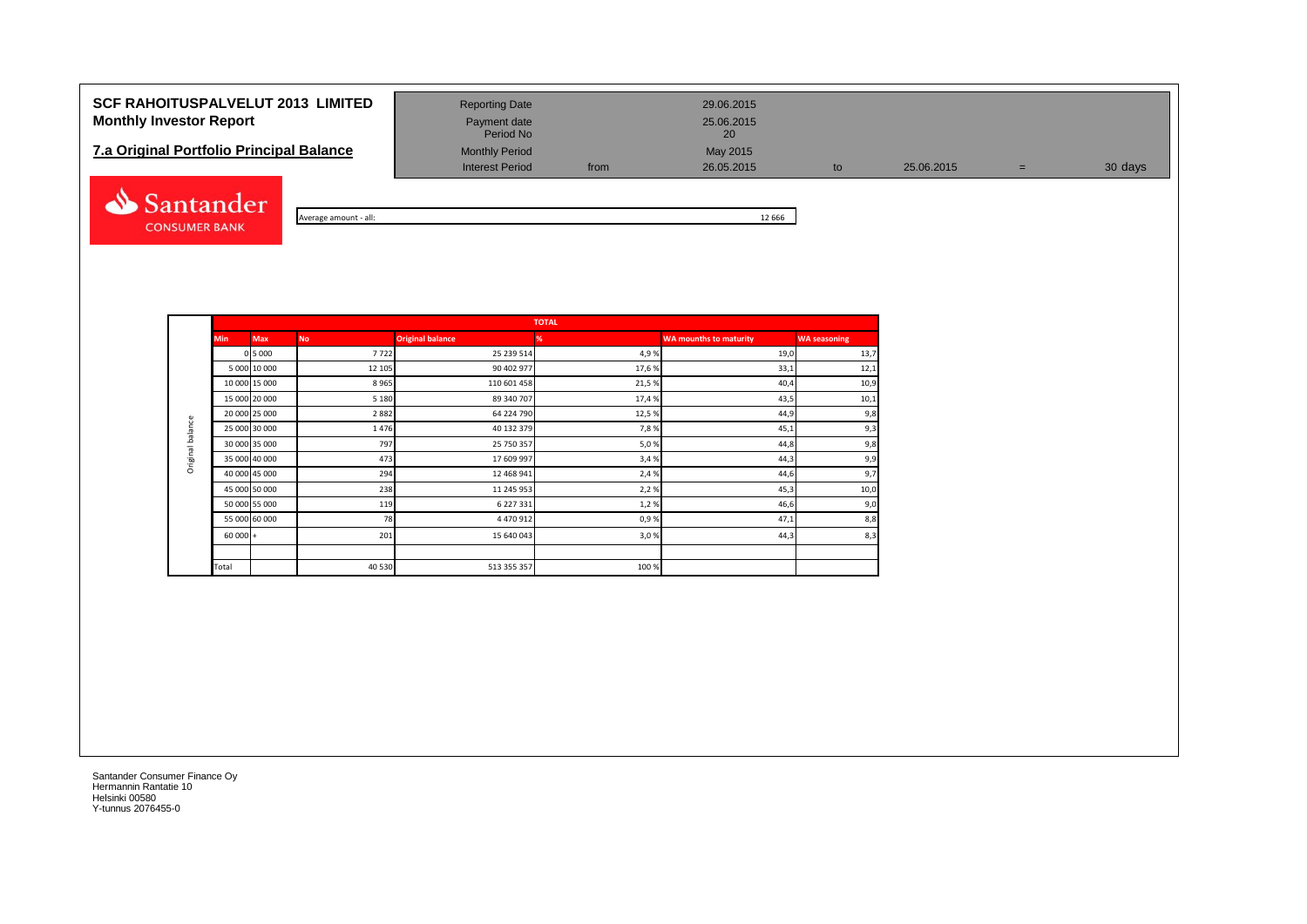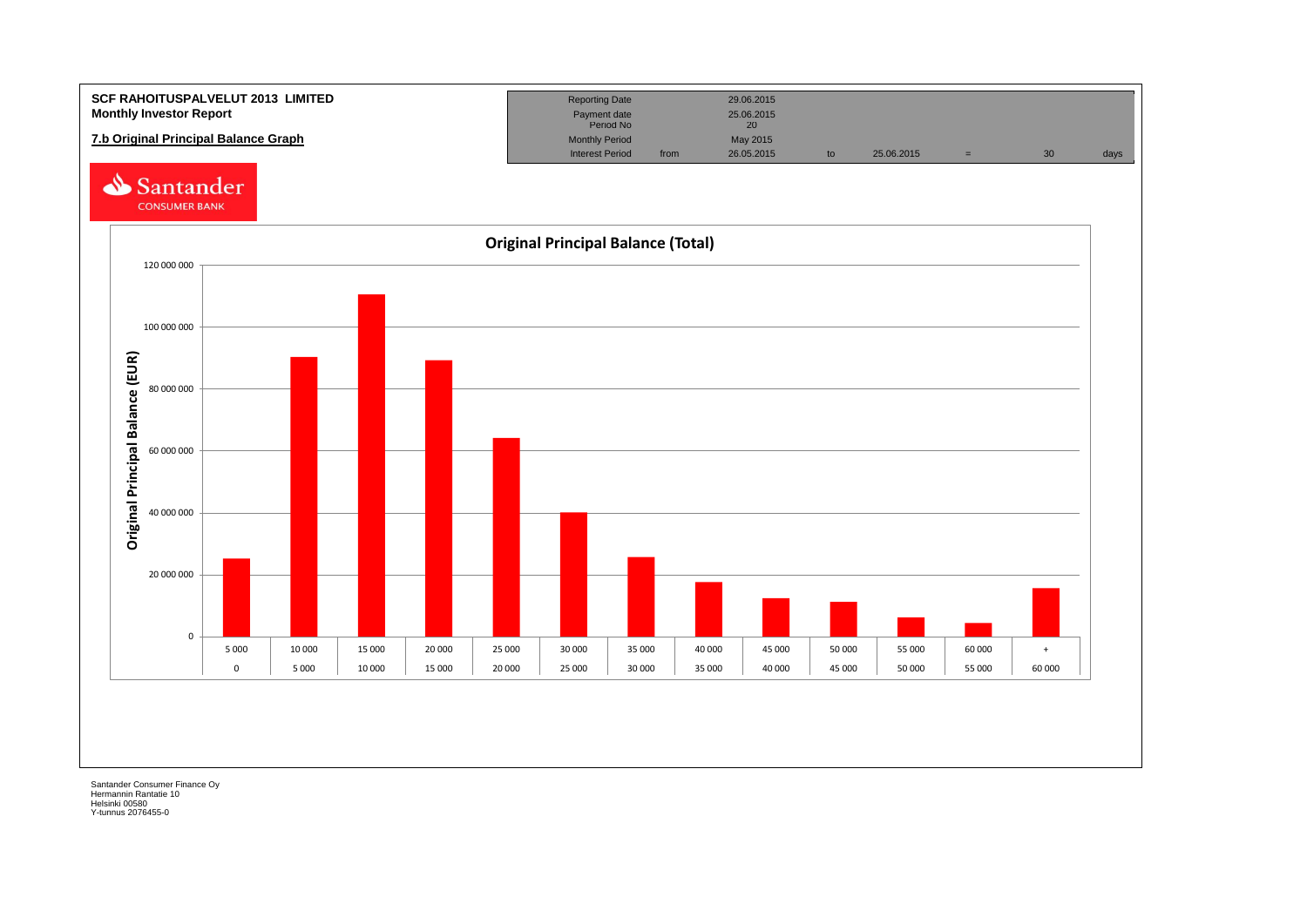| <b>SCF RAHOITUSPALVELUT 2013 LIMITED</b><br><b>Monthly Investor Report</b><br>8.a Outstanding Principal Balance | <b>Reporting Date</b><br>Payment date<br>Period No<br><b>Monthly Period</b><br><b>Interest Period</b> | from | 29.06.2015<br>25.06.2015<br>20<br>May 2015<br>26.05.2015 | 25.06.2015 | $=$ | 30 days |
|-----------------------------------------------------------------------------------------------------------------|-------------------------------------------------------------------------------------------------------|------|----------------------------------------------------------|------------|-----|---------|
| santander                                                                                                       |                                                                                                       |      | $\sim$ = $\sim$                                          |            |     |         |



|                     |            | <b>TOTAL</b>  |           |                            |         |                              |                     |  |  |  |  |  |
|---------------------|------------|---------------|-----------|----------------------------|---------|------------------------------|---------------------|--|--|--|--|--|
|                     | <b>Min</b> | <b>Max</b>    | <b>No</b> | <b>Outstanding balance</b> | %       | <b>WA months to maturity</b> | <b>WA seasoning</b> |  |  |  |  |  |
|                     |            | 0 5 0 0 0     | 7013      | 18 795 674                 | 11,48 % | 17,4                         | 31,1                |  |  |  |  |  |
|                     |            | 5 000 10 000  | 6394      | 46 518 597                 | 28,42%  | 27,4                         | 29,4                |  |  |  |  |  |
|                     |            | 10 000 15 000 | 3027      | 36 780 134                 | 22,47%  | 30,5                         | 28,2                |  |  |  |  |  |
|                     |            | 15 000 20 000 | 1381      | 23 741 574                 | 14,50 % | 31,3                         | 27,6                |  |  |  |  |  |
|                     |            | 20 000 25 000 | 571       | 12 678 218                 | 7,74 %  | 31,4                         | 27,6                |  |  |  |  |  |
| Outstanding balance |            | 25 000 30 000 | 265       | 7 193 651                  | 4,39%   | 31,0                         | 27,7                |  |  |  |  |  |
|                     |            | 30 000 35 000 | 172       | 5 5 6 3 4 8 3              | 3,40%   | 32,5                         | 27,3                |  |  |  |  |  |
|                     |            | 35 000 40 000 | 110       | 4 097 338                  | 2,50%   | 30,2                         | 28,9                |  |  |  |  |  |
|                     |            | 40 000 45 000 | 44        | 1859583                    | 1,14%   | 31,3                         | 28,6                |  |  |  |  |  |
|                     |            | 45 000 50 000 | 40        | 1890965                    | 1,16%   | 30,8                         | 28,7                |  |  |  |  |  |
|                     |            | 50 000 55 000 | 26        | 1 350 527                  | 0,82%   | 30,7                         | 26,3                |  |  |  |  |  |
|                     |            | 55 000 60 000 | 14        | 802 631                    | 0,49%   | 29,1                         | 28,9                |  |  |  |  |  |
|                     | $60000 +$  |               | 31        | 2 431 935                  | 1,49%   | 30,7                         | 28,3                |  |  |  |  |  |
|                     |            |               |           |                            |         |                              |                     |  |  |  |  |  |
|                     | Total      |               | 19088     | 163 704 309                | 100,0%  |                              |                     |  |  |  |  |  |

**CONSUMER BANK**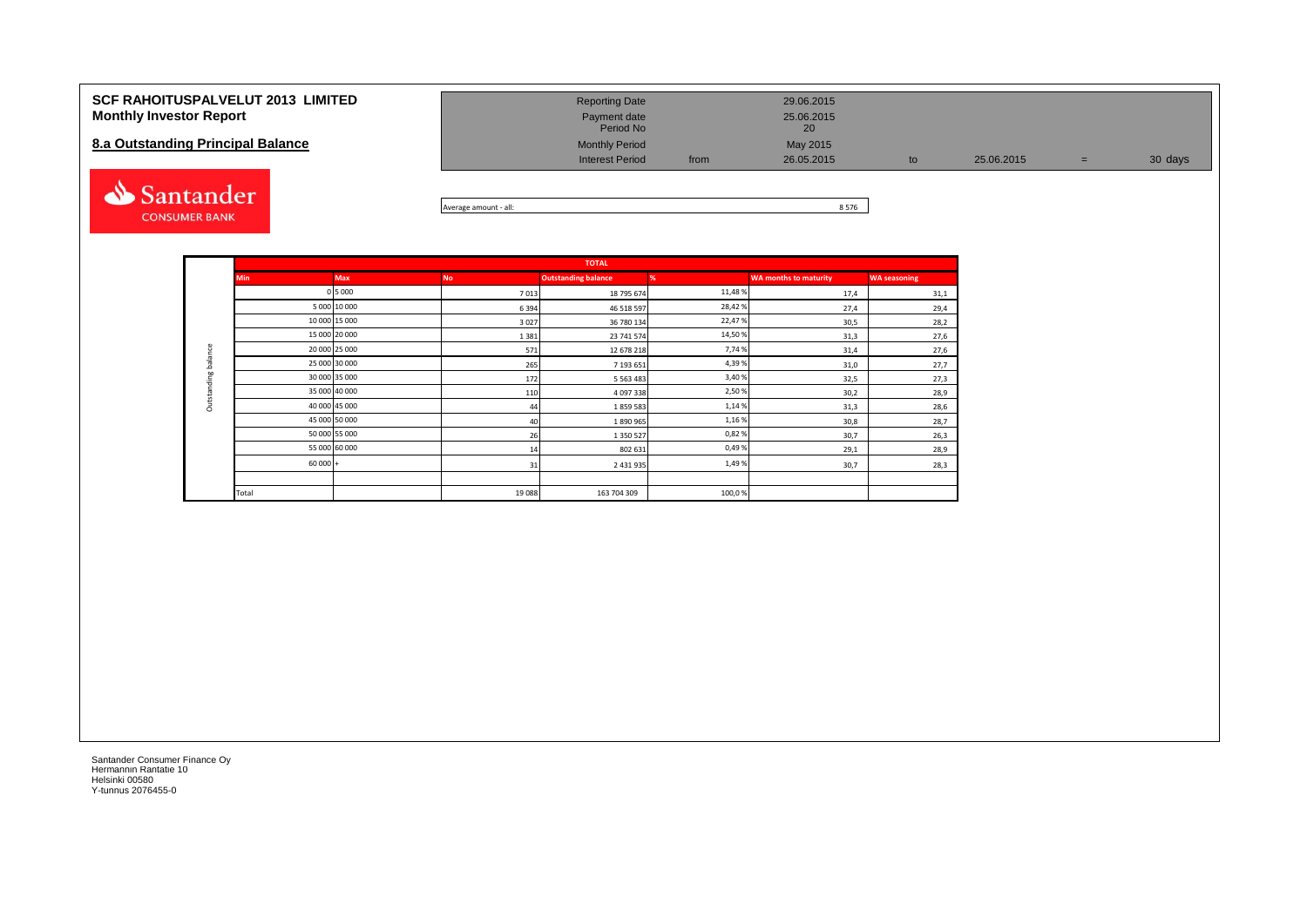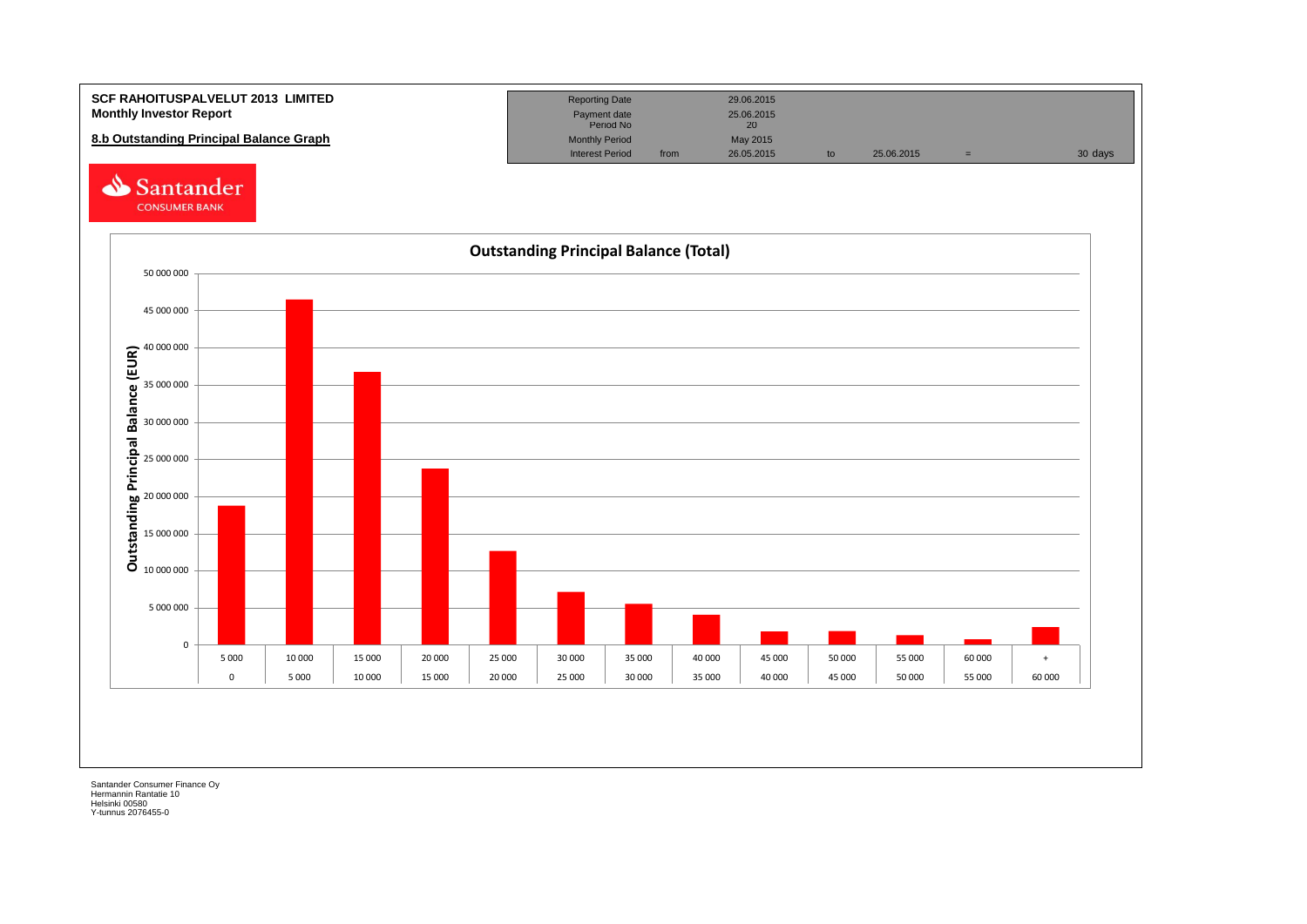| <b>SCF RAHOITUSPALVELUT 2013 LIMITED</b> | <b>Reporting Date</b>     |      | 29.06.2015              |                                   |
|------------------------------------------|---------------------------|------|-------------------------|-----------------------------------|
| <b>Monthly Investor Report</b>           | Payment date<br>Period No |      | 25.06.2015<br><b>20</b> |                                   |
| 9.a Geographical Distribution            | <b>Monthly Period</b>     |      | May 2015                |                                   |
|                                          | <b>Interest Period</b>    | from | 26.05.2015              | to $25.06.2015 = 30 \text{ days}$ |



Santander **CONSUMER BANK**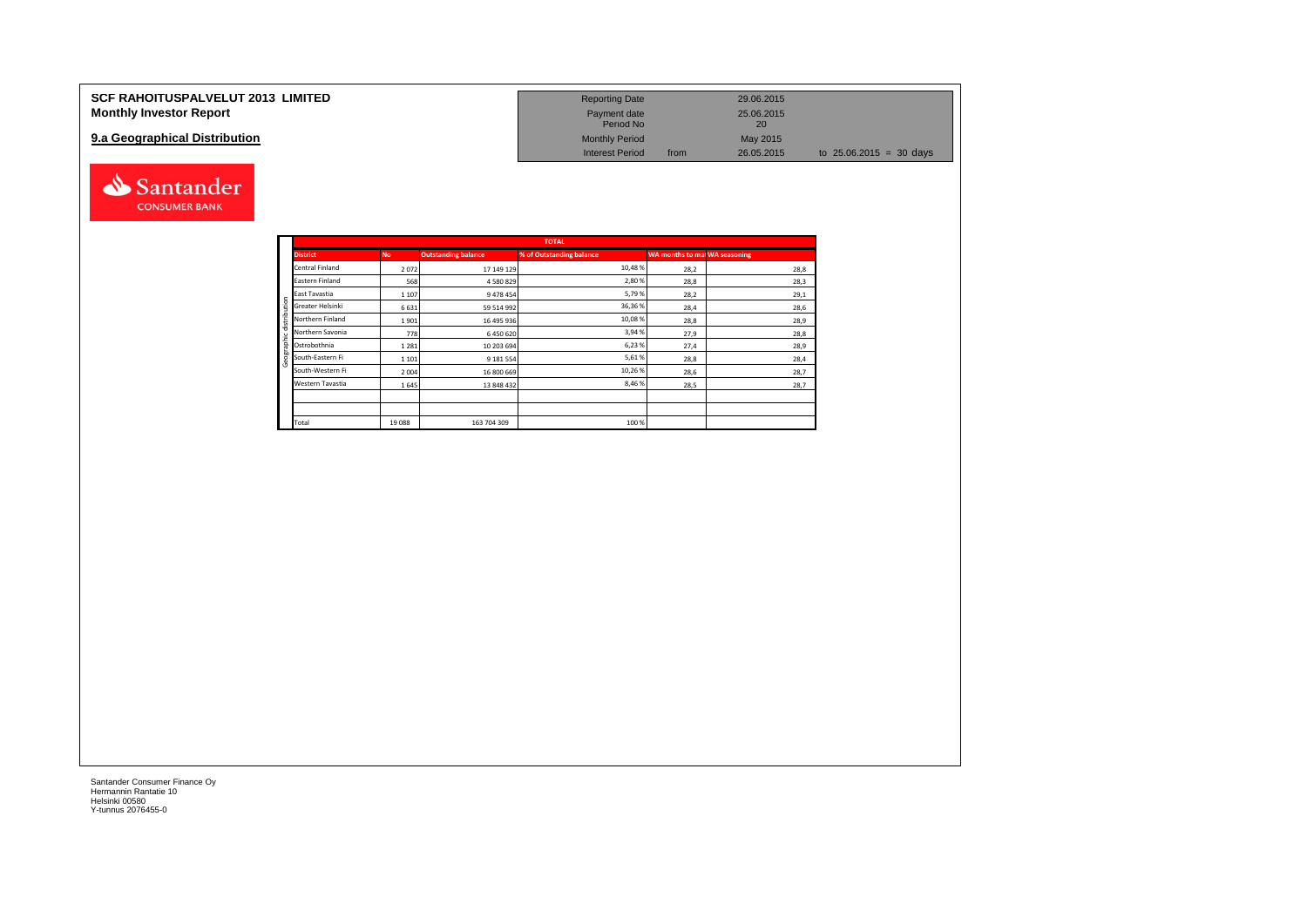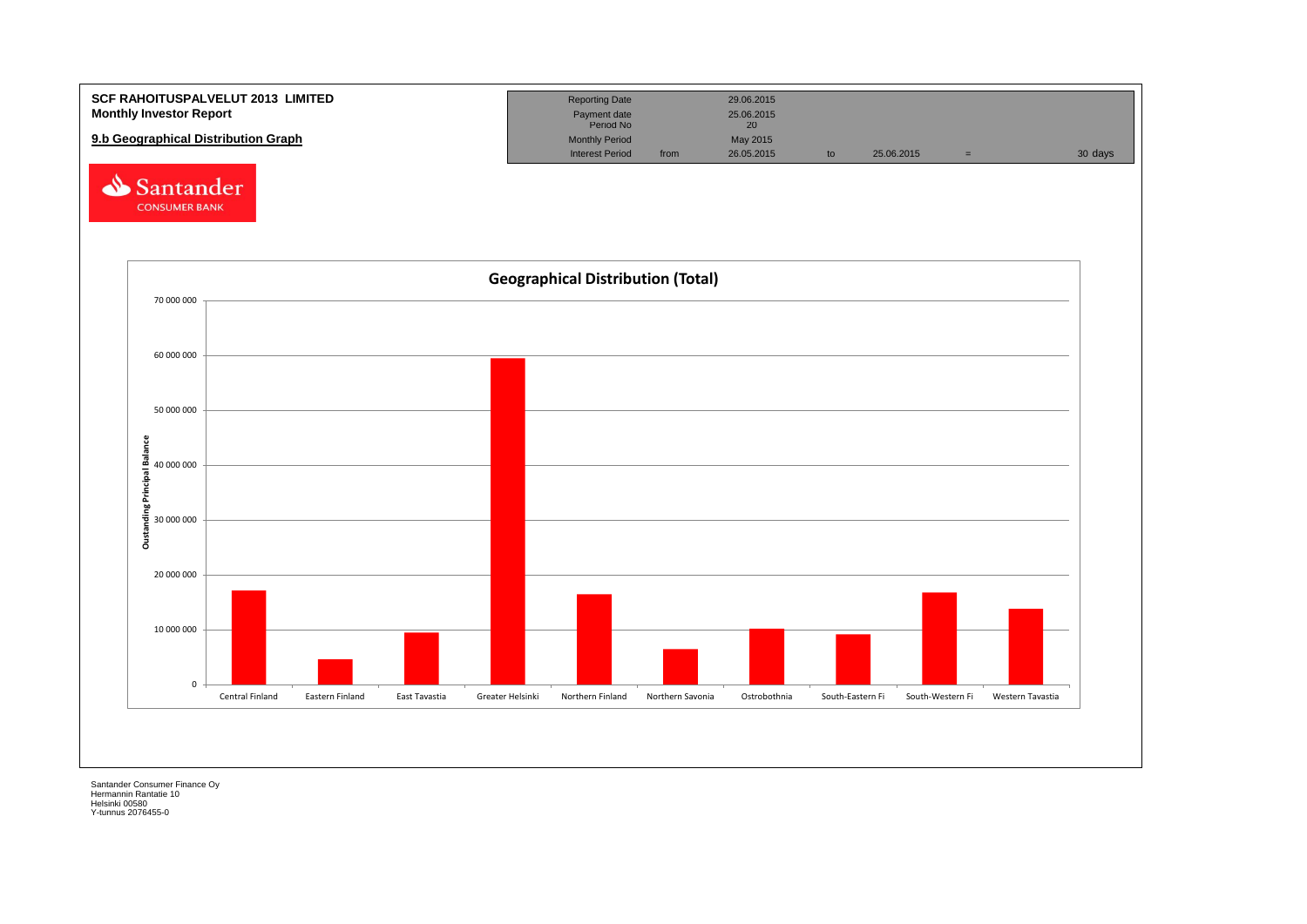#### **10.a Interest Rate**



| SCF RAHOITUSPALVELUT 2013  LIMITED<br><b>Monthly Investor Report</b> | <b>Reporting Date</b><br>Payment date<br>Period No |      | 29.06.2015<br>25.06.2015 |            |   |         |
|----------------------------------------------------------------------|----------------------------------------------------|------|--------------------------|------------|---|---------|
| 10.a Interest Rate                                                   | <b>Monthly Period</b>                              |      | May 2015                 |            |   |         |
|                                                                      | <b>Interest Period</b>                             | from | 26.05.2015               | 25.06.2015 | = | 30 days |

|              |            |        |           |                            | <b>TOTAL</b>                       |                              |                     |
|--------------|------------|--------|-----------|----------------------------|------------------------------------|------------------------------|---------------------|
|              | Min $(>=)$ | Max(<) | <b>No</b> | <b>Outstanding balance</b> | % of total Outstanding<br>balance, | <b>WA months to maturity</b> | <b>WA seasoning</b> |
|              |            | 1%     | 483       | 2853710                    | 1,74 %                             | 26,5                         | 26,1                |
|              | 1 %        | 2%     | 2068      | 14 967 889                 | 9,14%                              | 27,5                         | 27,4                |
|              | 2 %        | 4 %    | 4000      | 43 114 452                 | 26,34 %                            | 30,0                         | 27,5                |
| distribution | 4 %        | 6%     | 8612      | 76 796 619                 | 46,91%                             | 28,0                         | 29,5                |
|              | 6 %        | 8%     | 3899      | 25 790 071                 | 15,75 %                            | 27,5                         | 29,5                |
| ٠<br>¥.      | 8 %        | 10%    | 26        | 181568                     | 0,11%                              | 31,0                         | 27,2                |
| Inter        | 10%        | 12%    |           |                            |                                    |                              |                     |
|              | 12%        | 14 %   |           |                            |                                    |                              |                     |
|              | 14 %       | 16%    |           |                            |                                    |                              |                     |
|              | 16 %       | 18%    |           |                            |                                    |                              |                     |
|              |            |        |           |                            |                                    |                              |                     |
|              | Total      |        | 19 088    | 163 704 309                | 100 %                              |                              |                     |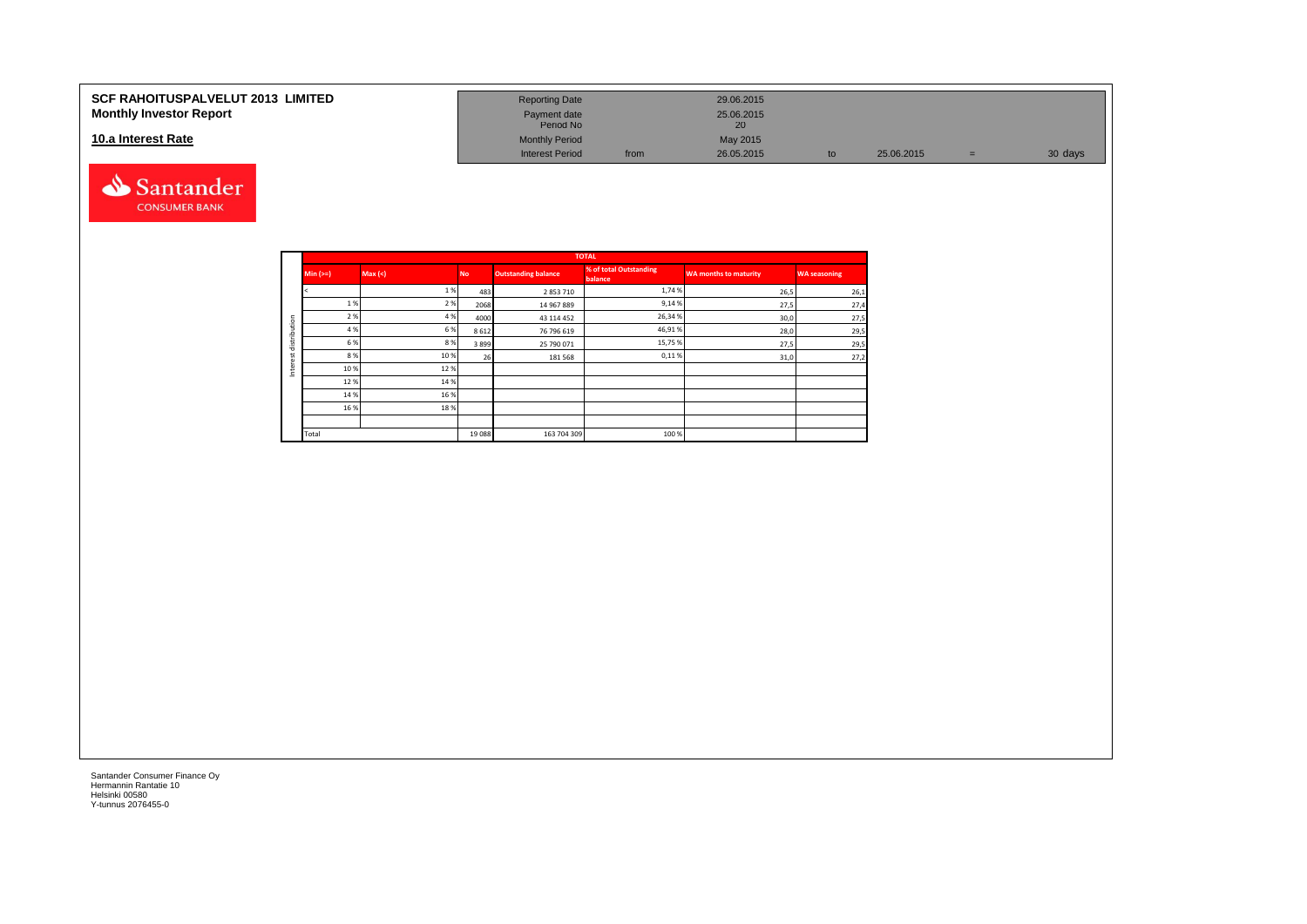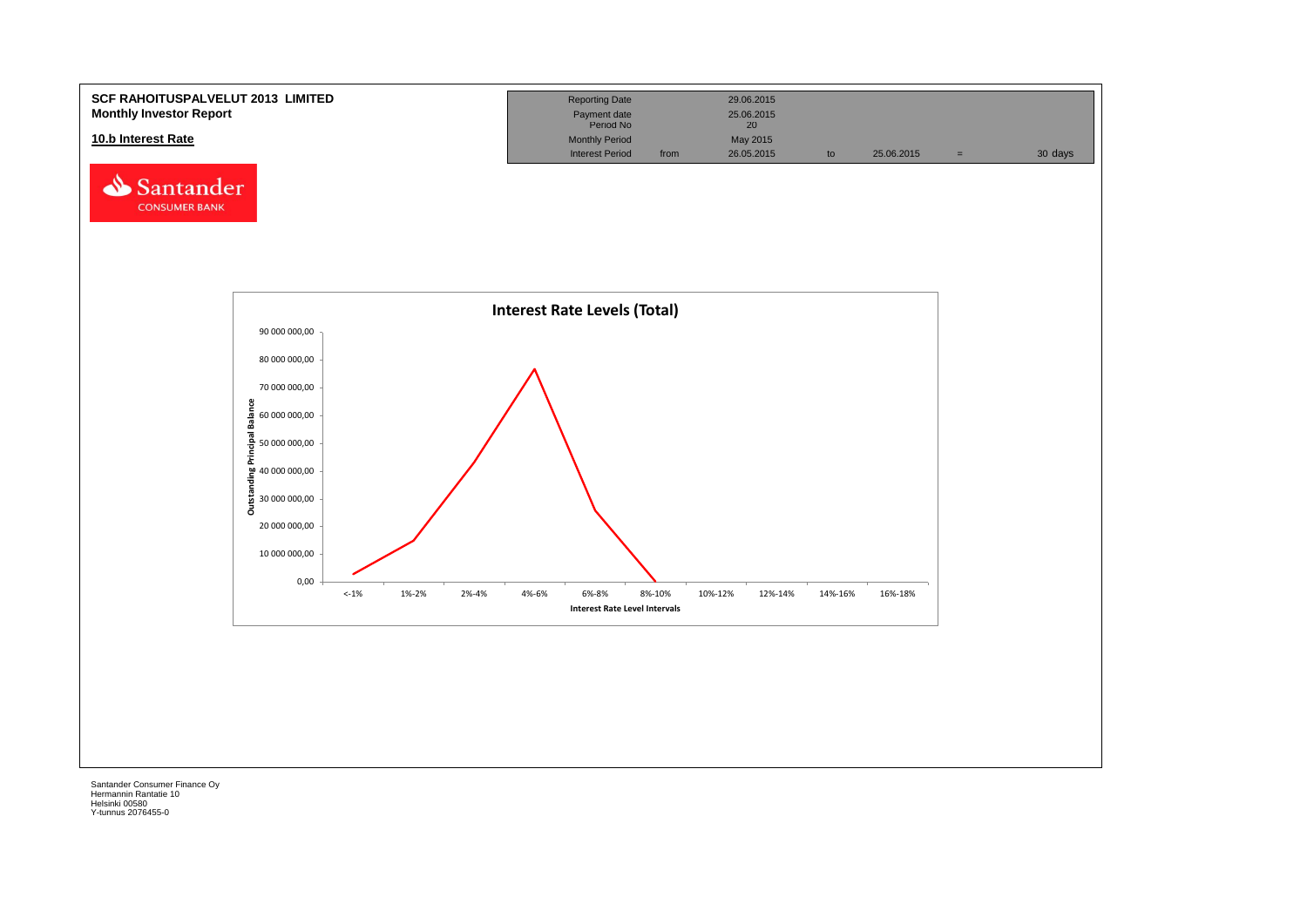## **SCF RAHOITUSPALVELUT 2013 LIMITED Monthly Investor Report**

### **11.a Remaining Terms**



| <b>Reporting Date</b>     |      | 29.06.2015       |    |            |     |         |
|---------------------------|------|------------------|----|------------|-----|---------|
| Payment date<br>Period No |      | 25.06.2015<br>20 |    |            |     |         |
| <b>Monthly Period</b>     |      | May 2015         |    |            |     |         |
| <b>Interest Period</b>    | from | 26.05.2015       | to | 25.06.2015 | $=$ | 30 days |

|                     |            |            |           | <b>TOTAL</b>               |        |                       |                     |
|---------------------|------------|------------|-----------|----------------------------|--------|-----------------------|---------------------|
|                     | <b>Min</b> | <b>Max</b> | <b>No</b> | <b>Outstanding balance</b> | %      | WA months to maturity | <b>WA seasoning</b> |
|                     |            | n          | 67        | 113 864                    | 0,07%  | 0,0                   | 41,9                |
|                     |            | 12         | 4052      | 12 007 690                 | 7,33%  | 8,3                   | 35,0                |
|                     | 13         | 24         | 5 0 0 9   | 33 895 160                 | 20,71% | 19,8                  | 33,5                |
|                     | 25         | 36         | 8019      | 91 479 297                 | 55,88% | 31,6                  | 27,9                |
| maturity            | 37         | 48         | 1941      | 26 208 298                 | 16,01% | 37,7                  | 22,5                |
|                     | 49         | 60         |           |                            |        |                       |                     |
| °5                  | 61         | 72         |           |                            |        |                       |                     |
| Months <sup>-</sup> | 73         | 84         |           |                            |        |                       |                     |
|                     | 85         | 96         |           |                            |        |                       |                     |
|                     | 97         | 108        |           |                            |        |                       |                     |
|                     | 109        | 120        |           |                            |        |                       |                     |
|                     | 121        |            |           |                            |        |                       |                     |
|                     |            |            |           |                            |        |                       |                     |
|                     | Total      |            | 19088     | 163 704 309                | 100%   |                       |                     |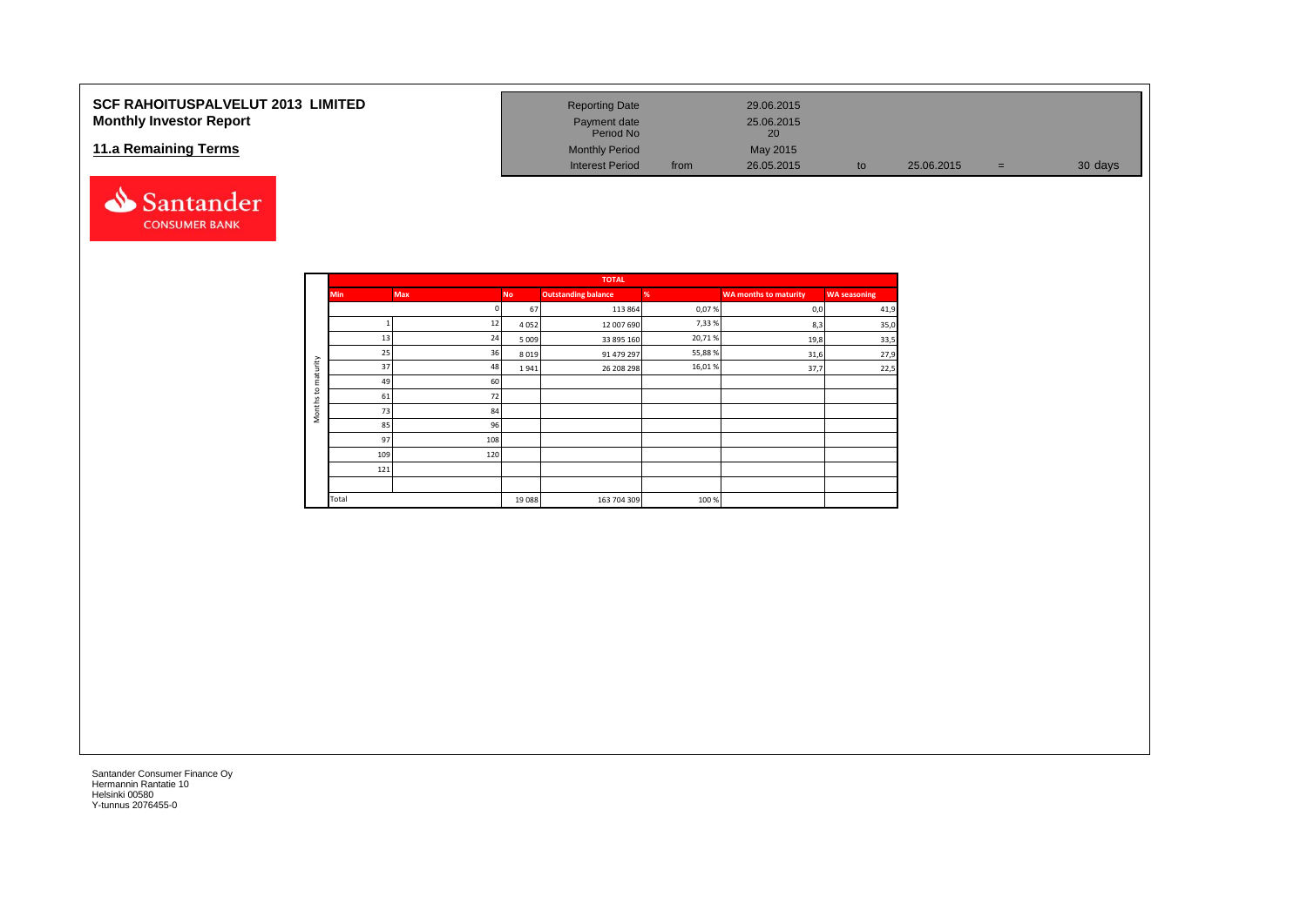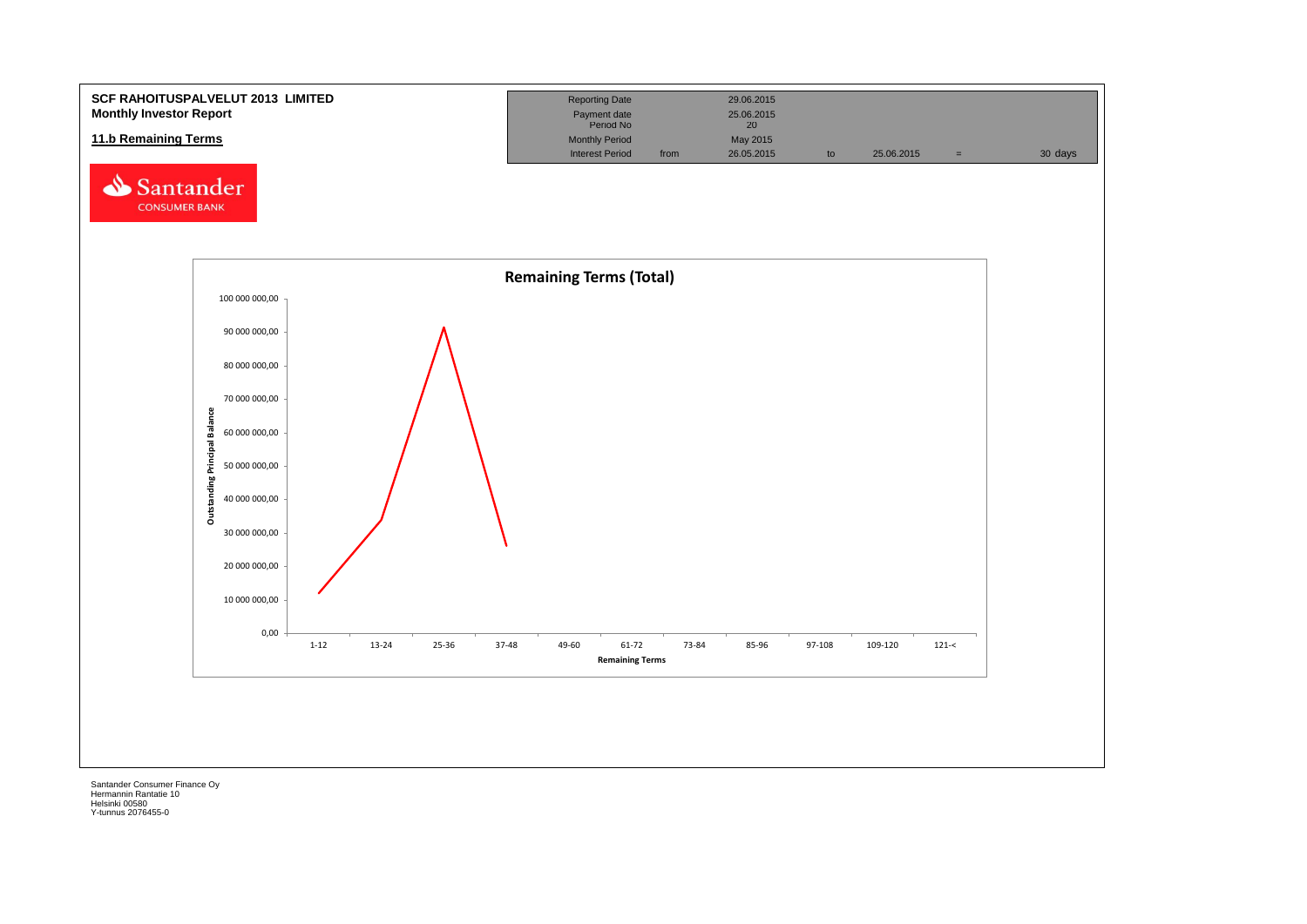| <b>SCF RAHOITUSPALVELUT 2013 LIMITED</b> | <b>Reporting Date</b>     |      | 29.06.2015 |    |            |   |         |
|------------------------------------------|---------------------------|------|------------|----|------------|---|---------|
| <b>Monthly Investor Report</b>           | Payment date<br>Period No |      | 25.06.2015 |    |            |   |         |
| 12.a Seasoning                           | <b>Monthly Period</b>     |      | May 2015   |    |            |   |         |
|                                          | <b>Interest Period</b>    | from | 26.05.2015 | to | 25.06.2015 | = | 30 days |



|                       |            |            |           | <b>TOTAL</b>               |                                    |                              |                     |
|-----------------------|------------|------------|-----------|----------------------------|------------------------------------|------------------------------|---------------------|
|                       | <b>Min</b> | <b>Max</b> | <b>No</b> | <b>Outstanding balance</b> | % of Outstanding<br><b>Balance</b> | <b>WA months to maturity</b> | <b>WA seasoning</b> |
|                       |            |            |           |                            |                                    |                              |                     |
| $\breve{\phantom{a}}$ | 13         | 24         | 4 9 8 0   | 51 082 636                 | 31,20%                             | 33,7                         | 22,9                |
|                       | 25         | 36         | 11 376    | 94 170 663                 | 57,52 %                            | 27,7                         | 29,3                |
|                       | 37         | 48         | 2 2 6 8   | 16 261 618                 | 9,93%                              | 18,6                         | 39,9                |
| ±                     | 49         | 60         | 447       | 2 1 2 2 1 2 3              | 1,30 %                             | <u>те</u><br>, , ,           | 53,5                |
| c                     | 61         | 72         |           | 62 905                     | 0,04 %                             | 14,6                         | 63,2                |
|                       | 73         | 84         |           | 4 3 6 3                    | 0,00%                              | 12,5                         | 73,0                |
|                       | 85         | 96         |           |                            |                                    |                              |                     |
|                       |            |            |           |                            |                                    |                              |                     |
|                       | Total      |            | 19 088    | 163 704 309                | 100 %                              |                              |                     |

Santander Consumer Bank AS Strandveien 18 PO Box 177 N-1325 Lysaker Tel.: +47 21 08 30 00 Fax.: +47 21 08 33 68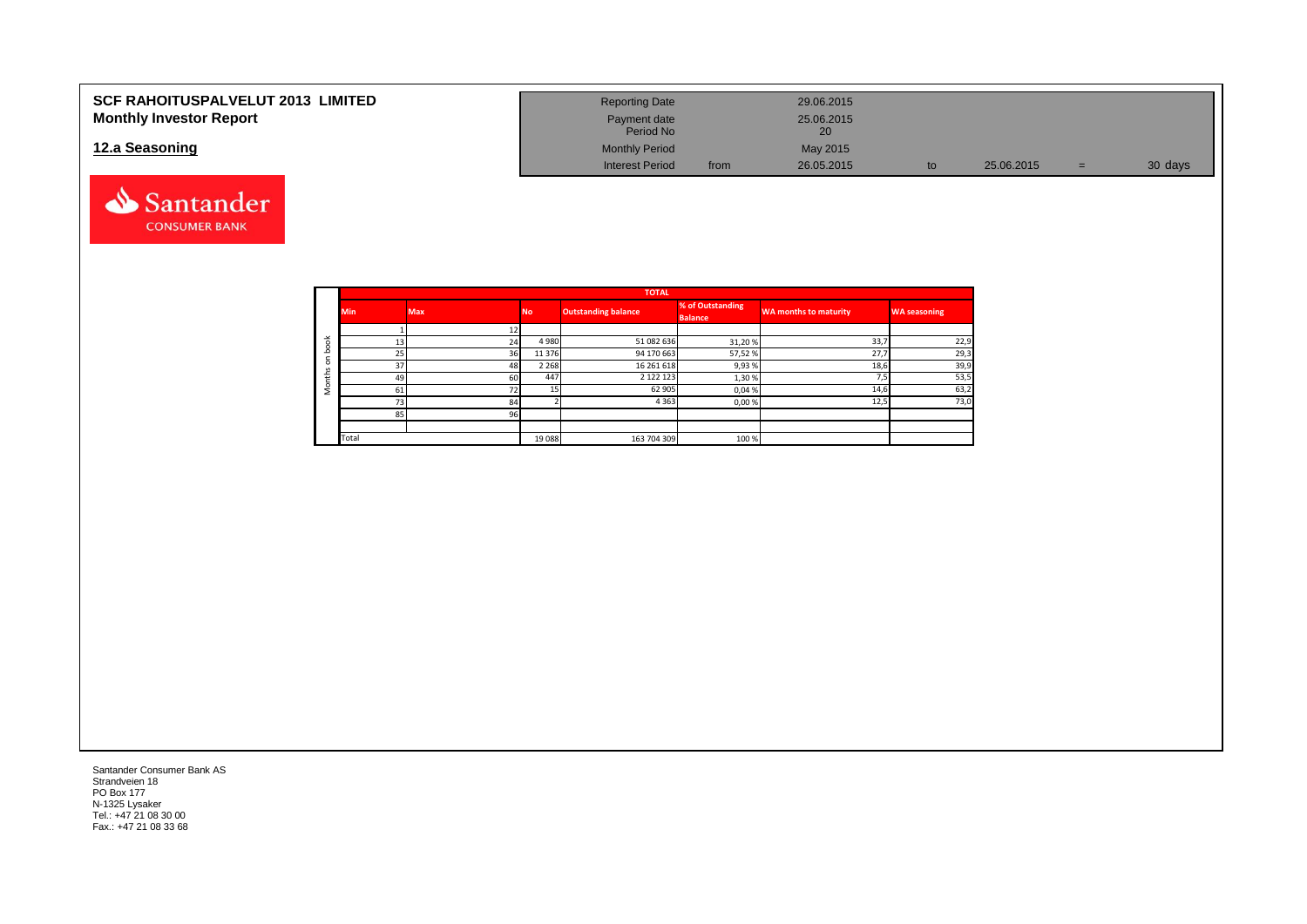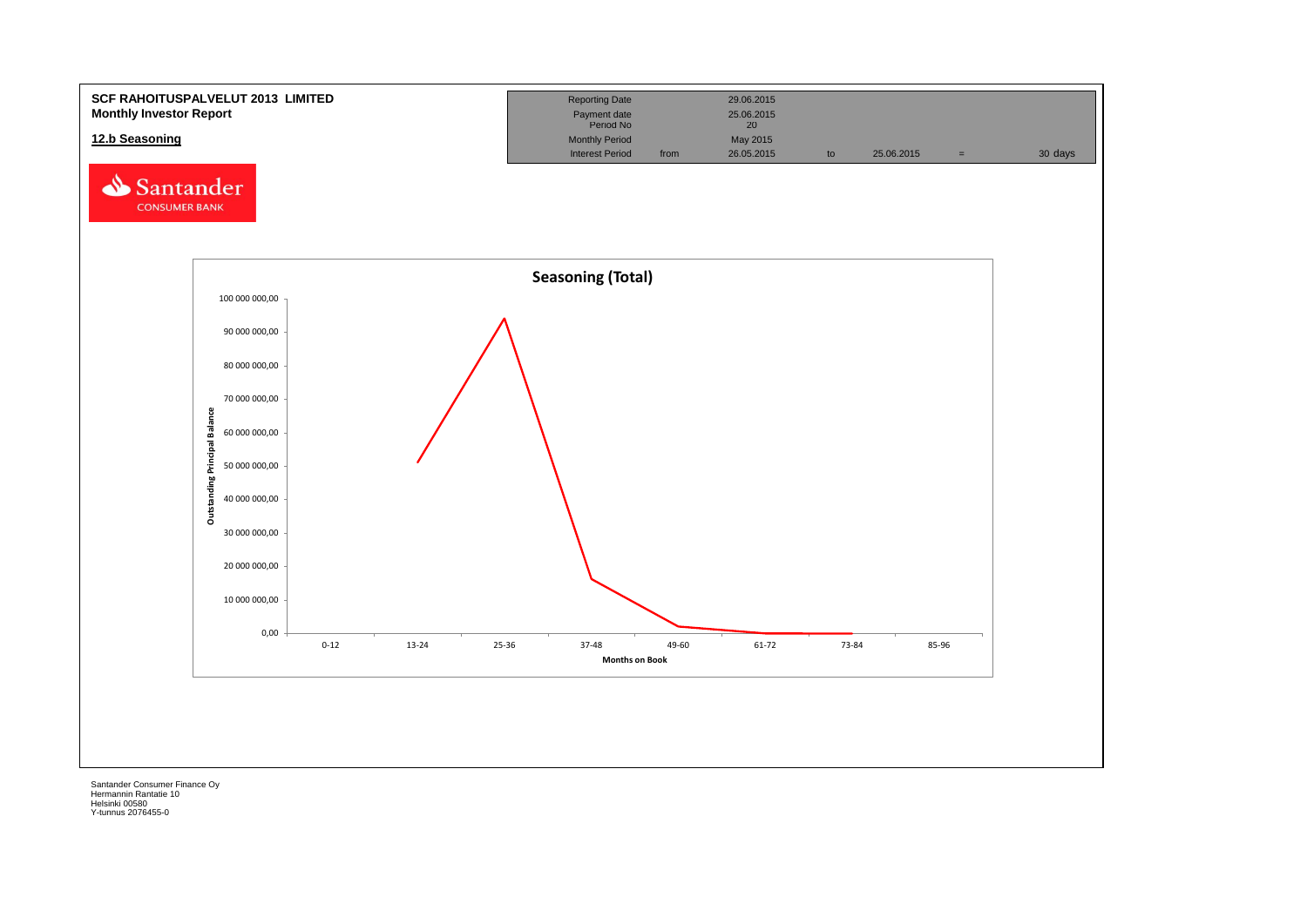| <b>SCF RAHOITUSPALVELUT 2013 LIMITED</b><br><b>Monthly Investor Report</b> | <b>Reporting Date</b><br>Payment date |      | 29.06.2015<br>25.06.2015 |            |     |         |
|----------------------------------------------------------------------------|---------------------------------------|------|--------------------------|------------|-----|---------|
|                                                                            | Period No                             |      | 20                       |            |     |         |
| 13.a Balloon Ioans                                                         | <b>Monthly Period</b>                 |      | May 2015                 |            |     |         |
|                                                                            | <b>Interest Period</b>                | from | 26.05.2015               | 25.06.2015 | $=$ | 30 days |

| $\sim$       |            |           |                            | <b>TOTAL</b>                       |                       |                          |                                 |                     |
|--------------|------------|-----------|----------------------------|------------------------------------|-----------------------|--------------------------|---------------------------------|---------------------|
| ∸.<br>o<br>⋍ | <b>Min</b> | <b>No</b> | <b>Outstanding balance</b> | % of Outstanding<br><b>Balance</b> | <b>Residual Value</b> | <b>Residual of Total</b> | <b>WA months to</b><br>maturity | <b>WA seasoning</b> |
| -            | Standard   | 15 017    | 97 560 289                 | 59,60 %                            | 1746                  | 0,00 %                   | 27,5                            | 28,5                |
|              | Balloon    | 4071      | 66 144 021                 | 40,40 %                            | 27 552 896            | 41,66 %                  | 29,6                            | 29,1                |
| ≚<br>≃       |            |           |                            |                                    |                       |                          |                                 |                     |
|              | Total      | 19088     | 163 704 309                | 100 %                              | 27 554 642            | 16,83 %                  |                                 |                     |

┑

Santander Consumer Finance Oy Hermannin Rantatie 10 Helsinki 00580 Y-tunnus 2076455-0

Santander **CONSUMER BANK**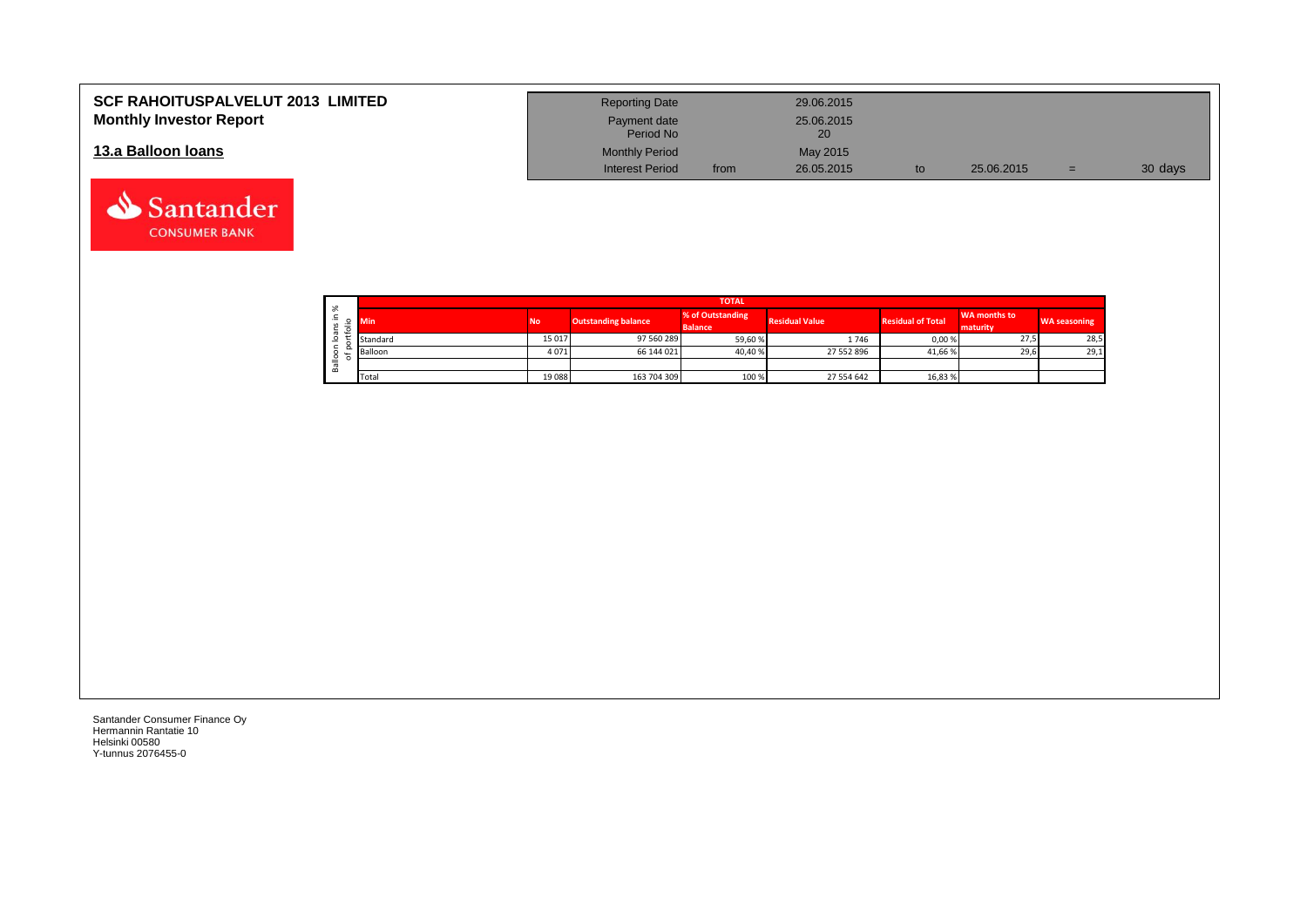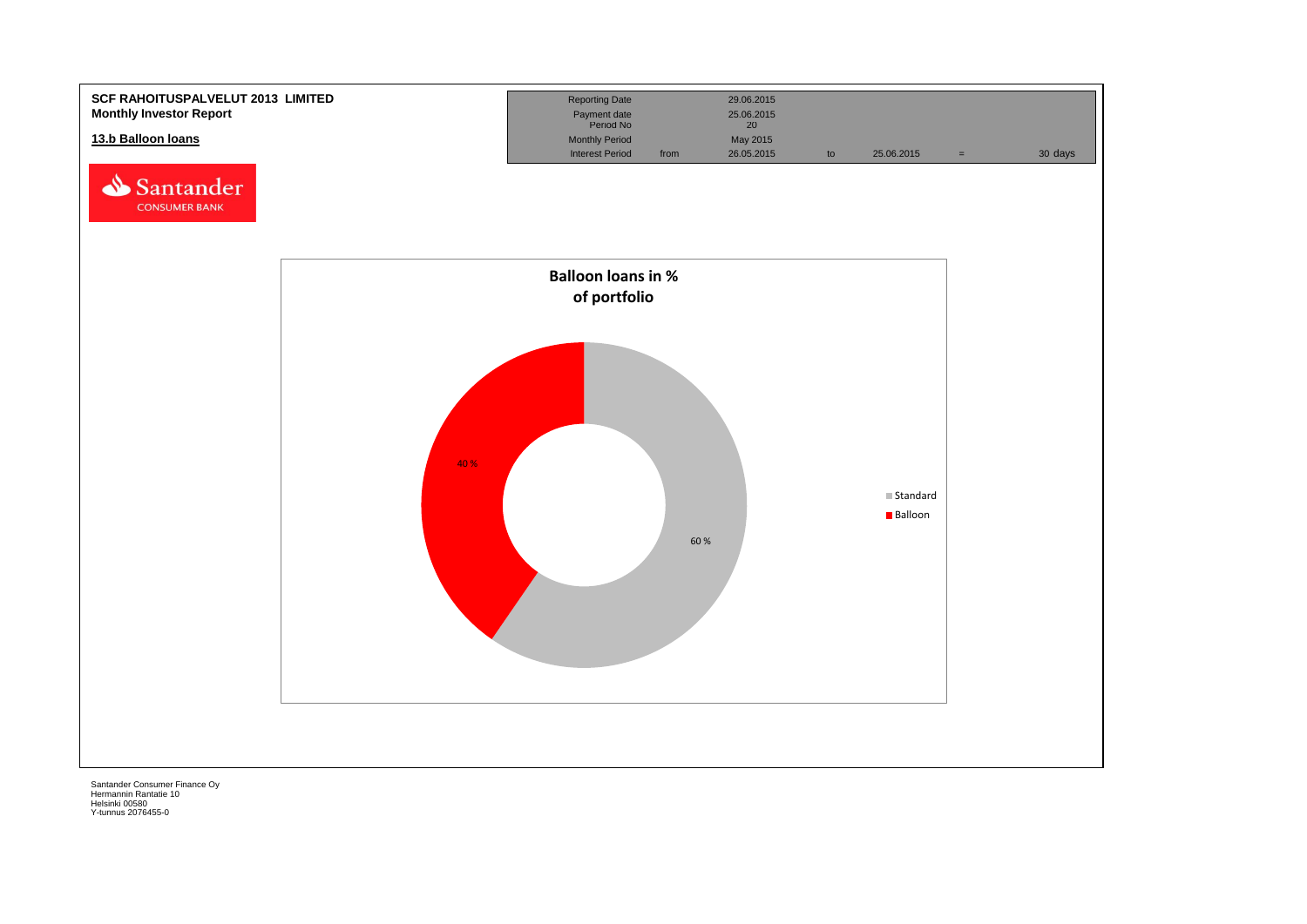| SCF RAHOITUSPALVELUT 2013 LIMITED | <b>Reporting Date</b>     |      | 29.06.2015       |            |     |         |
|-----------------------------------|---------------------------|------|------------------|------------|-----|---------|
| <b>Monthly Investor Report</b>    | Payment date<br>Period No |      | 25.06.2015<br>20 |            |     |         |
| 14.a # loans per borrower         | <b>Monthly Period</b>     |      | May 2015         |            |     |         |
|                                   | <b>Interest Period</b>    | from | 26.05.2015       | 25.06.2015 | $=$ | 30 days |



|                      |                              | <b>TOTAL</b>                   |                            |               |
|----------------------|------------------------------|--------------------------------|----------------------------|---------------|
|                      | <b>Total number of loans</b> | <b>Total number of debtors</b> | <b>Outstanding balance</b> | $\frac{9}{6}$ |
|                      |                              | 18 4 12                        | 156 578 331                | 95,65 %       |
|                      |                              | 233                            | 4 783 802                  | 2,92 %        |
|                      | 3                            | 34                             | 1 248 072                  | 0,76%         |
|                      | Δ                            | 12                             | 429 290                    | 0,26%         |
|                      | 5                            | $\overline{\mathbf{3}}$        | 162 775                    | 0,10%         |
|                      | 6                            | 6                              | 399 551                    | 0,24 %        |
|                      | 9                            | $\mathbf 1$                    | 102 490                    | 0,06%         |
|                      |                              |                                |                            |               |
| # loans per borrower |                              |                                |                            |               |
|                      |                              |                                |                            |               |
|                      |                              |                                |                            |               |
|                      |                              |                                |                            |               |
|                      |                              |                                |                            |               |
|                      |                              |                                |                            |               |
|                      |                              |                                |                            |               |
|                      |                              |                                |                            |               |
|                      |                              |                                |                            |               |
|                      |                              |                                |                            |               |
|                      |                              |                                |                            |               |
|                      |                              |                                |                            |               |
|                      |                              |                                |                            |               |
|                      |                              |                                |                            |               |
|                      |                              |                                |                            |               |
|                      | Total:                       | 18 701                         | 163 704 309                | 100,0%        |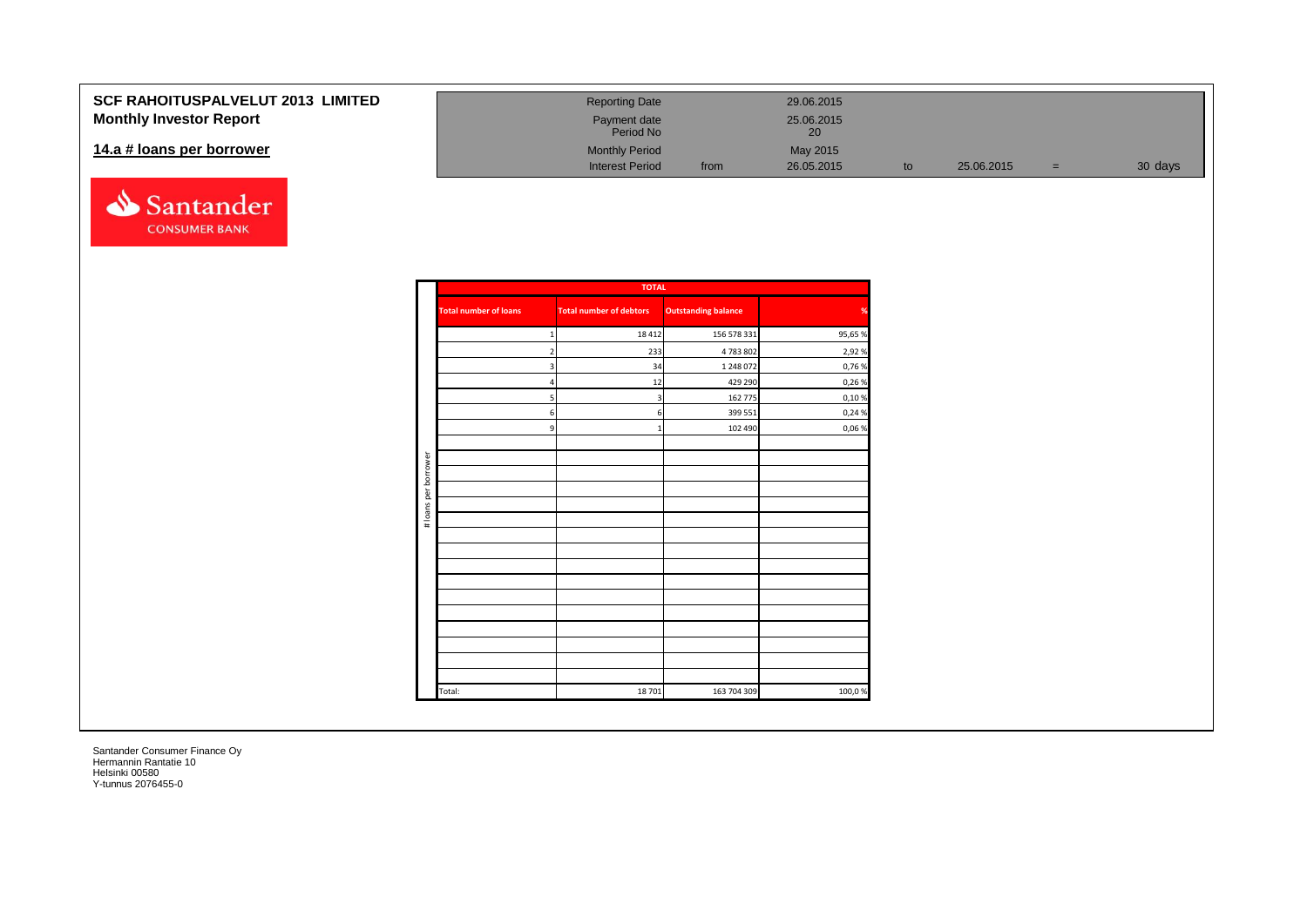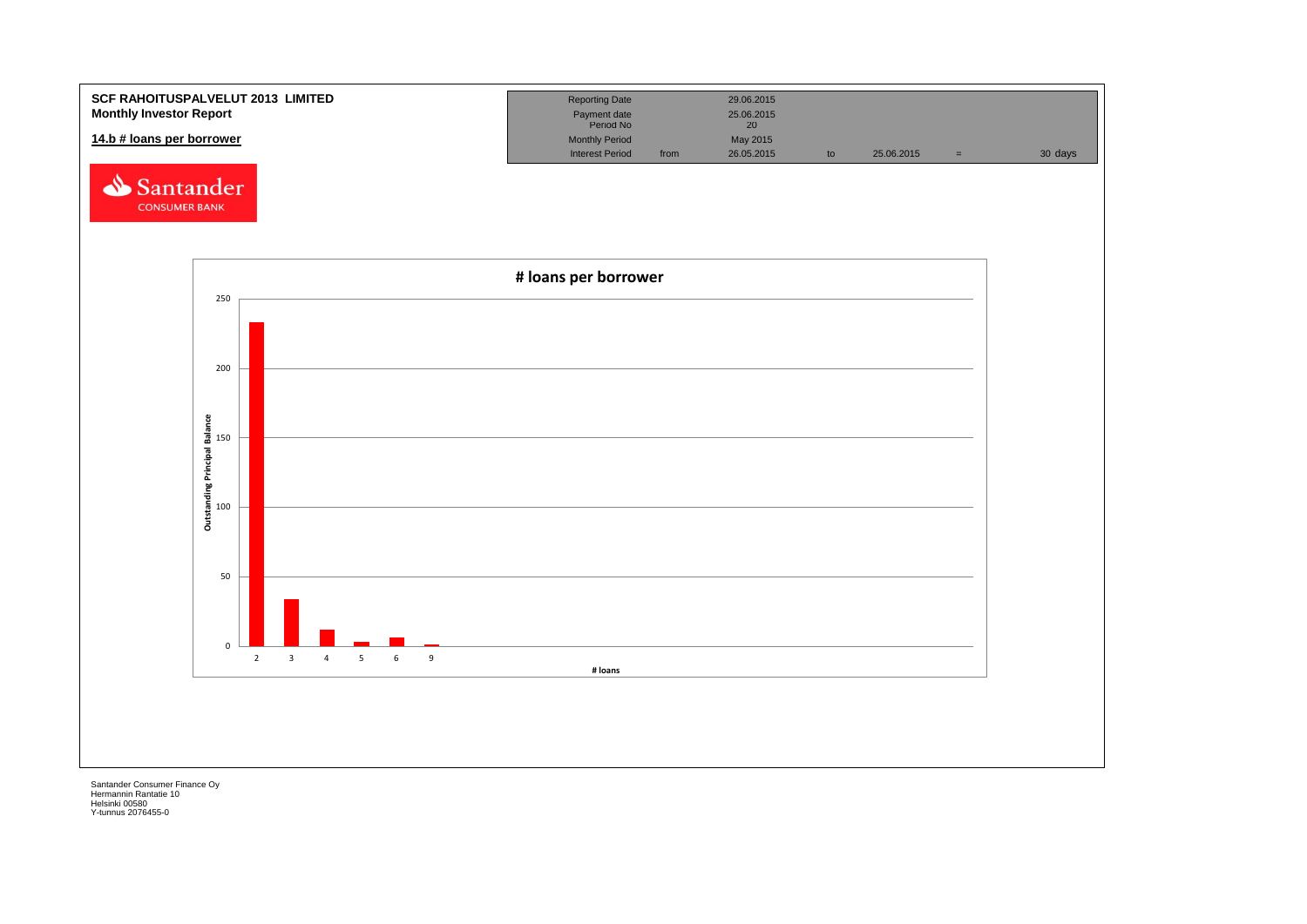### **SCF RAHOITUSPALVELUT 2013 LIMITED** Reporting Date 29.06.2015 **Monthly Investor Report Payment date** 25.06.2015

#### **15.a Amortization Profile**



|                                  |                                   |               | Period No                  |                            | 20                         |                    |                  |                  |         |
|----------------------------------|-----------------------------------|---------------|----------------------------|----------------------------|----------------------------|--------------------|------------------|------------------|---------|
| <b>15.a Amortization Profile</b> |                                   |               | <b>Monthly Period</b>      |                            | May 2015                   |                    |                  |                  |         |
|                                  |                                   |               | <b>Interest Period</b>     | from                       | 26.05.2015                 | to                 | 25.06.2015       | $=$              | 30 days |
|                                  |                                   |               |                            |                            |                            |                    |                  |                  |         |
| Santander                        |                                   |               |                            |                            | <b>TOTAL</b>               |                    |                  |                  |         |
| <b>CONSUMER BANK</b>             |                                   | <b>Period</b> | <b>Opening Balance</b>     | <b>Closing Balance</b>     | <b>Amortization</b>        | <b>Interest</b>    | Yield            | Percentage       |         |
|                                  |                                   |               |                            |                            |                            |                    |                  |                  |         |
|                                  |                                   |               | 163 704 309                | 157 755 651                | 5 948 658                  | 644 224            | 4,83 %           | 96,37%           |         |
|                                  |                                   |               | 157 755 651                | 152 132 474                | 5 623 177<br>5 5 6 4 6 5 1 | 621 138<br>598 916 | 4,83 %           | 92,93%           |         |
|                                  |                                   |               | 152 132 474<br>146 567 823 | 146 567 823<br>141 082 061 | 5 485 762                  | 577 139            | 4,83 %<br>4,83 % | 89,53%<br>86,18% |         |
|                                  |                                   |               | 141 082 061                | 135 640 057                | 5 442 004                  | 555 525            | 4,83 %           | 82,86%           |         |
|                                  |                                   |               | 135 640 057                | 130 179 824                | 5 460 233                  | 534 364            | 4,83 %           | 79,52%           |         |
|                                  | periods)                          |               | 130 179 824                | 124 827 829                | 5 3 5 1 9 9 5              | 513 205            | 4,83 %           | 76,25%           |         |
|                                  | $\overline{c}$                    |               | 124 827 829                | 119 575 320                | 5 252 509                  | 492 198            | 4,84 %           | 73,04%           |         |
|                                  |                                   |               | 119 575 320                | 114 387 744                | 5 187 577                  | 471 460            | 4,84 %           | 69,87%           |         |
|                                  | $\overline{ }$<br>$\mathbbmss{D}$ |               | 114 387 744                | 109 154 926                | 5 232 818                  | 450 827            | 4,83 %           | 66,68%           |         |
|                                  | 륑<br>ă                            |               | 109 154 926                | 104 061 714                | 5 093 212                  | 430 087            | 4,83 %           | 63,57%           |         |
|                                  | ã                                 |               | 104 061 714                | 99 200 103                 | 4 8 6 1 6 1 0              | 409 644            | 4,83 %           | 60,60%           |         |
|                                  |                                   | 13            | 99 200 103                 | 94 384 194                 | 4 8 1 5 9 0 9              | 390 191            | 4,82%            | 57,66%           |         |
|                                  | Amor                              | 14            | 94 384 194                 | 89 698 354                 | 4 685 840                  | 370 789            | 4,82%            | 54,79%           |         |
|                                  |                                   | 15            | 89 698 354                 | 85 198 122                 | 4 500 232                  | 351 972            | 4,81%            | 52,04%           |         |
|                                  |                                   | 16            | 85 198 122                 | 80 748 492                 | 4 4 4 9 6 3 0              | 333 735            | 4,80 %           | 49,33%           |         |
|                                  |                                   | 17            | 80 748 492                 | 76 306 397                 | 4 4 4 2 0 9 5              | 315 778            | 4,80 %           | 46,61%           |         |
|                                  |                                   | 18            | 76 306 397                 | 72 052 541                 | 4 2 5 3 8 5 5              | 297 958            | 4,79%            | 44,01%           |         |
|                                  |                                   | 19            | 72 052 541                 | 67 911 002                 | 4 141 539                  | 280 631            | 4,78%            | 41,48%           |         |
|                                  |                                   | 20            | 67 911 002                 | 63 686 819                 | 4 2 2 4 1 8 3              | 264 015            | 4,77%            | 38,90%           |         |
|                                  |                                   |               |                            |                            |                            |                    |                  |                  |         |
|                                  |                                   |               |                            |                            |                            |                    |                  |                  |         |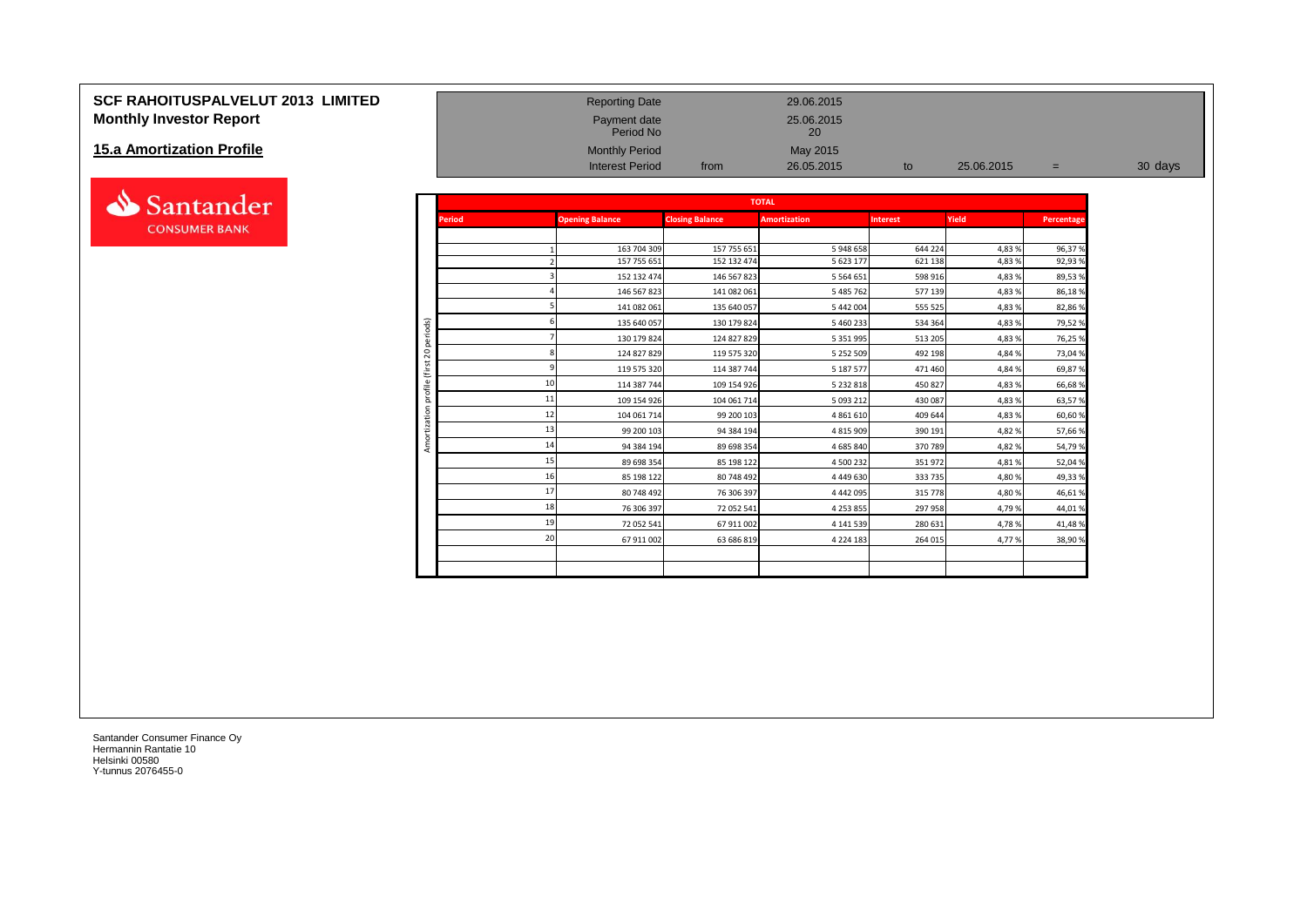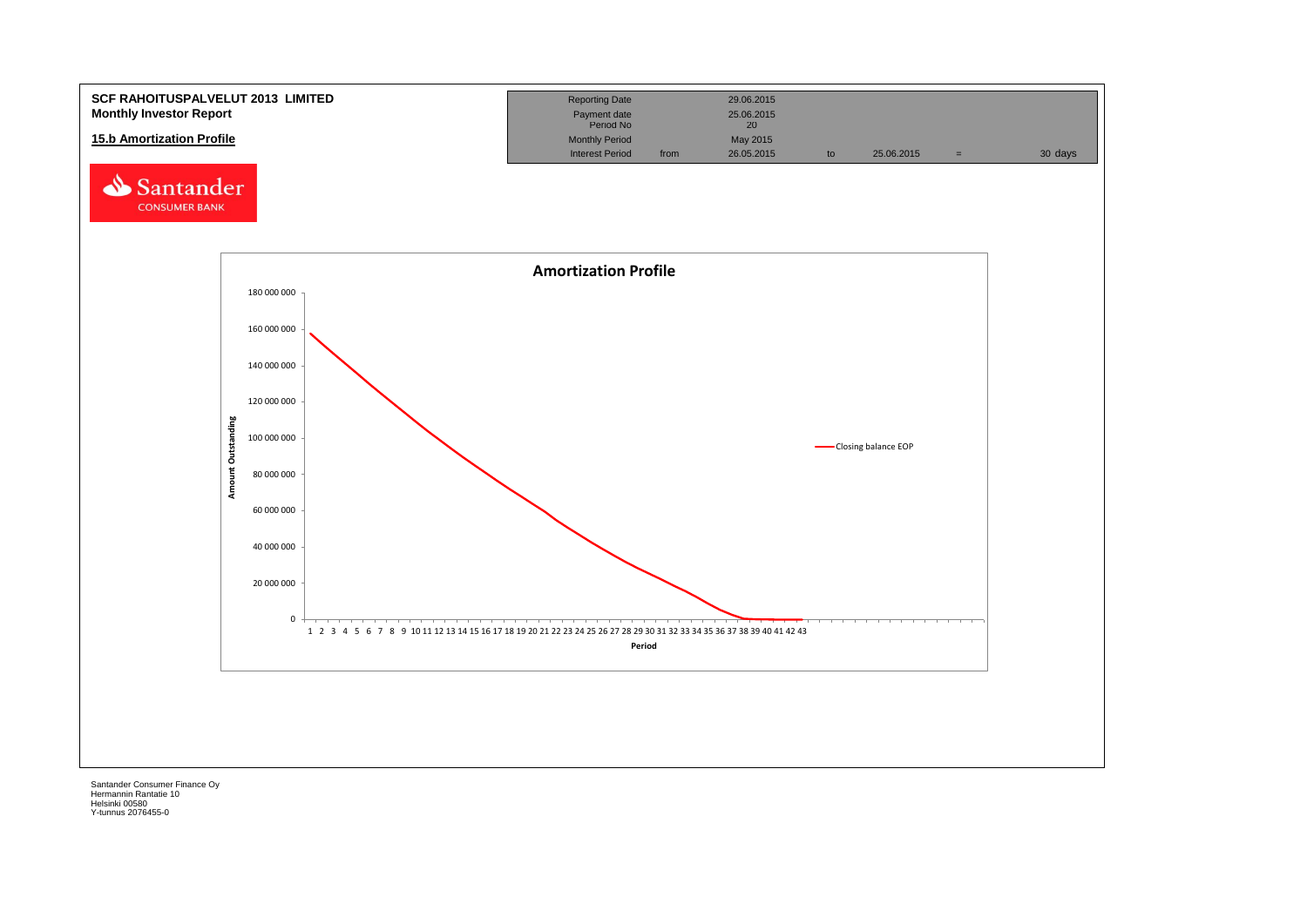### **SCF RAHOITUSPALVELUT 2013 LIMITED Monthly Investor Report**

### **16.a Payment Holidays**



| <b>Reporting Date</b>     |      | 29.06.2015       |    |            |     |         |
|---------------------------|------|------------------|----|------------|-----|---------|
| Payment date<br>Period No |      | 25.06.2015<br>20 |    |            |     |         |
| <b>Monthly Period</b>     |      | May 2015         |    |            |     |         |
| <b>Interest Period</b>    | from | 26.05.2015       | to | 25.06.2015 | $=$ | 30 days |

| <b>TOTAL</b>           |  |  |  |  |  |  |
|------------------------|--|--|--|--|--|--|
| <b>Closing Balance</b> |  |  |  |  |  |  |
| 901 468                |  |  |  |  |  |  |
| 1 278 284              |  |  |  |  |  |  |
| 2 2 2 1 3 1 1          |  |  |  |  |  |  |
| 1706 176               |  |  |  |  |  |  |
| 1759910                |  |  |  |  |  |  |
| 1786354                |  |  |  |  |  |  |
| 1 266 333              |  |  |  |  |  |  |
| 1 240 162              |  |  |  |  |  |  |
| 1470688                |  |  |  |  |  |  |
| 1682174                |  |  |  |  |  |  |
| 1515895                |  |  |  |  |  |  |
| 897 285                |  |  |  |  |  |  |
| 822 960                |  |  |  |  |  |  |
| 1089059                |  |  |  |  |  |  |
| 1 118 858              |  |  |  |  |  |  |
| 1 286 832              |  |  |  |  |  |  |
| 1083792                |  |  |  |  |  |  |
| 1 009 664              |  |  |  |  |  |  |
| 1049461                |  |  |  |  |  |  |
| 576 696                |  |  |  |  |  |  |
|                        |  |  |  |  |  |  |
|                        |  |  |  |  |  |  |
| 25 763 364             |  |  |  |  |  |  |
|                        |  |  |  |  |  |  |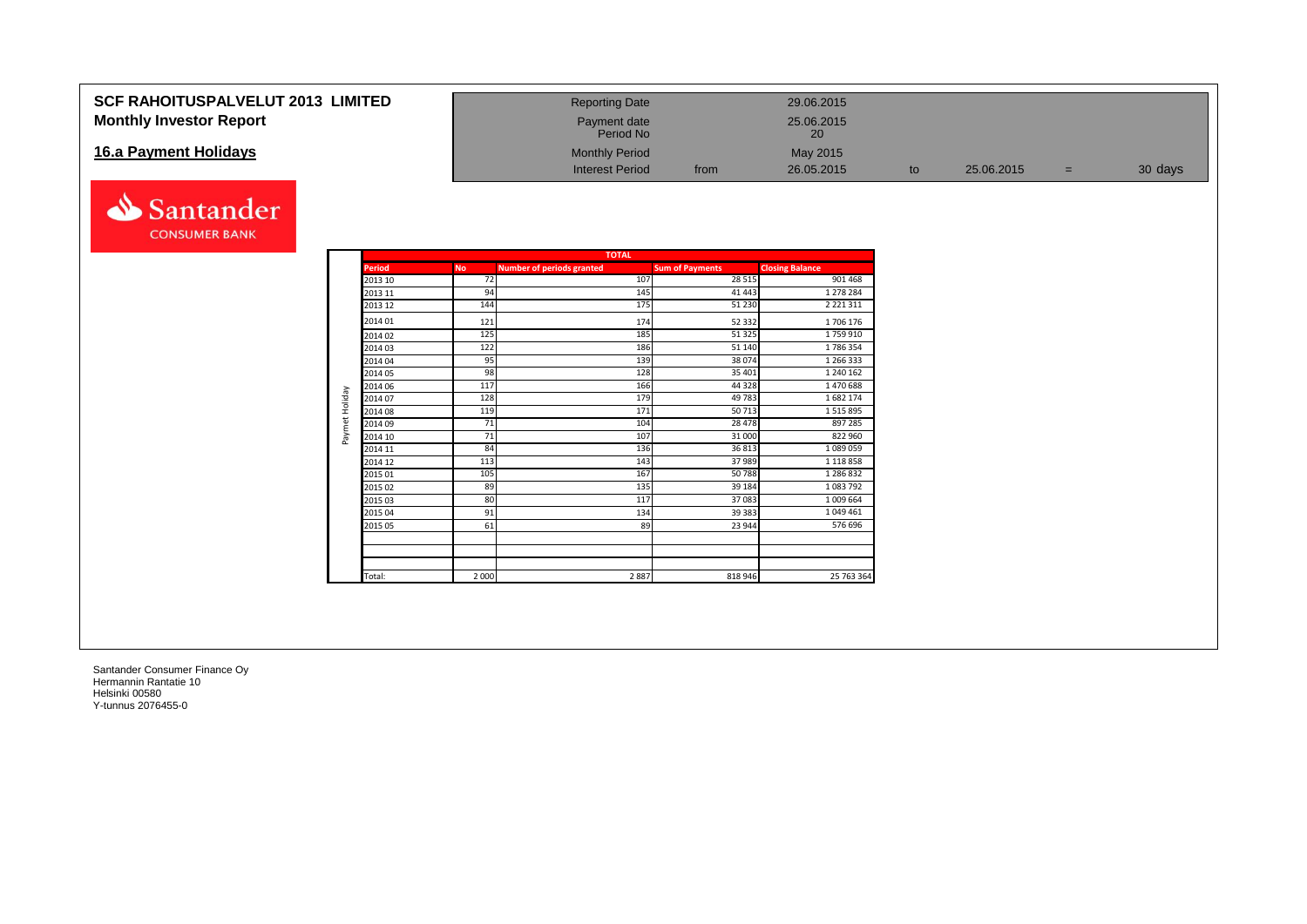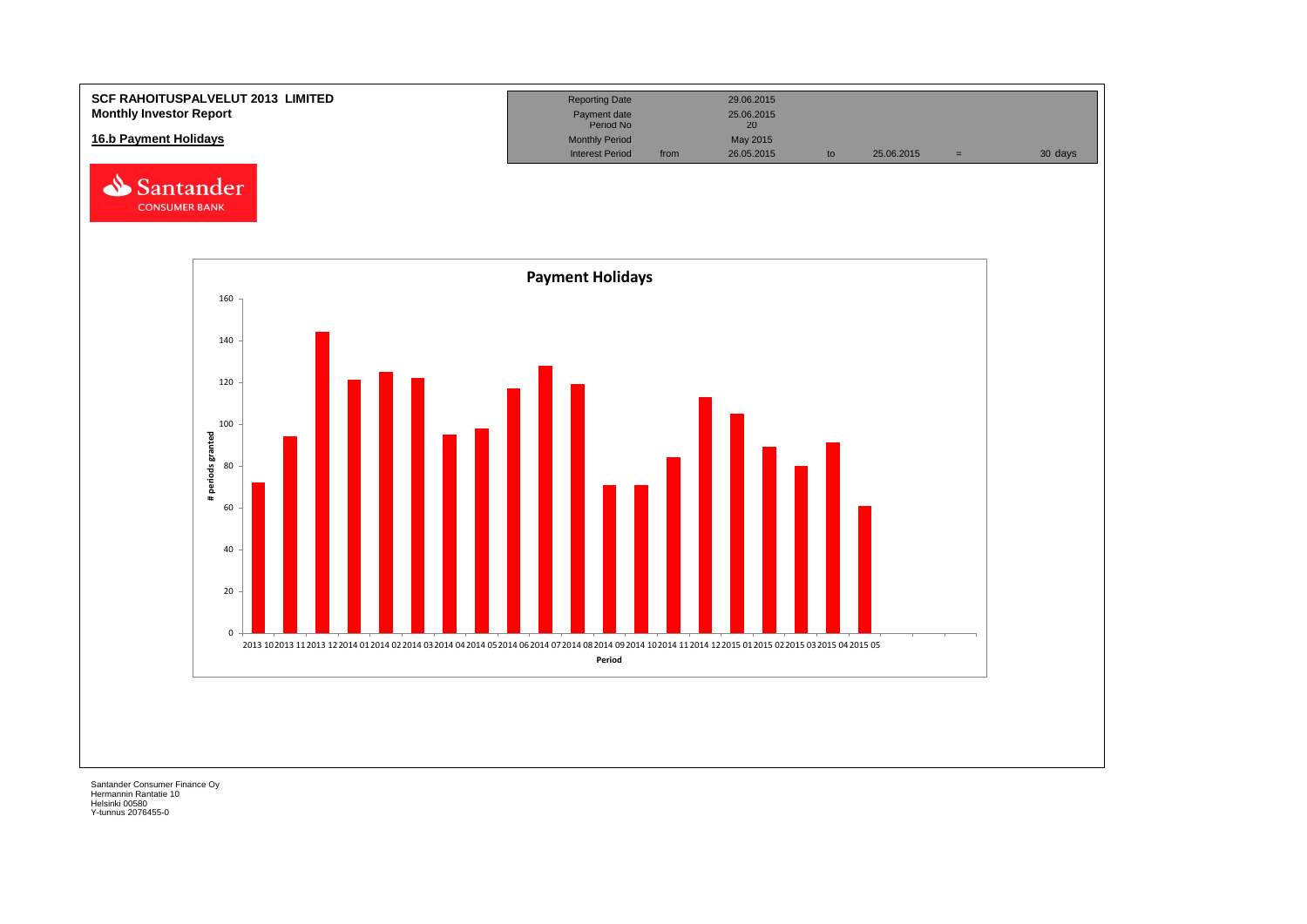| <b>SCF RAHOITUSPALVELUT 2013 LIMITED</b><br><b>Monthly Investor Report</b> | <b>Reporting Date</b>     |      | 29.06.2015                    |    |            |     |         |
|----------------------------------------------------------------------------|---------------------------|------|-------------------------------|----|------------|-----|---------|
|                                                                            | Payment date<br>Period No |      | 25.06.2015<br>20 <sub>1</sub> |    |            |     |         |
| 17.a Downpayment                                                           | <b>Monthly Period</b>     |      | May 2015                      |    |            |     |         |
|                                                                            | <b>Interest Period</b>    | from | 26.05.2015                    | to | 25.06.2015 | $=$ | 30 days |
| Santander                                                                  |                           |      |                               |    |            |     |         |

|          |             |         |         | <b>TOTAL</b>               |       |                              |                     |
|----------|-------------|---------|---------|----------------------------|-------|------------------------------|---------------------|
|          | $Min (=)=)$ | Max (<) | No.     | <b>Outstanding balance</b> |       | <b>WA months to maturity</b> | <b>WA seasoning</b> |
|          | 0%          | 5%      | 1350    | 15 291 300                 | 9,3%  | 31,9                         | 27,2                |
|          | 5 %         | 10%     | 1766    | 19 093 359                 | 11,7% | 30,9                         | 27,9                |
| $\aleph$ | 10%         | 15%     | 3 2 5 0 | 31 210 826                 | 19,1% | 29,5                         | 28,7                |
|          | 15 %        | 20 %    | 2710    | 24 979 652                 | 15,3% | 28,3                         | 29,3                |
|          | 20%         | 25 %    | 2 6 4 8 | 22 544 926                 | 13,8% | 27,4                         | 29,4                |
| $\circ$  | 25 %        | 30 %    | 1764    | 15 339 945                 | 9,4%  | 27,6                         | 28,9                |
|          | 30 %        | 35 %    | 1 3 0 3 | 10 273 392                 | 6,3%  | 26,6                         | 29,6                |
|          | 35%         |         | 4 2 9 7 | 24 970 911                 | 15,3% | 25,1                         | 28,6                |
|          |             |         |         |                            |       |                              |                     |
|          | Total       |         | 19 088  | 163 704 309                | 100%  |                              |                     |

**CONSUMER BANK**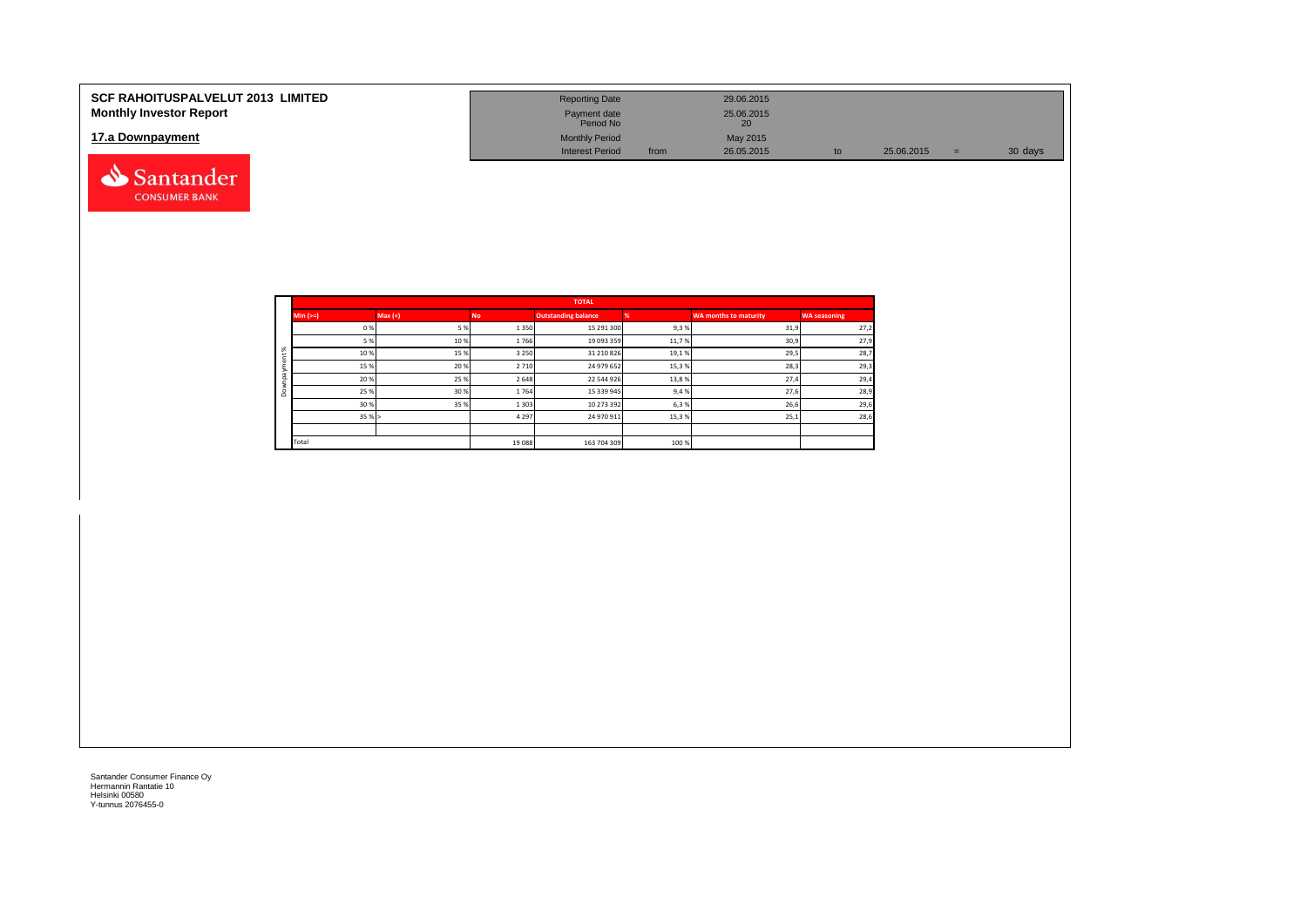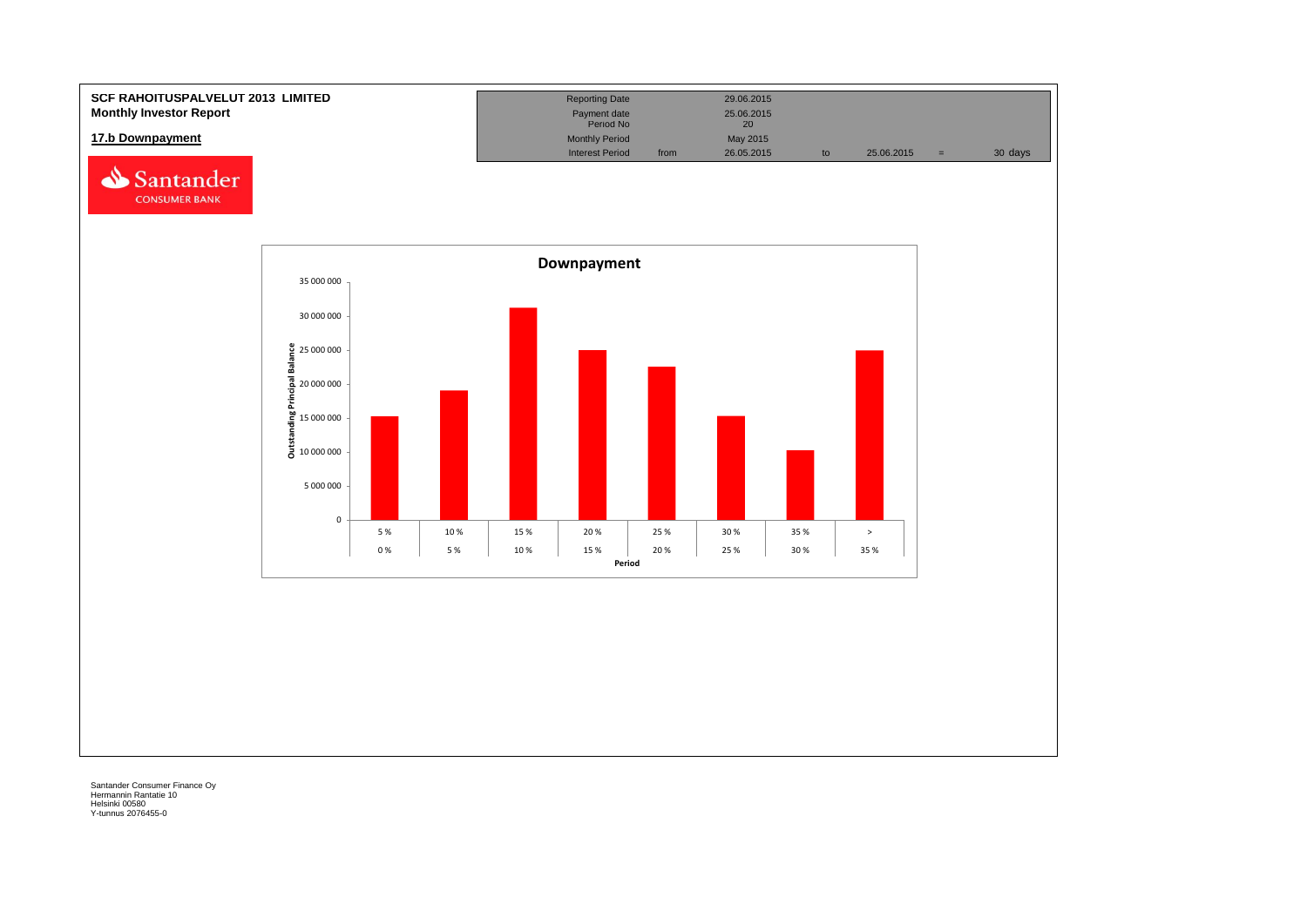| <b>SCF RAHOITUSPALVELUT 2013 LIMITED</b><br><b>Monthly Investor Report</b> | <b>Reporting Date</b><br>Payment date<br>Period No |      | 29.06.2015<br>25.06.2015<br>20 <sub>1</sub> |            |         |
|----------------------------------------------------------------------------|----------------------------------------------------|------|---------------------------------------------|------------|---------|
| 18.a Vehicle Condtion                                                      | <b>Monthly Period</b><br><b>Interest Period</b>    | from | May 2015<br>26.05.2015                      | 25.06.2015 | 30 days |



Santander **CONSUMER BANK**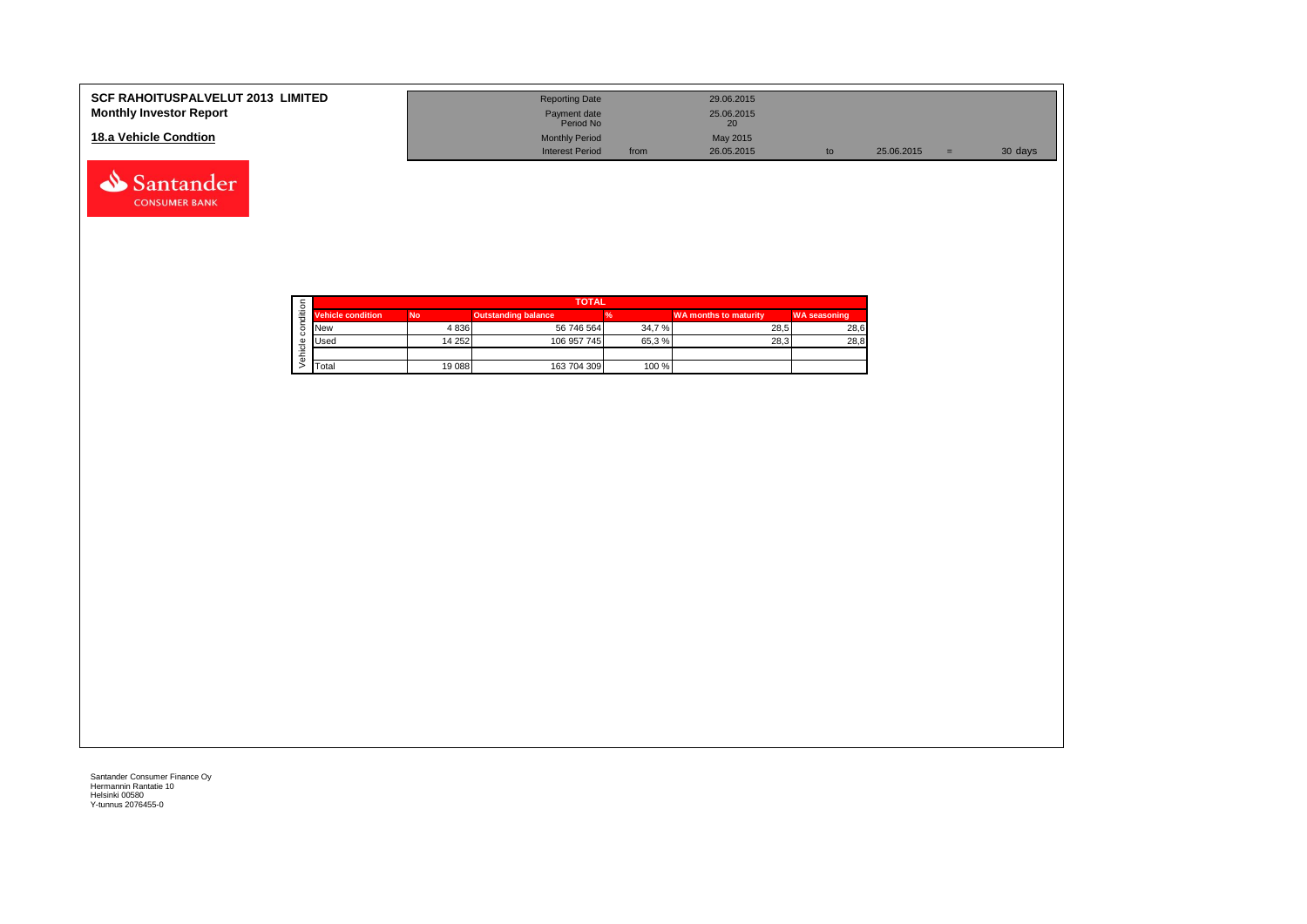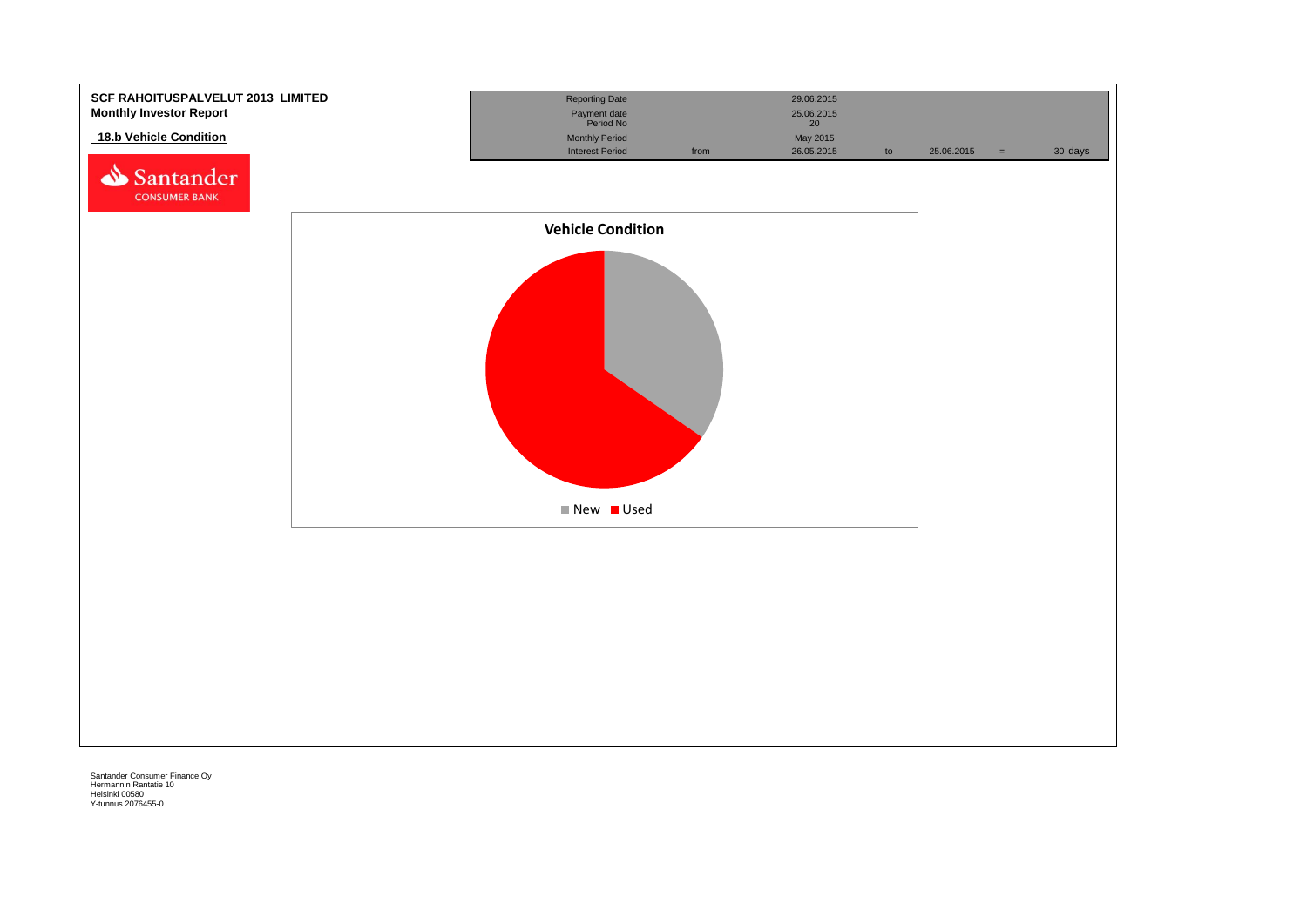| <b>SCF RAHOITUSPALVELUT 2013 LIMITED</b><br><b>Monthly Investor Report</b> | <b>Reporting Date</b><br>Payment date |      | 29.06.2015<br>25.06.2015 |            |         |
|----------------------------------------------------------------------------|---------------------------------------|------|--------------------------|------------|---------|
|                                                                            | Period No                             |      | 20                       |            |         |
| 19.a Borrower Type                                                         | <b>Monthly Period</b>                 |      | May 2015                 |            |         |
|                                                                            | <b>Interest Period</b>                | from | 26.05.2015               | 25.06.2015 | 30 days |

| Φ |                      |           | <b>TOTAL</b>               |        |                       |                     |
|---|----------------------|-----------|----------------------------|--------|-----------------------|---------------------|
|   | <b>Borrower type</b> | <b>No</b> | <b>Outstanding balance</b> |        | WA months to maturity | <b>WA seasoning</b> |
|   | Company              | 2861      | 32 374 567                 | 19.8 % | 26.2                  | 29,5                |
|   | <b>Private</b>       | 16 227    | 131 329 742                | 80,2%  | 28.9                  | 28,5                |
|   |                      |           |                            |        |                       |                     |
| മ | Total                | 19 088    | 163 704 309                | 100 %  |                       |                     |

Santander **CONSUMER BANK**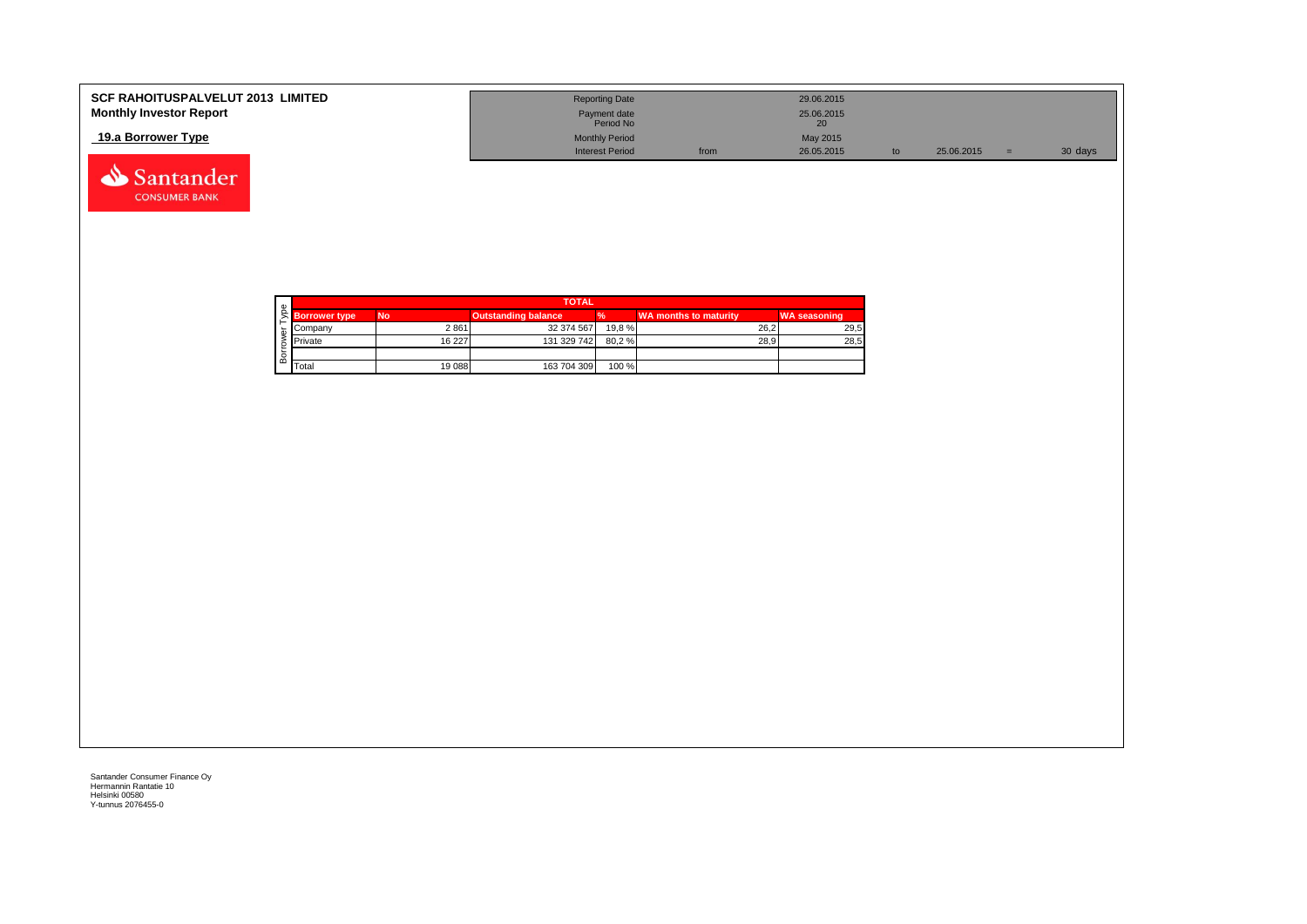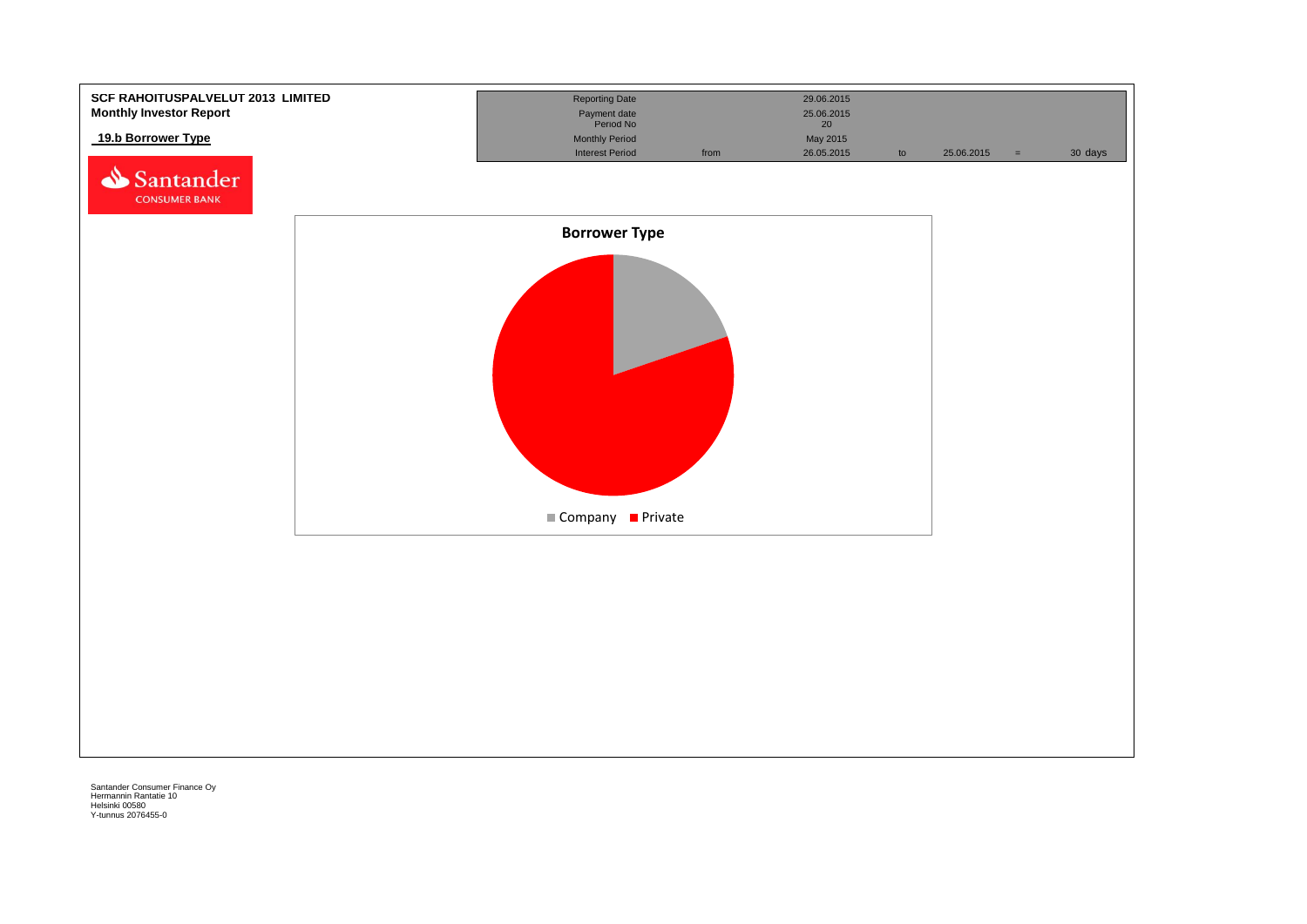| <b>SCF RAHOITUSPALVELUT 2013 LIMITED</b> | <b>Reporting Date</b>     |      | 29.06.2015       |            |     |         |
|------------------------------------------|---------------------------|------|------------------|------------|-----|---------|
| <b>Monthly Investor Report</b>           | Payment date<br>Period No |      | 25.06.2015<br>20 |            |     |         |
| 20.a Vehicle type                        | <b>Monthly Period</b>     |      | May 2015         |            |     |         |
|                                          | <b>Interest Period</b>    | from | 26.05.2015       | 25.06.2015 | $=$ | 30 days |



Santander **CONSUMER BANK**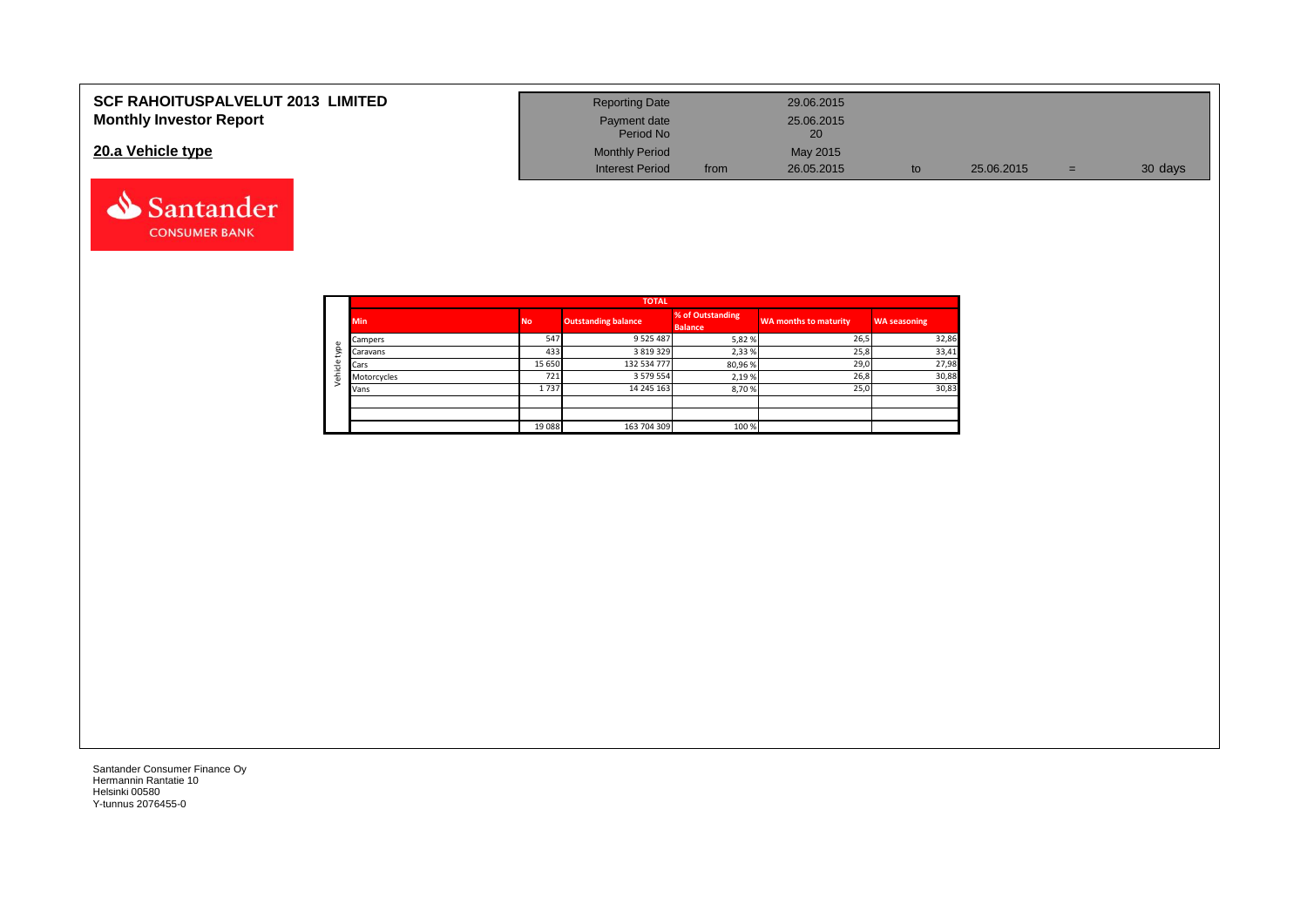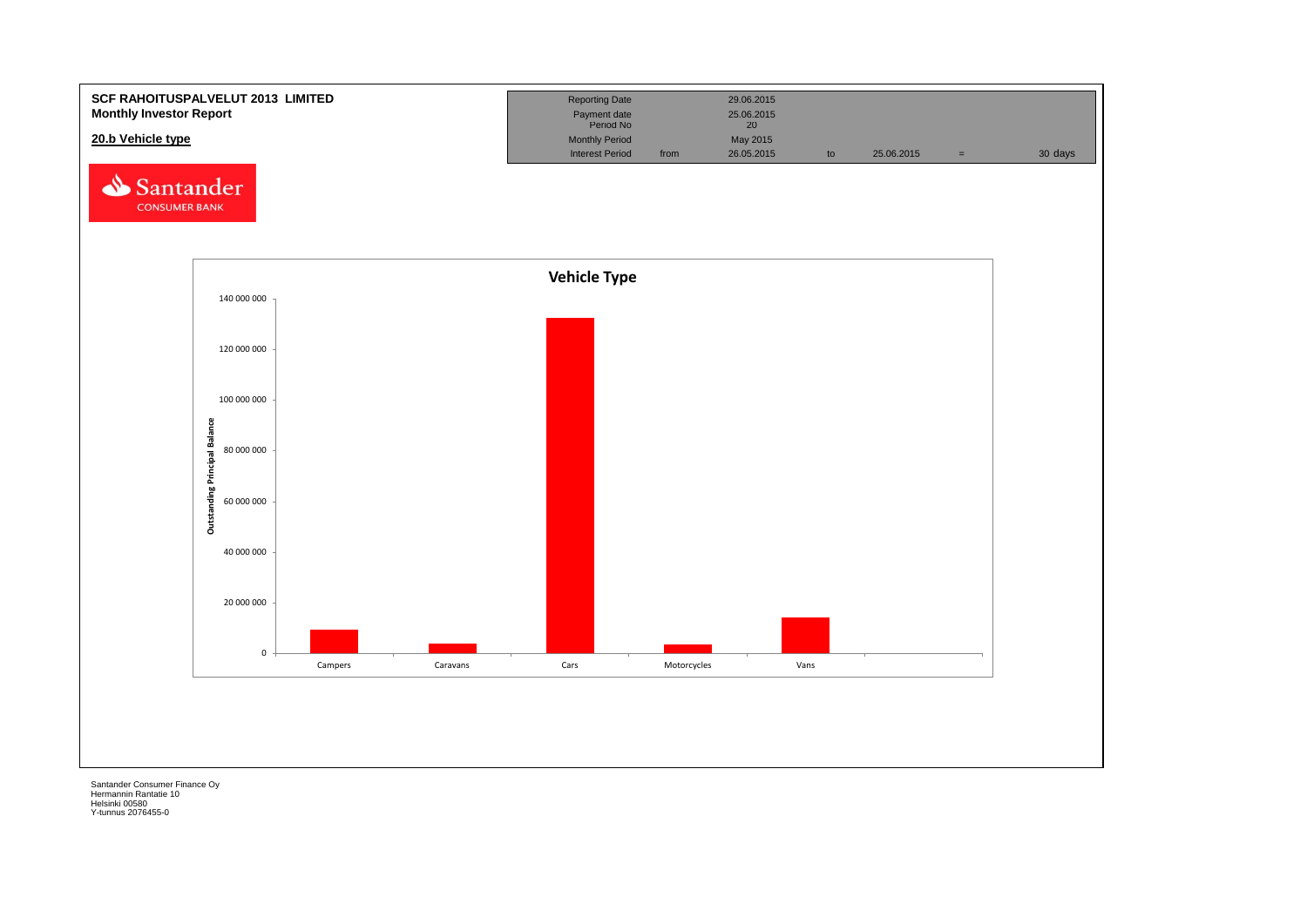### **SCF RAHOITUSPALVELUT 2013 LIMITED** Reporting Date 29.06.2015 **Monthly Investor Report Payment date** 25.06.2015 Payment date<br>Period No **21.a Restructured Loans** May 2015<br> **21.a Restructured Loans** May 2015<br>
Monthly Period from 26.05.2015 Interest Period from 26.05.2015 to 25.06.2015 = 30 days



|              |               | <b>TOTAL</b>            |                            |
|--------------|---------------|-------------------------|----------------------------|
|              | <b>Period</b> | <b>No</b>               | <b>Outstanding balance</b> |
|              | 2013 10       | $\mathbf{1}$            | 6896                       |
|              | 2013 11       | 3                       | 22 012                     |
|              | 2013 12       | $\overline{\mathbf{2}}$ | 11 089                     |
|              | 2014 01       | $\overline{2}$          | 11 629                     |
|              | 2014 02       | $\mathbf 0$             | 0                          |
|              | 2014 03       | $\mathbf 0$             | $\overline{0}$             |
|              | 2014 04       | $\mathbf 0$             | $\mathbf 0$                |
|              | 2014 05       | $\mathbf{1}$            | 83                         |
|              | 2014 06       | $\mathbf 0$             | $\mathbf 0$                |
|              | 2014 07       | $\mathbf 0$             | $\Omega$                   |
|              | 2014 08       | $\overline{2}$          | 41 3 36                    |
|              | 2014 09       | $\mathbf 0$             | $\mathbf 0$                |
| Restructured | 2014 10       | $\mathbf 0$             | $\Omega$                   |
|              | 2014 11       | $\overline{1}$          | 32 348                     |
|              | 2014 12       | $\overline{2}$          | 24 783                     |
|              | 2015 01       | $\overline{0}$          | 0                          |
|              | 2015 02       | $\overline{2}$          | 9745                       |
|              | 2015 03       | $\mathbf 0$             | $\mathbf 0$                |
|              | 2015 04       | $\mathbf 0$             | $\mathbf 0$                |
|              | 2015 05       | $\mathbf 0$             | $\mathbf 0$                |
|              |               |                         |                            |
|              |               |                         |                            |
|              |               |                         |                            |
|              |               |                         |                            |
|              |               |                         |                            |
|              |               |                         |                            |
|              |               | 16                      | 159 920                    |
|              |               |                         |                            |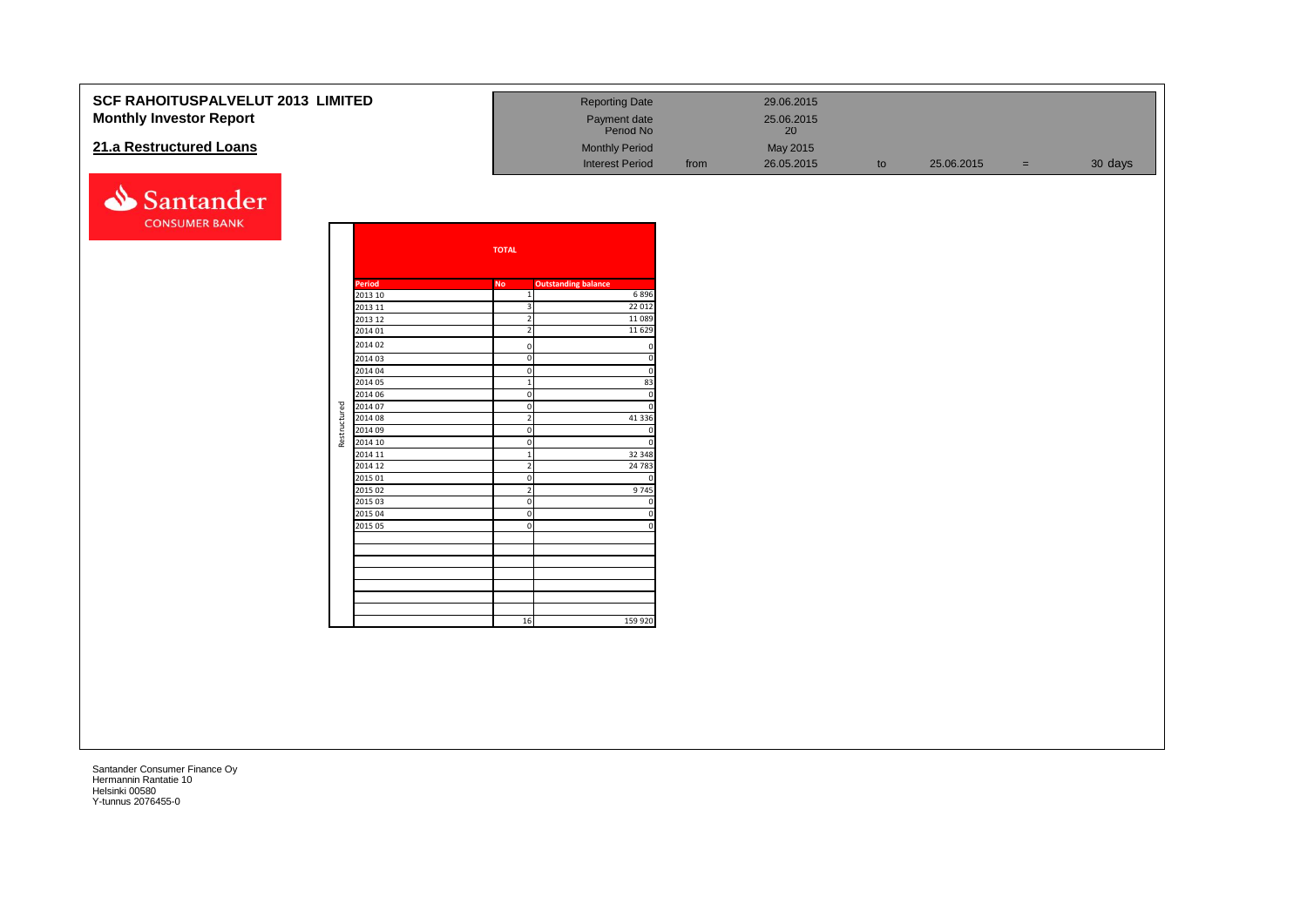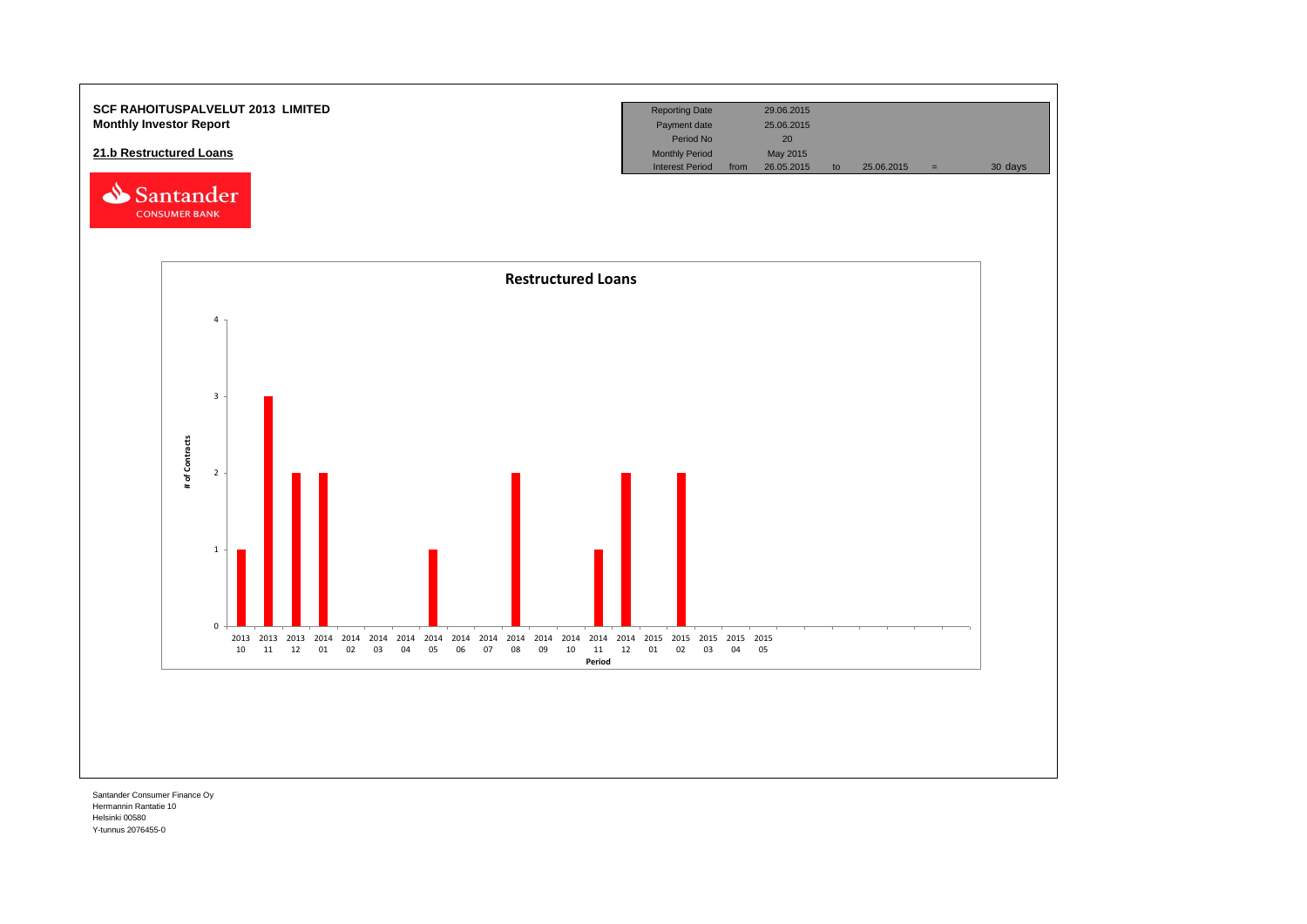### **SCF RAHOITUSPALVELUT 2013 LI Monthly Investor Report**

### **22.a Dynamic Interest rate**



| <b>Reporting Date</b><br>Payment date<br>Period No |      | 29.06.2015<br>25.06.2015<br>20 |    |            |     |         |
|----------------------------------------------------|------|--------------------------------|----|------------|-----|---------|
| <b>Monthly Period</b><br><b>Interest Period</b>    | from | May 2015<br>26.05.2015         | to | 25.06.2015 | $=$ | 30 days |

|                         |               | <b>TOTAL</b>           |                         |
|-------------------------|---------------|------------------------|-------------------------|
|                         | <b>Period</b> | <b>Closing balance</b> | <b>WA Interest rate</b> |
|                         | 2013 10       | 479 099 092            | 4,768%                  |
|                         | 2013 11       | 458 398 637            | 4,770%                  |
|                         | 2013 12       | 439 817 265            | 4,768%                  |
|                         | 2014 01       | 418 143 705            | 4,768%                  |
|                         | 2014 02       | 398 902 873            | 4,764 %                 |
|                         | 2014 03       | 379 213 871            | 4,761%                  |
|                         | 2014 04       | 359 234 654            | 4,759 %                 |
|                         | 2014 05       | 340 885 065            | 4,754 %                 |
|                         | 2014 06       | 322 650 512            | 4,749 %                 |
| Interest rate evolution | 2014 07       | 304 641 317            | 4,744 %                 |
|                         | 2014 08       | 288 816 929            | 4,740 %                 |
|                         | 2014 09       | 271 626 607            | 4,737 %                 |
|                         | 2014 10       | 254 787 621            | 4,736 %                 |
|                         | 2014 11       | 241 138 441            | 4,729 %                 |
|                         | 2014 12       | 227 628 876            | 4,727%                  |
|                         | 2015 01       | 214 576 164            | 4,729 %                 |
|                         | 2015 02       | 201 771 015            | 4,725 %                 |
|                         | 2015 03       | 188 278 214            | 4,722 %                 |
|                         | 2015 04       | 175 362 689            | 4,724 %                 |
|                         | 2015 05       | 163 704 309            | 4,725 %                 |
|                         |               |                        |                         |
|                         |               |                        |                         |
|                         |               |                        |                         |
|                         |               |                        |                         |
|                         |               |                        |                         |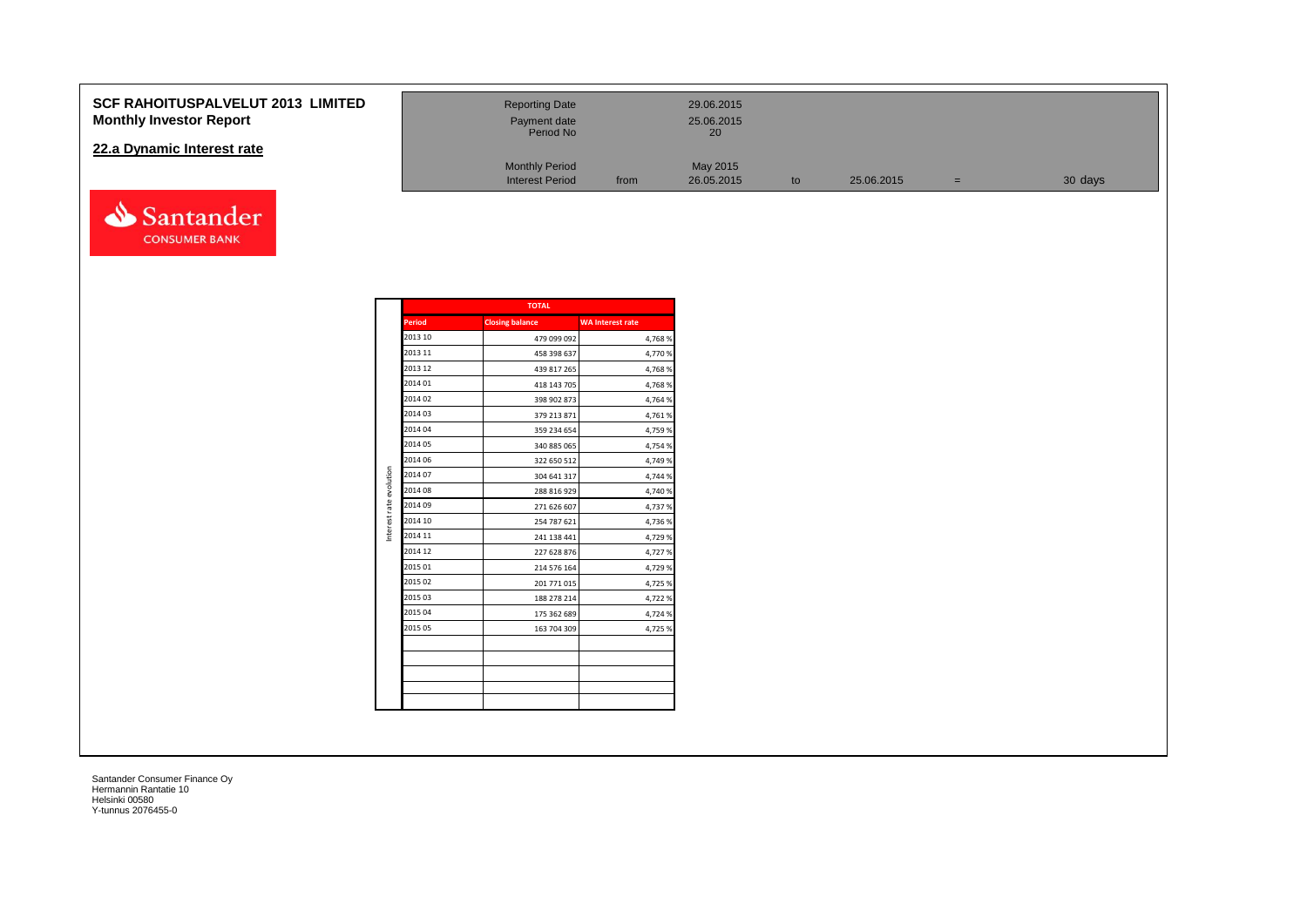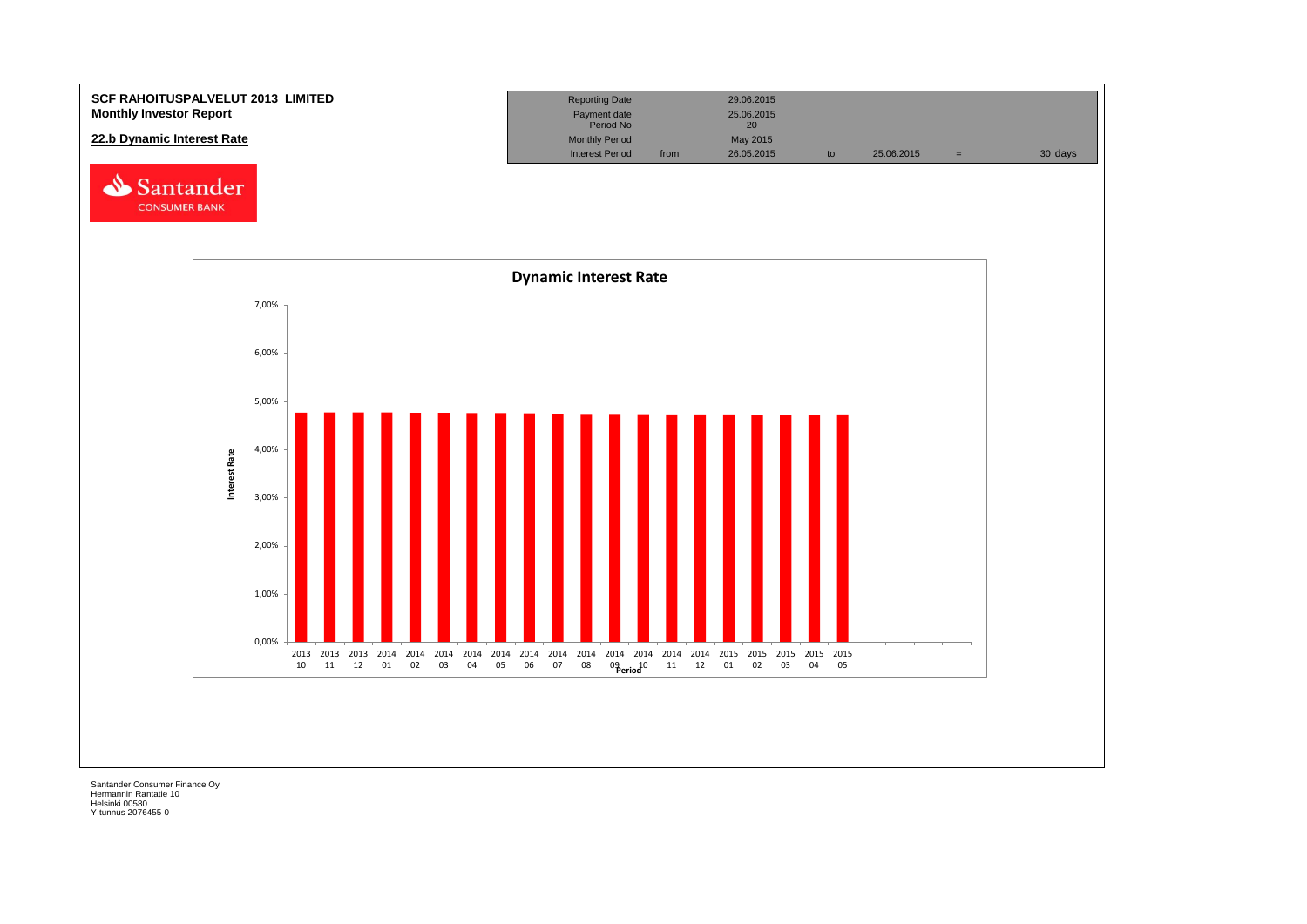| <b>SCF RAHOITUSPALVELUT 2013 LIMITED</b><br><b>Monthly Investor Report</b> | <b>Reporting Date</b><br>Payment date<br>Period No |      | 29.06.2015<br>25.06.2015<br>20 |    |            |     |         |
|----------------------------------------------------------------------------|----------------------------------------------------|------|--------------------------------|----|------------|-----|---------|
| 23.a Dynamic Pre-Payments                                                  |                                                    |      |                                |    |            |     |         |
|                                                                            | <b>Monthly Period</b>                              |      | May 2015                       |    |            |     |         |
|                                                                            | <b>Interest Period</b>                             | from | 26.05.2015                     | to | 25.06.2015 | $=$ | 30 days |

|               | <b>TOTAL</b>               |                        |                   |  |  |  |  |  |
|---------------|----------------------------|------------------------|-------------------|--|--|--|--|--|
| <b>Period</b> | <b>Sum of Pre-Payments</b> | <b>Closing Balance</b> | <b>CPR Annual</b> |  |  |  |  |  |
| 2013 10       | 17 039 534                 | 479 099 092            | 35,25%            |  |  |  |  |  |
| 2013 11       | 10 397 072                 | 458 398 637            | 24,07%            |  |  |  |  |  |
| 2013 12       | 8 341 808                  | 439 817 265            | 20,53%            |  |  |  |  |  |
| 2014 01       | 10 880 470                 | 418 143 705            | 27,12%            |  |  |  |  |  |
| 2014 02       | 9 647 459                  | 398 902 873            | 25,46%            |  |  |  |  |  |
| 2014 03       | 9774133                    | 379 213 871            | 26,90%            |  |  |  |  |  |
| 2014 04       | 10 423 036                 | 359 234 654            | 29,77%            |  |  |  |  |  |
| 2014 05       | 9 3 63 7 65                | 340 885 065            | 28,41%            |  |  |  |  |  |
| 2014 06       | 9 161 543                  | 322 650 512            | 29,23%            |  |  |  |  |  |
| 2014 07       | 9073766                    | 304 641 317            | 30,43%            |  |  |  |  |  |
| 2014 08       | 7869111                    | 288 816 929            | 28,21%            |  |  |  |  |  |
| 2014 09       | 9 2 6 5 5 8 9              | 271 626 607            | 34,06%            |  |  |  |  |  |
| 2014 10       | 8511627                    | 254 787 621            | 33,48%            |  |  |  |  |  |
| 2014 11       | 6 704 815                  | 241 138 441            | 28,71%            |  |  |  |  |  |
| 2014 12       | 5 985 403                  | 227 628 876            | 27,37%            |  |  |  |  |  |
| 2015 01       | 6 127 301                  | 214 576 164            | 29,37%            |  |  |  |  |  |
| 2015 02       | 6 457 158                  | 201 771 015            | 32,32%            |  |  |  |  |  |
| 2015 03       | 6 5 2 1 2 7 3              | 188 278 214            | 34,49%            |  |  |  |  |  |
| 2015 04       | 6 337 854                  | 175 362 689            | 35,71%            |  |  |  |  |  |
| 2015 05       | 5 916 315                  | 163 704 309            | 35,71%            |  |  |  |  |  |
|               |                            |                        |                   |  |  |  |  |  |
|               |                            |                        |                   |  |  |  |  |  |
|               |                            |                        |                   |  |  |  |  |  |
|               |                            |                        |                   |  |  |  |  |  |
|               |                            |                        |                   |  |  |  |  |  |

Santander **CONSUMER BANK**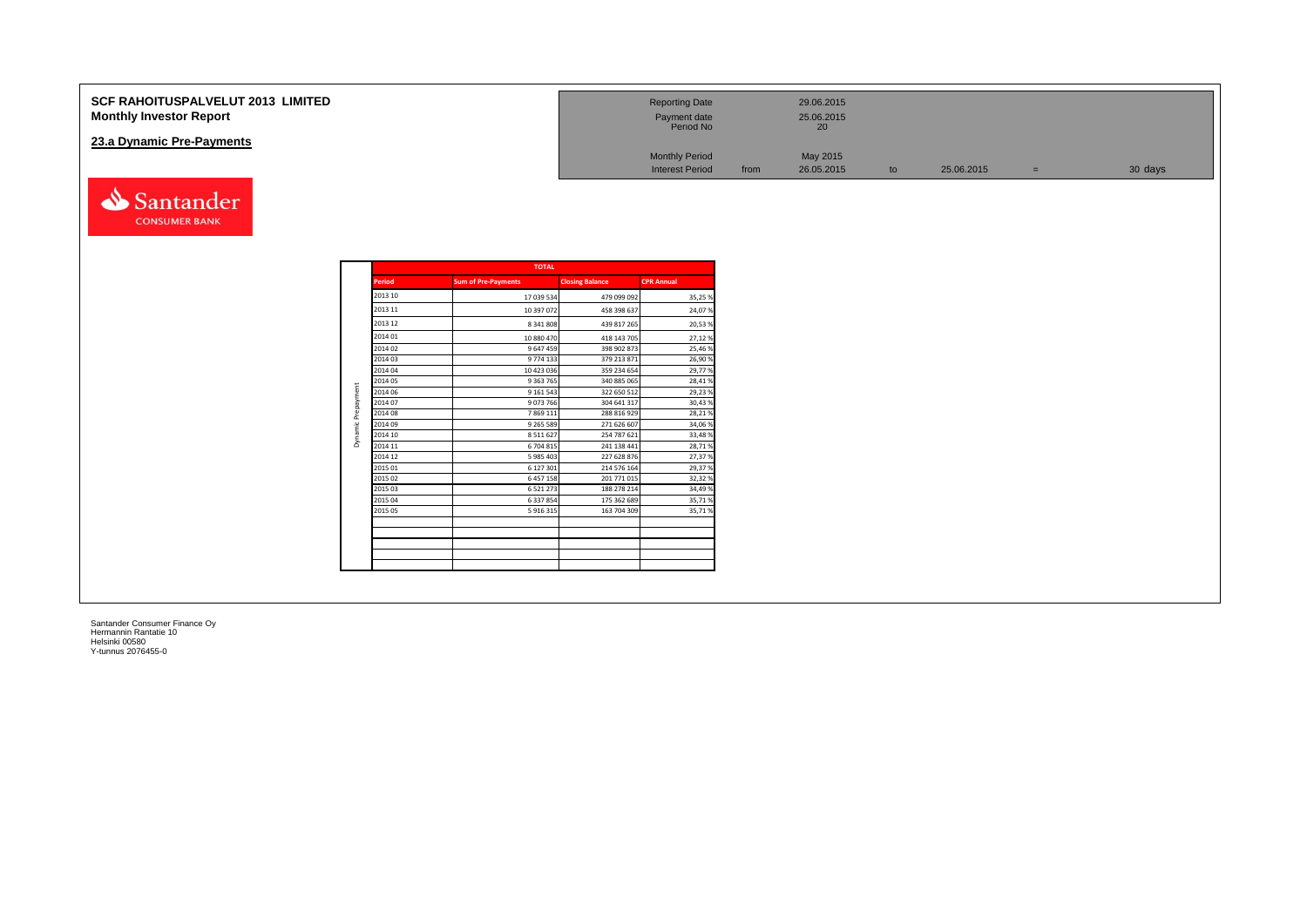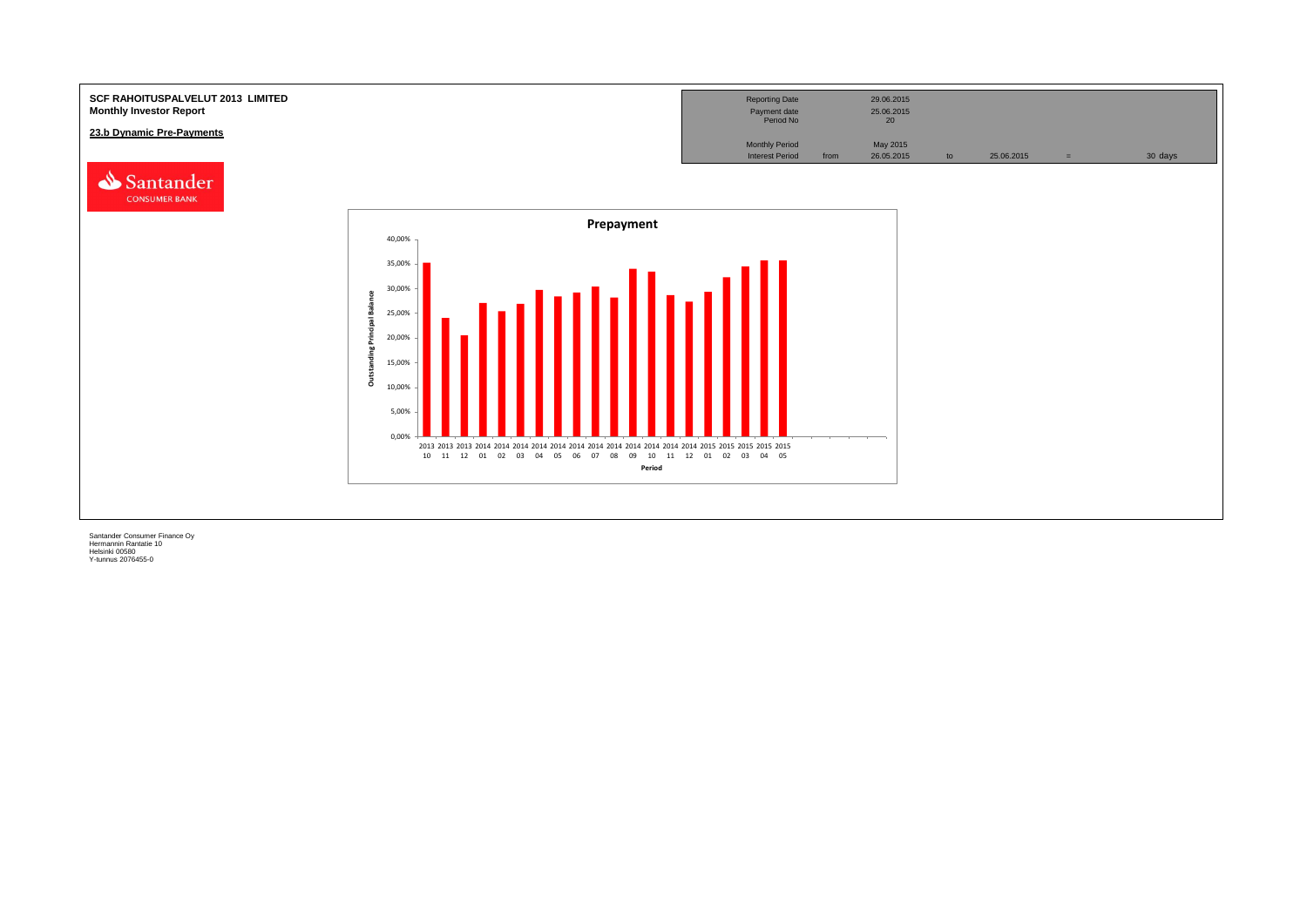|      |          | <b>Monthly Investor Report</b><br>24. Delinquency | <b>SCF RAHOITUSPALVELUT 2013 LIMITED</b> |                            |                 |                          |                |                            |           |                        | <b>Reporting Date</b><br>Payment date<br>Period No<br><b>Monthly Period</b> |                    | 29.06.2015<br>25.06.2015<br>20<br>May 2015 |                    |                                                                                                                                                   |                   |                     |                                |
|------|----------|---------------------------------------------------|------------------------------------------|----------------------------|-----------------|--------------------------|----------------|----------------------------|-----------|------------------------|-----------------------------------------------------------------------------|--------------------|--------------------------------------------|--------------------|---------------------------------------------------------------------------------------------------------------------------------------------------|-------------------|---------------------|--------------------------------|
|      |          | Santander<br><b>CONSUMER BANK</b>                 |                                          |                            |                 |                          |                |                            |           |                        | <b>Interest Period</b>                                                      | from               | 26.05.2015                                 | to                 | 25.06.2015                                                                                                                                        | $=$               |                     | 30 days                        |
| year |          | mth Total outstanding                             | accounts current                         | balance current            | accounts 1-30   | balance 1-30             | accounts 30-60 |                            |           |                        |                                                                             |                    |                                            |                    | balance 30-60 accounts 60-90 balance 60-90 accounts 90-120 balance 90-120 accounts 120-150 balance 120-150 accounts 150-180 balance 150-180 Count |                   | <b>New defaults</b> | New defaults<br><b>Balance</b> |
|      | 10       | 479 099 092                                       | 36 474                                   | 446 596 917                | 2 2 2 0         | 28 822 032               | 261            | 3 2 8 5 1 1 3              | 38        | 395 030                |                                                                             |                    |                                            |                    |                                                                                                                                                   |                   |                     |                                |
| 2013 | $-11$    | 458 398 637                                       | 35 686                                   | 428 532 436                | 2 0 0 2         | 25 230 809               | 288            | 3 5 6 7 7 0                | 71        | 894 089                | 17                                                                          | 174 532            |                                            |                    |                                                                                                                                                   |                   | $\overline{1}$      | 310                            |
|      | 12       | 439 817 265                                       | 34 122                                   | 400 832 160                | 2679            | 33 548 784               | 290            | 3 836 015                  | 83        | 986724                 | 32                                                                          | 443 473            | 17                                         | 170 109            |                                                                                                                                                   |                   | 3                   | 16898                          |
|      |          | 418 143 705                                       | 33 673                                   | 387 318 836                | 2 0 0 0         | 24 880 198               | 358            | 4 3 8 2 4 4 2              | 62        | 823 214                | 33                                                                          | 390 625            | 18                                         | 264 163            | -8                                                                                                                                                | 84 227            | 6                   | 58 536                         |
|      |          | 398 902 873<br>379 213 871                        | 32744<br>31 004                          | 370 253 584<br>344 081 075 | 1 9 3 8<br>2511 | 23 496 506<br>30 152 795 | 288<br>313     | 3 305 482<br>3 199 38      | 101<br>86 | 1 090 147<br>1 012 242 | 28<br>42                                                                    | 438 130<br>507 155 | 17<br>12                                   | 197 118<br>171 908 | <b>q</b><br>11                                                                                                                                    | 121 907<br>89 316 | 23<br>21            | 241 923<br>260 419             |
|      |          | 359 234 654                                       | 29 943                                   | 326 705 871                | 2 2 7 9         | 26 863 41                | 352            | 4 188 370                  | 86        | 911 772                | 24                                                                          | 279 680            | 26                                         | 229 577            | $\overline{4}$                                                                                                                                    | 55 972            | 23                  | 232 960                        |
|      |          | 340 885 065                                       | 28 870                                   | 310 356 736                | 2 1 6 0         | 24 800 44                | 371            | 4 101 643                  | 92        | 964 305                | 35                                                                          | 369 470            | 13                                         | 138 53             | 16                                                                                                                                                | 153 935           | 19                  | 180 368                        |
| 2014 | -6       | 322 640 322                                       | 27 705                                   | 292 455 428                | 2 2 1 6         | 25 004 361               | 325            | 3 633 923                  | 94        | 965 651                | 35                                                                          | 353 168            | 18                                         | 200 365            | $\overline{4}$                                                                                                                                    | 27 4 28           | 32                  | 357 222                        |
|      |          | 304 631 127                                       | 26 751                                   | 276 710 528                | 2016            | 23 238 572               | 276            | 3 263 378                  | 84        | 826 500                | 32                                                                          | 327 052            | 16                                         | 168 021            | 10                                                                                                                                                | 97 077            | 18                  | 164 770                        |
|      |          | 288 807 010                                       | 25 500                                   | 258 404 348                | 2 1 4 2         | 24 357 849               | 376            | 4610846                    | 78        | 844 987                | 34                                                                          | 283 431            | 22                                         | 251 830            | 5                                                                                                                                                 | 53720             | 24                  | 221 709                        |
|      |          | 271 616 960                                       | 24 5 46                                  | 244 698 305                | 1978            | 21 462 742               | 329            | 4 0 6 4 9 2 3              | 95        | 883793                 | 23                                                                          | 208 324            | 20                                         | 191 461            | 10                                                                                                                                                | 107 413           | 14                  | 189 275                        |
|      | 10<br>11 | 254 787 621<br>241 138 441                        | 23 941<br>22 7 37                        | 234 081 027<br>217 185 614 | 1511<br>1827    | 15 959 540<br>19 414 322 | 298<br>304     | 3 3 3 3 3 9 2<br>3 177 274 | 77<br>78  | 849 341<br>791 296     | 39<br>33                                                                    | 376936<br>341 065  | 14<br>19                                   | 138 821<br>209 456 | $\overline{7}$<br>$\overline{4}$                                                                                                                  | 48 5 65<br>19414  | 26<br>22            | 279 340<br>190 474             |
|      | 12       | 227 628 876                                       | 22 153                                   | 206 601 308                | 1 6 2 7         | 17 058 321               | 235            | 2 649 284                  | 68        | 708 417                | 35                                                                          | 382 128            | 14                                         | 154 104            | 9                                                                                                                                                 | 75 314            | 21                  | 213 749                        |
|      |          | 214 576 164                                       | 21 4 15                                  | 194 908 150                | 1 4 7 2         | 15 066 56                | 277            | 3 068 906                  | 66        | 818 947                | 33                                                                          | 395 633            | 21                                         | 251 407            | -6                                                                                                                                                | 66 554            | 21                  | 164 908                        |
|      |          | 201 771 015                                       | 20 472                                   | 182 564 147                | 1 4 9 7         | 14 948 98                | 274            | 2 955 085                  | 48        | 653 436                | 21                                                                          | 221 578            | 15                                         | 243731             | 14                                                                                                                                                | 184 055           | 17                  | 144 210                        |
|      |          | 188 278 214                                       | 19 0 35                                  | 166 770 445                | 1759            | 17 440 779               | 274            | 2 863 966                  | 66        | 630 003                | 22                                                                          | 254 276            | 10                                         | 141 132            | 11                                                                                                                                                | 177612            | 29                  | 345 043                        |
|      |          | 175 362 689                                       | 18 194                                   | 156 953 006                | 1511            | 15 114 136               | 257            | 2 355 380                  | 69        | 656 539                | 20                                                                          | 149 384            |                                            | 56 543             | $\overline{7}$                                                                                                                                    | 77701             | 20                  | 322 866                        |
|      |          | 163 704 309                                       | 16 985                                   | 143 937 118                | 1707            | 16 047 091               | 275            | 2 751 356                  | 77        | 643 116                | 26                                                                          | 186 570            | 14                                         | 114 258            | $\mathbf{A}$                                                                                                                                      | 24 801            | 18                  | 167 997                        |
| 2015 |          |                                                   |                                          |                            |                 |                          |                |                            |           |                        |                                                                             |                    |                                            |                    |                                                                                                                                                   |                   |                     |                                |
|      |          |                                                   |                                          |                            |                 |                          |                |                            |           |                        |                                                                             |                    |                                            |                    |                                                                                                                                                   |                   |                     |                                |
|      |          |                                                   |                                          |                            |                 |                          |                |                            |           |                        |                                                                             |                    |                                            |                    |                                                                                                                                                   |                   |                     |                                |
|      | 10       |                                                   |                                          |                            |                 |                          |                |                            |           |                        |                                                                             |                    |                                            |                    |                                                                                                                                                   |                   |                     |                                |
|      | 11       |                                                   |                                          |                            |                 |                          |                |                            |           |                        |                                                                             |                    |                                            |                    |                                                                                                                                                   |                   |                     |                                |
|      | 12       |                                                   |                                          |                            |                 |                          |                |                            |           |                        |                                                                             |                    |                                            |                    |                                                                                                                                                   |                   |                     |                                |
|      |          |                                                   |                                          |                            |                 |                          |                |                            |           |                        |                                                                             |                    |                                            |                    |                                                                                                                                                   |                   |                     |                                |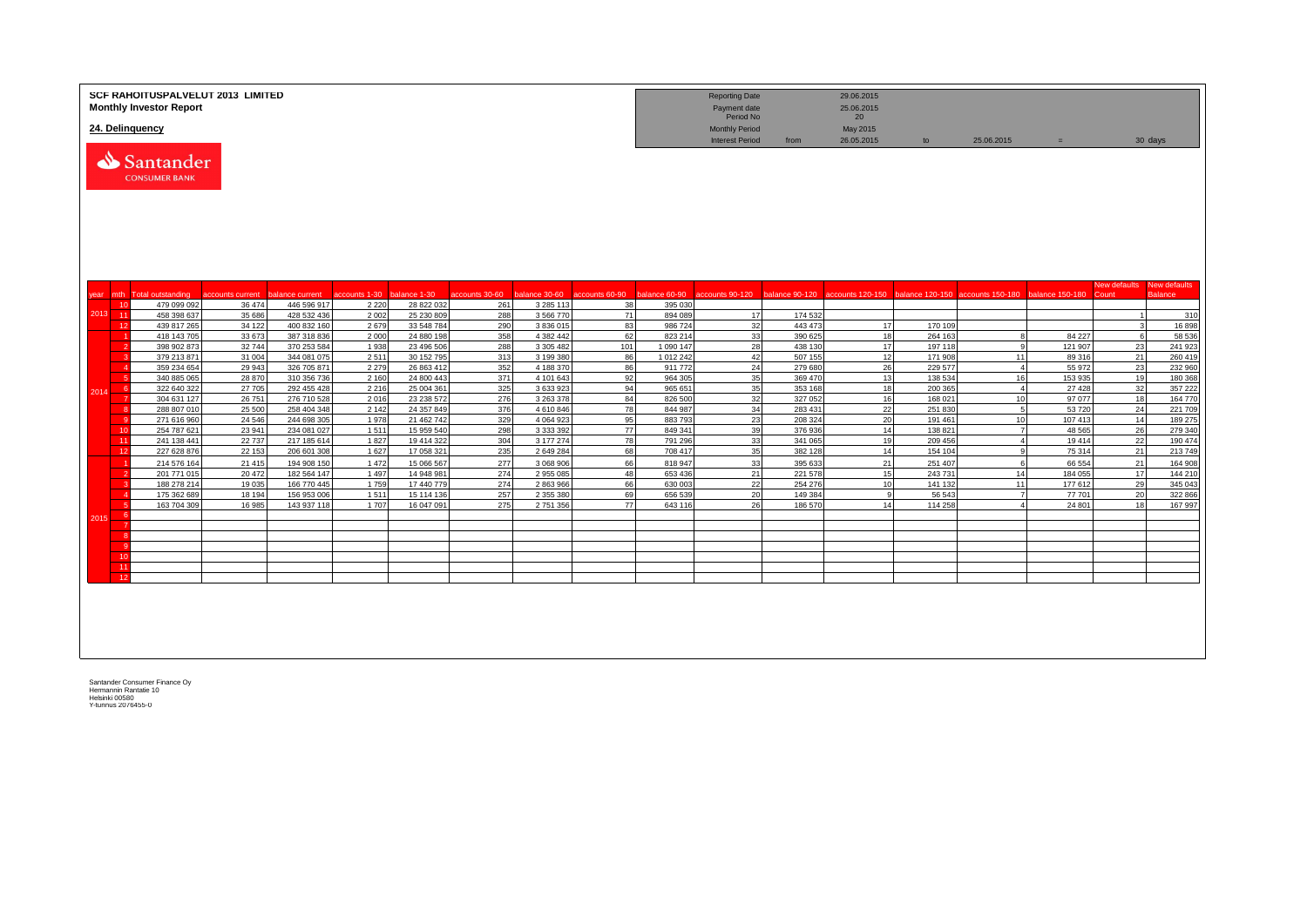| <b>SCF RAHOITUSPALVELUT 2013 LIMITED</b><br><b>Monthly Investor Report</b> |                       |                         |                    |                           |                    |                   |                           |                   |                   | <b>Reporting Date</b><br>Payment date<br>Period No |         | 29.06.2015<br>25.06.2015<br>20 |                           |            |                    |                           |                    |
|----------------------------------------------------------------------------|-----------------------|-------------------------|--------------------|---------------------------|--------------------|-------------------|---------------------------|-------------------|-------------------|----------------------------------------------------|---------|--------------------------------|---------------------------|------------|--------------------|---------------------------|--------------------|
| 25. Defaults, Recoveries and Losses by Quarter of Default                  |                       |                         |                    |                           |                    |                   |                           |                   |                   | <b>Monthly Period</b>                              |         | May 2015                       |                           |            |                    |                           |                    |
|                                                                            |                       |                         |                    |                           |                    |                   |                           |                   |                   | <b>Interest Period</b>                             | from    | 26.05.2015                     | to                        | 25.06.2015 | $=$                | 30 days                   |                    |
| Santander<br><b>CONSUMER BANK</b>                                          |                       |                         |                    |                           |                    |                   |                           |                   |                   |                                                    |         |                                |                           |            |                    |                           |                    |
|                                                                            |                       | <b>Recovery Quarter</b> | 2013 4<br>2014 1   |                           |                    |                   | 2014 2                    |                   |                   | 20143                                              |         | 2014 4                         |                           |            |                    |                           |                    |
| <b>Default Quarter</b>                                                     | <b>Default Amount</b> | No Of Loans             | <b>Recoveries</b>  | Cum.<br><b>Recoveries</b> | Loss               | <b>Recoveries</b> | Cum.<br><b>Recoveries</b> | Loss              | <b>Recoveries</b> | Cum.<br><b>Recoveries</b>                          | Loss    | <b>Recoveries</b>              | Cum.<br><b>Recoveries</b> | Loss       | <b>Recoveries</b>  | Cum.<br><b>Recoveries</b> | Loss               |
| 20134                                                                      | 17 208                |                         | 310                | 310                       | 16898              | 14 4 5 2          | 14 762                    | 2 4 4 6           | 778               | 15 540                                             | 1668    | 419                            | 15 959                    | 1 2 4 8    | 417                | 16 376                    | 831                |
| 2014 1                                                                     | 560 879               | -50                     |                    |                           |                    | 141 225           | 141 225                   | 419 654           | 194 983           | 336 208                                            | 224 671 | 19519                          | 355 727                   | 205 151    | 61 21 2            | 416 939                   | 143 940            |
| 2014 2                                                                     | 770 550               | -74                     |                    |                           |                    |                   |                           |                   | 272 315           | 272 315                                            | 498 235 | 229 122                        | 501 437                   | 269 113    | 130 916            | 632 353                   | 138 198            |
| 20143                                                                      | 575 754<br>683 563    | 56                      |                    |                           |                    |                   |                           |                   |                   |                                                    |         | 236 655                        | 236 655                   | 339 099    | 149 505<br>333 275 | 386 160<br>333 275        | 189 594<br>350 288 |
| 2014 4<br>20151                                                            | 654 162               | 69<br>67                |                    |                           |                    |                   |                           |                   |                   |                                                    |         |                                |                           |            |                    |                           |                    |
| 20152                                                                      | 322 866               | 20                      |                    |                           |                    |                   |                           |                   |                   |                                                    |         |                                |                           |            |                    |                           |                    |
|                                                                            |                       |                         |                    |                           |                    |                   |                           |                   |                   |                                                    |         |                                |                           |            |                    |                           |                    |
|                                                                            |                       | <b>Recovery Quarter</b> | 2015 1<br>20152    |                           |                    |                   |                           |                   |                   |                                                    |         |                                |                           |            |                    |                           |                    |
|                                                                            |                       |                         |                    |                           |                    |                   |                           |                   |                   |                                                    |         |                                |                           |            |                    |                           |                    |
| <b>Default Quarter</b>                                                     | <b>Default Amount</b> | No Of Loans             | <b>Recoveries</b>  | Cum.<br><b>Recoveries</b> | Loss               | <b>Recoveries</b> | Cum.<br><b>Recoveries</b> | Loss              |                   |                                                    |         |                                |                           |            |                    |                           |                    |
| 20134                                                                      | 17 208                |                         |                    | 16 376                    | 831                |                   | 16 376                    | 831               |                   |                                                    |         |                                |                           |            |                    |                           |                    |
| 2014 1                                                                     | 560 879               | 50                      |                    | 416 939                   | 143 940            |                   | 416 939                   | 143 940           |                   |                                                    |         |                                |                           |            |                    |                           |                    |
| 20142                                                                      | 770 550               | 74                      |                    | 632 353                   | 138 198            |                   | 632 353                   | 138 198           |                   |                                                    |         |                                |                           |            |                    |                           |                    |
| 20143                                                                      | 575 754               | 56                      | 17 932             | 404 092                   | 171 662            | 86 817            | 490 909                   | 84 844            |                   |                                                    |         |                                |                           |            |                    |                           |                    |
| 2014 4<br>2015 1                                                           | 683 563<br>654 162    | 69<br>67                | 166 749<br>248 638 | 500 023<br>248 638        | 183 539<br>405 524 | 110 033<br>97 881 | 610 056<br>346 519        | 73 506<br>307 643 |                   |                                                    |         |                                |                           |            |                    |                           |                    |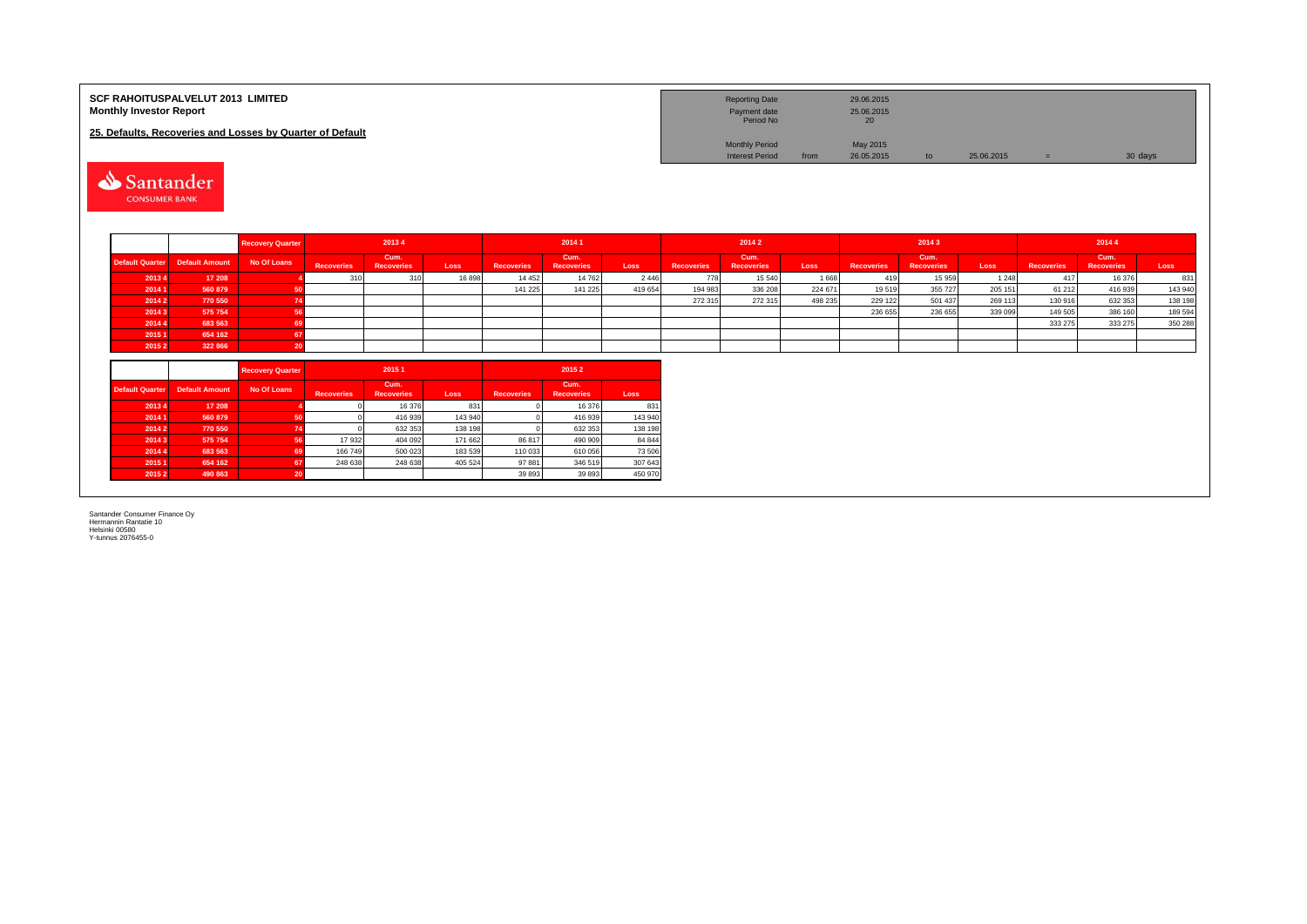| SCF RAHOITUSPALVELUT 2013 LIMITED<br><b>Monthly Investor Report</b>     | <b>Reporting Date</b><br>Payment date |                               | 29.06.2015<br>25.06.2015 |    |            |     |         |
|-------------------------------------------------------------------------|---------------------------------------|-------------------------------|--------------------------|----|------------|-----|---------|
| 26. Priority of Payments                                                | Period No<br><b>Monthly Period</b>    |                               | 20<br>May 2015           |    |            |     |         |
| Santander<br><b>CONSUMER BANK</b>                                       | <b>Interest Period</b>                | from                          | 26.05.2015               | to | 25.06.2015 | $=$ | 30 days |
|                                                                         |                                       |                               |                          |    |            |     |         |
| <b>Purchaser Priority of Payments</b>                                   |                                       |                               |                          |    |            |     |         |
| Purchaser Available Distribution Amount<br>$\ddot{}$                    | 12 628 314,64 EUR                     |                               |                          |    |            |     |         |
| Senior Expenses<br>Servicing Fee                                        | ٠                                     | 1 323,33 EUR<br>91 628,94 EUR |                          |    |            |     |         |
| Interest on Loan to Issuer                                              | 876 982,68 EUR<br>٠                   |                               |                          |    |            |     |         |
| Principal on Loan to Issuer                                             | 11 658 379,69 EUR<br>$\overline{a}$   |                               |                          |    |            |     |         |
|                                                                         | $\sim$                                |                               |                          |    |            |     |         |
| <b>Issuer Priority of Payments</b>                                      |                                       |                               |                          |    |            |     |         |
| Issuer Available Distribution Amount<br>$\ddot{}$                       | 21 304 547,33 EUR                     |                               |                          |    |            |     |         |
| Senior Expenses                                                         |                                       | 1 115,00 EUR                  |                          |    |            |     |         |
| Interest Class A                                                        |                                       | 67 507,00 EUR                 |                          |    |            |     |         |
| Prior to a PDTE - Interest Class B                                      |                                       | 36 681,00 EUR                 |                          |    |            |     |         |
| Credit the Reserve Account up to the requirred Liquidity Reserve Amount | 3 507 253,78 EUR                      |                               |                          |    |            |     |         |
| Principal Payments on Class A                                           | 11 658 379,69 EUR                     |                               |                          |    |            |     |         |
| Following a PDTE - Interest Class B<br>Principal Payments Class B       |                                       | N/A EUR<br>- EUR              |                          |    |            |     |         |
| Credit Reserve Account up tp Required Reserve Amount                    | 4 677 961,68 EUR                      |                               |                          |    |            |     |         |
| Interest Class C                                                        |                                       | 21 338,00 EUR                 |                          |    |            |     |         |
| Principal Payments on Class C                                           |                                       | - EUR                         |                          |    |            |     |         |
| Interest Issuer Subordinated Loan                                       |                                       | 21 540,38 EUR                 |                          |    |            |     |         |
| Principal Issuer Subordinated Loan                                      | 582 918,98 EUR                        |                               |                          |    |            |     |         |
| Payment to Purchaser<br>$\overline{\phantom{a}}$                        | 729 851,81 EUR                        |                               |                          |    |            |     |         |
|                                                                         | $\overline{\phantom{a}}$              |                               |                          |    |            |     |         |
| <b>Purchaser Priority of Payments: Second Pass</b>                      |                                       |                               |                          |    |            |     |         |
| Available Distribution Amount<br>$\ddot{}$                              | 729 851,81 EUR                        |                               |                          |    |            |     |         |
| Servicer Advance Reserve Fund Replenishment                             | ٠                                     | <b>EUR</b><br>$\sim 100$      |                          |    |            |     |         |
| Interest on Purchaser Subordinated Loan (SAF)                           | ٠                                     | 245,67 EUR                    |                          |    |            |     |         |
| Principal on Purchaser Subordinated Loan (SAF)                          |                                       | EUR<br>$\sim 100$             |                          |    |            |     |         |
| Payment of residual funds to Seller                                     | 729 606.14 EUR<br>$=$                 |                               |                          |    |            |     |         |
|                                                                         |                                       |                               |                          |    |            |     |         |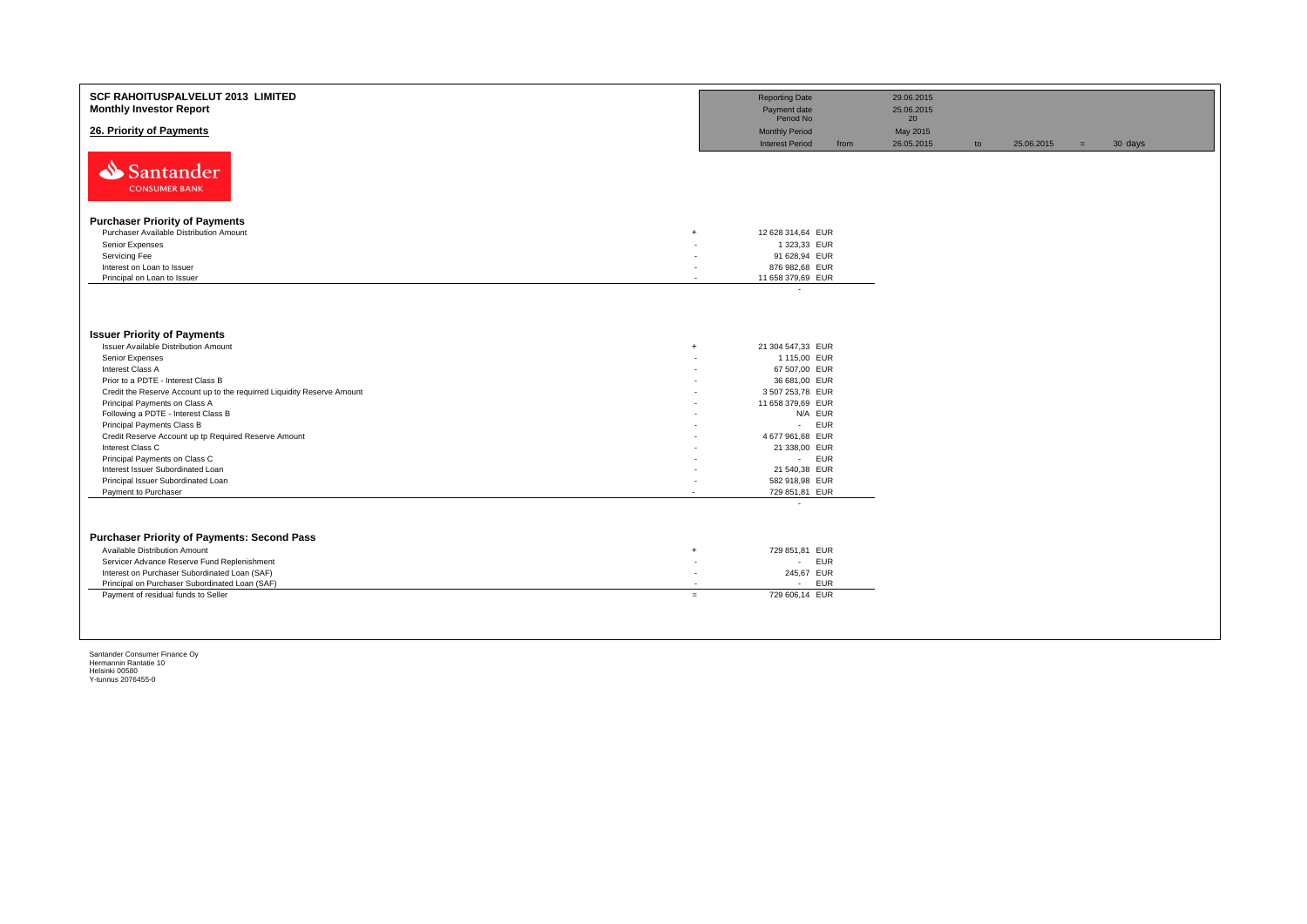| <b>SCF RAHOITUSPALVELUT 2013 LIMITED</b><br><b>Monthly Investor Report</b><br>27. Transaction Costs<br>Santander<br><b>CONSUMER BANK</b> |                                        | <b>Reporting Date</b><br>Payment date<br>Period No<br><b>Monthly Period</b><br><b>Interest Period</b><br>from | 29.06.2015<br>25.06.2015<br>20<br>May 2015<br>26.05.2015<br>to | 25.06.2015<br>$=$ | 30 days |
|------------------------------------------------------------------------------------------------------------------------------------------|----------------------------------------|---------------------------------------------------------------------------------------------------------------|----------------------------------------------------------------|-------------------|---------|
| <b>Transaction Costs</b>                                                                                                                 | <b>All Notes</b>                       | <b>Class A</b>                                                                                                | <b>Class B</b>                                                 | <b>Class C</b>    |         |
| Senior Expenses                                                                                                                          | 1 323,33 EUR                           |                                                                                                               |                                                                |                   |         |
| Interest accrued for the Period                                                                                                          | 125 526,00 EUR                         | 67 507,00 EUR                                                                                                 | 36 681,00 EUR                                                  | 21 338,00 EUR     |         |
| Cumulative Interest accrued                                                                                                              | 4 696 499,00 EUR                       | 3 502 982,00 EUR                                                                                              | 754 361,00 EUR                                                 | 439 156,00 EUR    |         |
| <b>Interest Payments</b>                                                                                                                 | 125 526,00 EUR                         | 67 507,00 EUR                                                                                                 | 36 681,00 EUR                                                  | 21 338,00 EUR     |         |
| <b>Cumulative Interest Payments</b>                                                                                                      | 4 696 499,00 EUR                       | 3 502 982,00 EUR                                                                                              | 754 361,00 EUR                                                 | 439 156,00 EUR    |         |
| Interest accrued on Subordinated Loan for the Period                                                                                     | 21 540,38 EUR                          |                                                                                                               |                                                                |                   |         |
| Cumulative Interest accrued on Subordinated Loan                                                                                         | 645 628,87 EUR                         |                                                                                                               |                                                                |                   |         |
| Interest Payments on Subordinated Loan                                                                                                   | 21 540,38 EUR                          |                                                                                                               |                                                                |                   |         |
| Cumulative Interest Payments on Subordinated Loan                                                                                        | 645 628,87 EUR                         |                                                                                                               |                                                                |                   |         |
| Unpaid Interest for the Period                                                                                                           | <b>EUR</b><br>$\overline{\phantom{a}}$ |                                                                                                               |                                                                |                   |         |
| <b>Cumulative Unpaid Interest</b>                                                                                                        | <b>EUR</b><br>$\overline{a}$           |                                                                                                               |                                                                |                   |         |